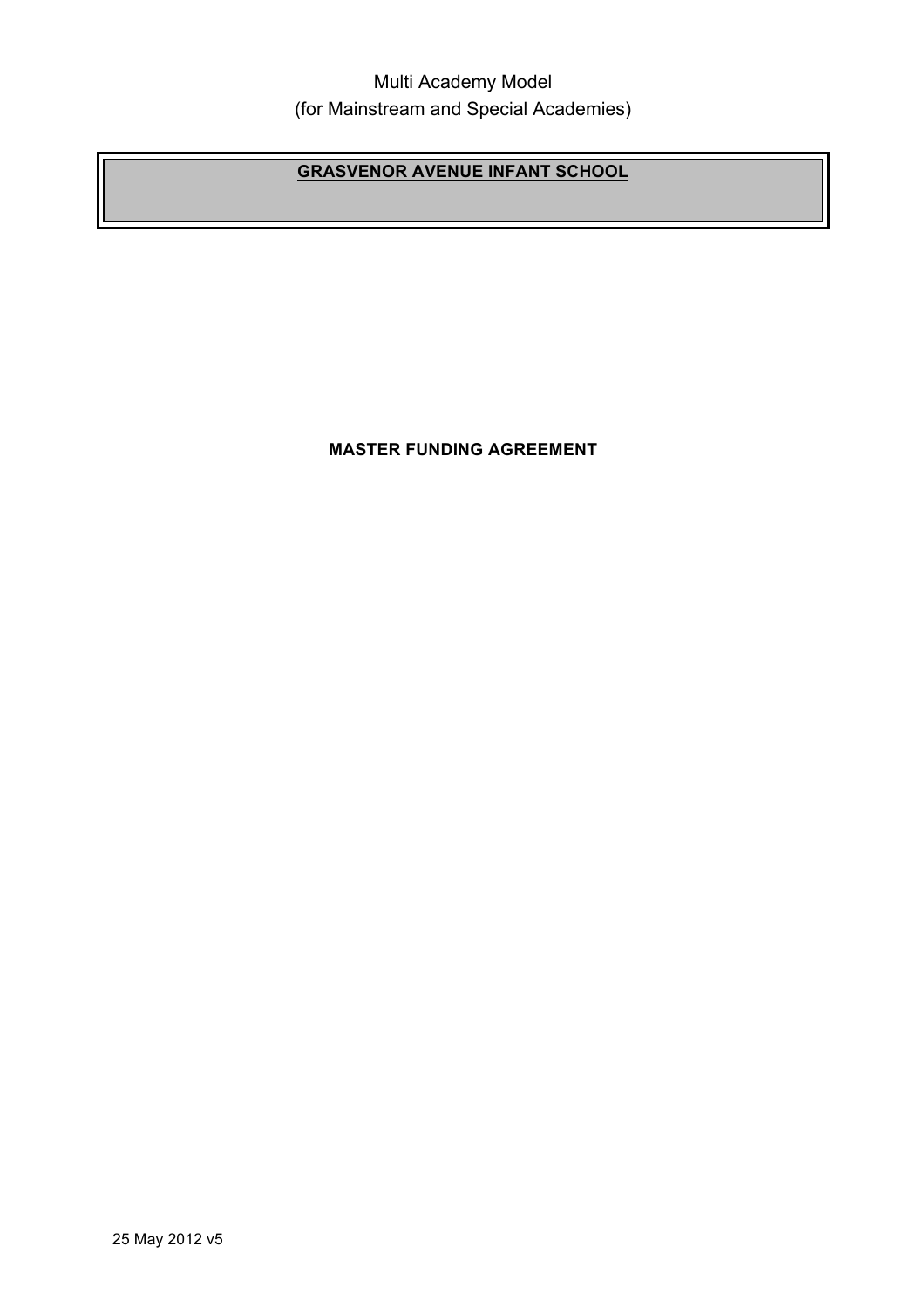# Multi Academy Model (for Mainstream and Special Academies)

# **GRASVENOR AVENUE INFANT SCHOOL**

## **MASTER FUNDING AGREEMENT**

## **CONTENTS:**

| <b>SECTION</b>                                                                   | <b>CLAUSE NO</b> |
|----------------------------------------------------------------------------------|------------------|
| <b>INTRODUCTION</b>                                                              | $1 - 10$         |
| <b>LEGAL AGREEMENT</b>                                                           | 11               |
| <b>CHARACTERISTICS OF AN ACADEMY</b>                                             | 12               |
| THE SEN OBLIGATIONS                                                              | 12A-12C          |
| <b>CONDITIONS OF GRANT</b>                                                       |                  |
| General                                                                          | 13               |
| Governance                                                                       | $14 - 15$        |
| Conduct                                                                          | 16               |
| <b>Criminal Records Bureau Checks</b>                                            | 17               |
| Pupils                                                                           | 18-18AA          |
| Designated Teacher for Looked after Children                                     | <b>18A</b>       |
| Teachers and other staff                                                         | 19-22            |
| Curriculum, curriculum development and delivery<br>and RE and collective worship | 23-29A           |
| Assessment                                                                       | 30               |
| <b>Exclusions Agreement</b>                                                      | 31               |
| School meals                                                                     | 32-33            |
| Charging                                                                         | 34               |
| <b>International Education Surveys</b>                                           | 34A              |
| <b>Pupil Premium</b>                                                             | 34B              |
| DURATION OF THE SCHOOL DAY AND YEAR                                              | 34C              |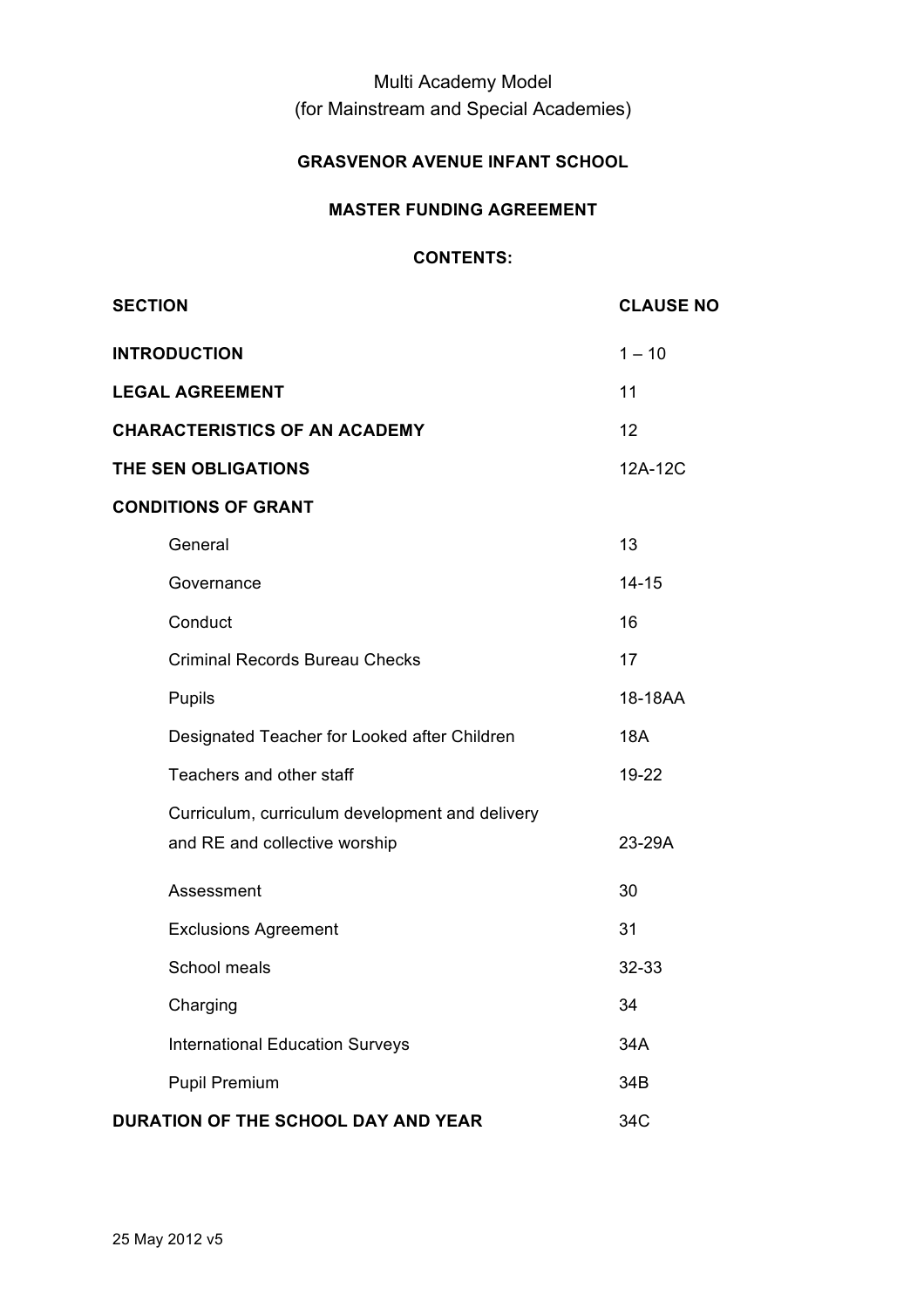# **GRANTS TO BE PAID BY THE SECRETARY OF STATE**

|                                              | General                                   | 35-36         |  |
|----------------------------------------------|-------------------------------------------|---------------|--|
|                                              | <b>Capital Grant</b>                      | 37-40         |  |
|                                              | Arrangements for Payment of Capital Grant | 41            |  |
|                                              | <b>General Annual Grant</b>               | 42-54H        |  |
|                                              | <b>Earmarked Annual Grant</b>             | 55-56         |  |
|                                              | Arrangements for payment of GAG and EAG   | 57-61         |  |
|                                              | Other relevant funding                    | 62-65         |  |
| <b>FINANCIAL AND ACCOUNTING REQUIREMENTS</b> |                                           |               |  |
|                                              | General                                   | 66-80A        |  |
|                                              | <b>Borrowing Powers</b>                   | 81-82         |  |
|                                              | <b>Disposal of Assets</b>                 | 83-89         |  |
|                                              | <b>TERMINATION</b>                        |               |  |
|                                              | General                                   | 90-93         |  |
|                                              | Change of Control                         | 93A-93C       |  |
|                                              | <b>Effect of Termination</b>              | 94            |  |
| <b>GENERAL</b>                               |                                           |               |  |
|                                              | Information                               | 95-96         |  |
|                                              | Access by Secretary of State's Officers   | 97-99         |  |
|                                              | <b>Notices</b>                            | 100-101       |  |
|                                              | Appointment of Additional and Further     |               |  |
|                                              | Directors by the Secretary of State       | 102           |  |
|                                              | Complaints                                | $102A - 102B$ |  |
|                                              | General                                   | 103-104       |  |
|                                              |                                           |               |  |

# **SCHEDULE 1**

Model Supplemental Funding Agreement for a Mainstream Academy

Model Supplemental Funding Agreement for a Special Academy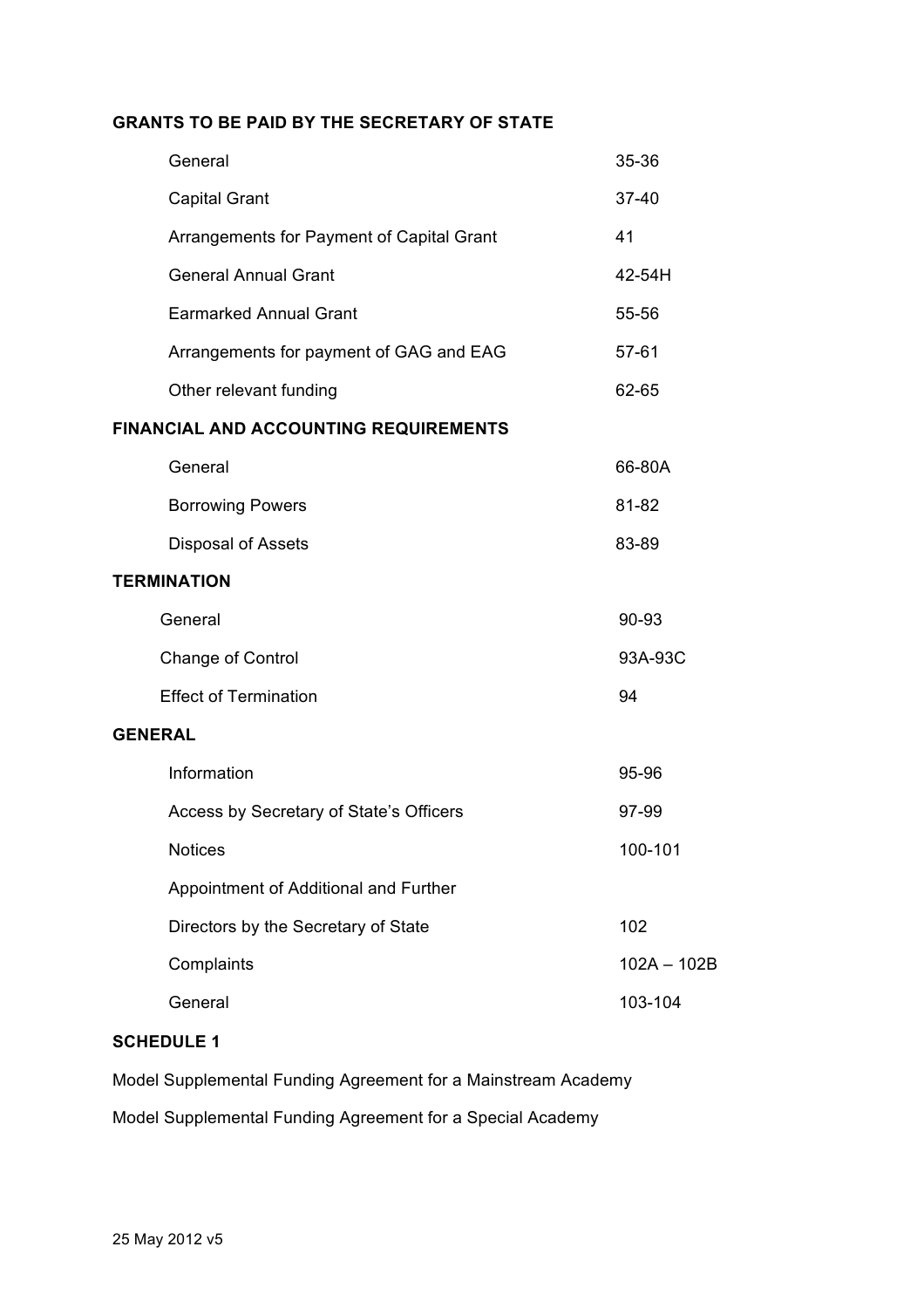# **ANNEXES TO THE MASTER FUNDING AGREEMENT**

| Memorandum and Articles of the Company                    | Annex A |
|-----------------------------------------------------------|---------|
| Arrangements for pupils with SEN and disabilities at each |         |
| Academy – for Mainstream Academies only                   | Annex B |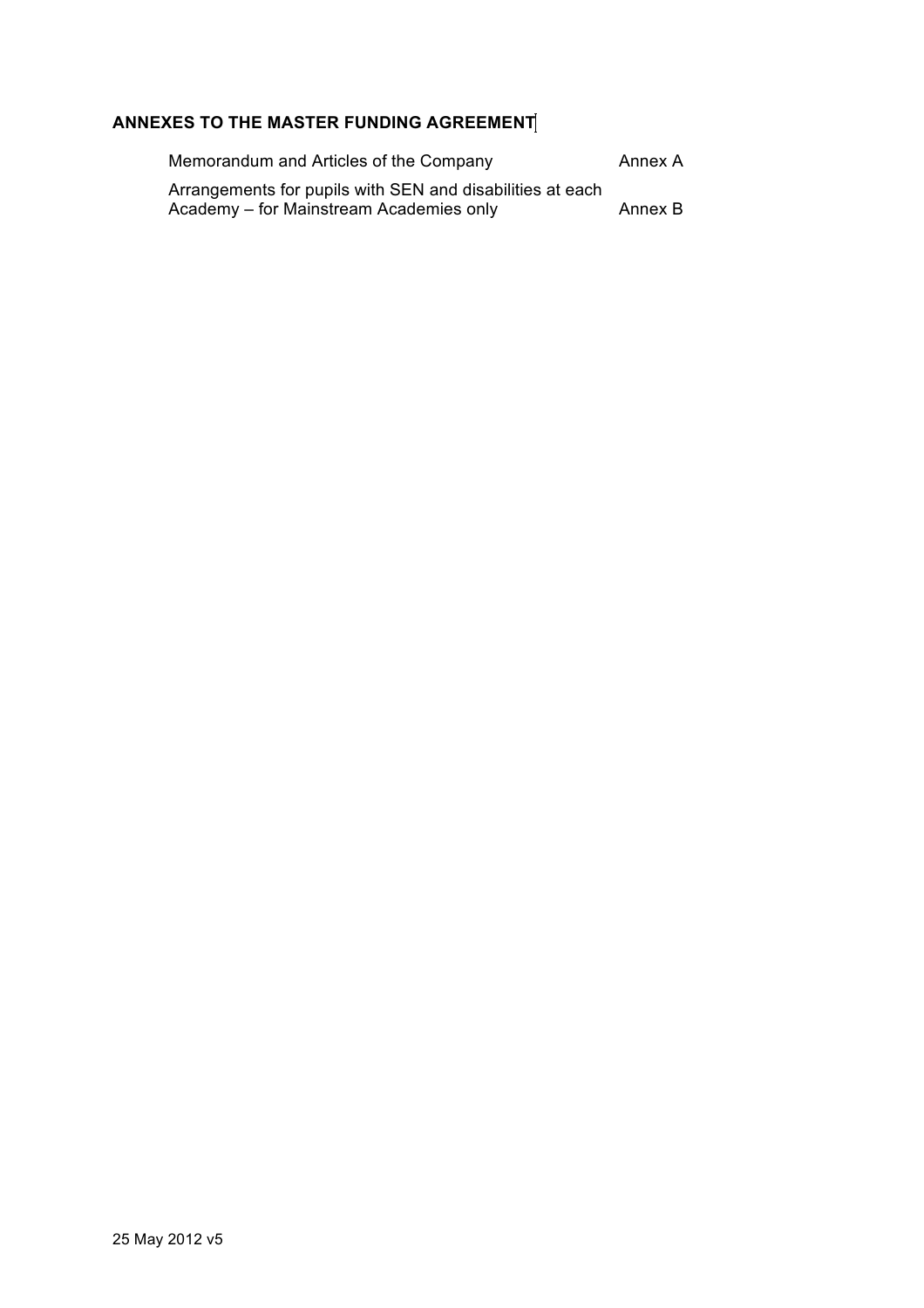#### **INTRODUCTION**

- 1) This Agreement is made under Section 1 of the Academies Act 2010, between the Secretary of State for Education ("the Secretary of State") and Grasvenor Avenue Infant School (the "Company").
- 2) The Company is a company incorporated in England and Wales, limited by guarantee with registered Company number 08164849.
- 3) The Company intends to establish and maintain, and to carry on or provide for the carrying on of a number of Academies in accordance with this Agreement and the Supplemental Agreements.
- 4) This Agreement and the Supplemental Agreements will apply in respect of an Academy from such time as a Supplemental Agreement relating to that Academy shall have been entered into between the Secretary of State and the Company.
- 5) The following expressions used in this Agreement have the respective meanings assigned to them by the numbered clauses of this Agreement referred to immediately after the reference to the expressions
	- a) "Academies Financial Handbook" clause 67;
	- b) "Accounting Officer" clause 62;
	- c) "Annual Letter of Funding" clause 60;
	- d) "GAG" clause 36;
	- e) "Capital Expenditure" clause 37;
	- f) "Capital Grant" clause 37;
	- g) "EAG" clause 36;
	- h) "Local Governing Body" clause 15;
	- i) "Recurrent Expenditure" clause 36;
	- j) "Start-up Period" clause 50;
- 6) In this Agreement the following words and expressions shall have the following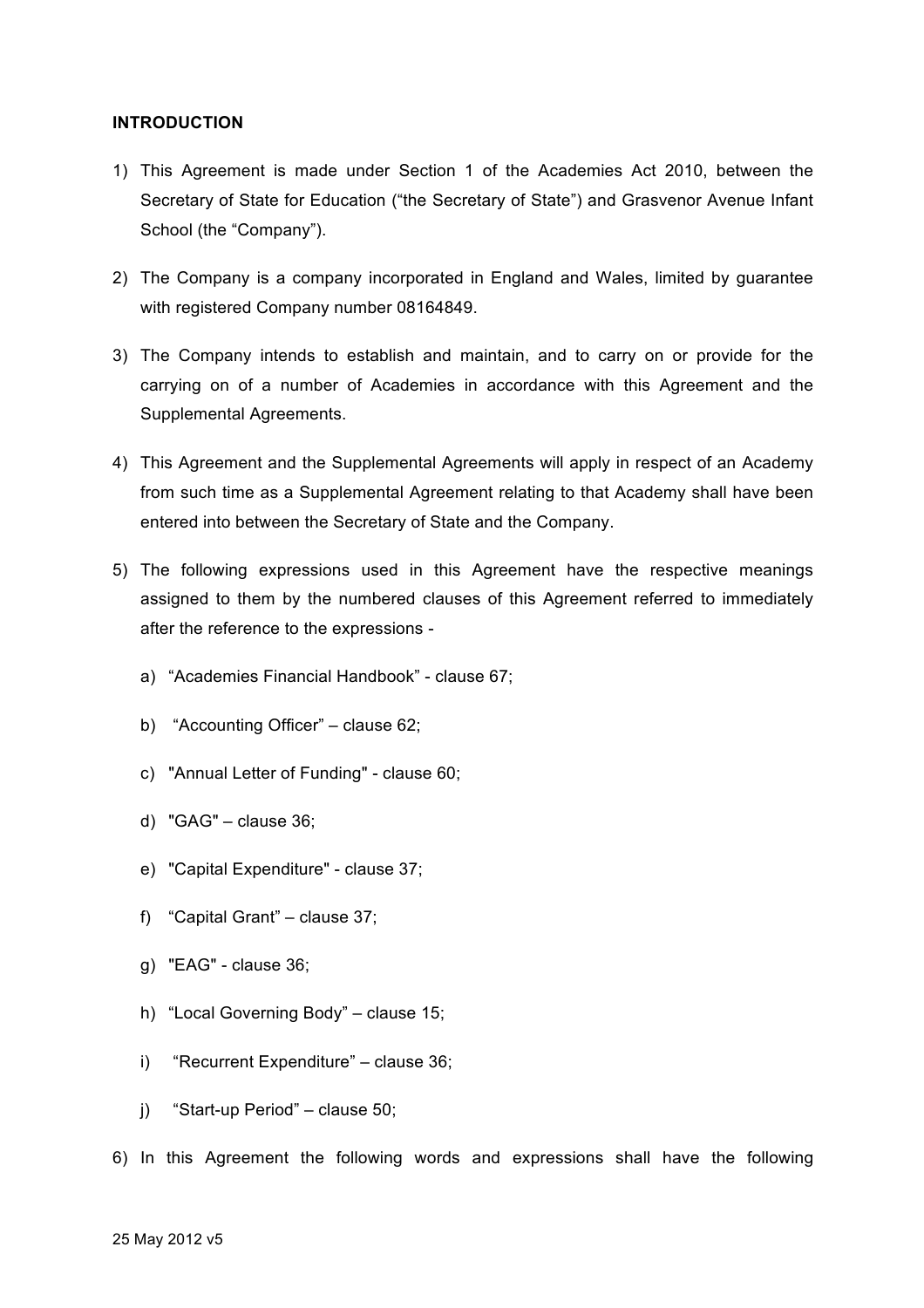meanings:-

"Academy Financial Year" means the year from  $1<sup>st</sup>$  September to  $31<sup>st</sup>$  August or such other period as the Secretary of State may from time to time specify by notice in writing to the Company;

"Additional Directors" means Directors who may be appointed by the Secretary of State under the Articles of Association;

"Academy" means a Mainstream Academy or a Special Academy in respect of which a Supplemental Agreement has been entered into between the Secretary of State and the Company and the expression "Academies" shall refer to all or any of such Academies;

"admission requirements" – are annexed to the relevant Supplemental Agreement;

"this Agreement" means this agreement and its annexes and a reference in this Agreement to a numbered clause or annex is a reference to the clause or annex of this Agreement bearing that number or letter as the same may be amended or supplemented from time to time;

"Business Day" means any day other than a Saturday, Sunday, Christmas Day, Good Friday or a day which is a bank holiday with the meaning given to that expression in the Banking and Financial Dealings Act 1971;

"Control" in relation to a body corporate ('Entity') means either the legal or beneficial ownership of 30 per cent or more of the issued shares in the Entity ordinarily having voting rights or the power of a person ('A') otherwise to secure –

- (a) either by means of the holding of shares in that Entity or having an interest conferring voting rights at general meetings of the membership of the Entity or of any other body corporate;
- (b) by virtue or any powers conferred by the articles of association or other document regulating that Entity or any other Entity or partnership including, without limitation, the power to appoint or remove a majority of the governing body thereof, or
- (c) by virtue of any agreement, understanding or arrangement between any person or persons,

that the affairs of the first-mentioned Entity are conducted in accordance with the wishes of A and 'Controls' shall be construed accordingly;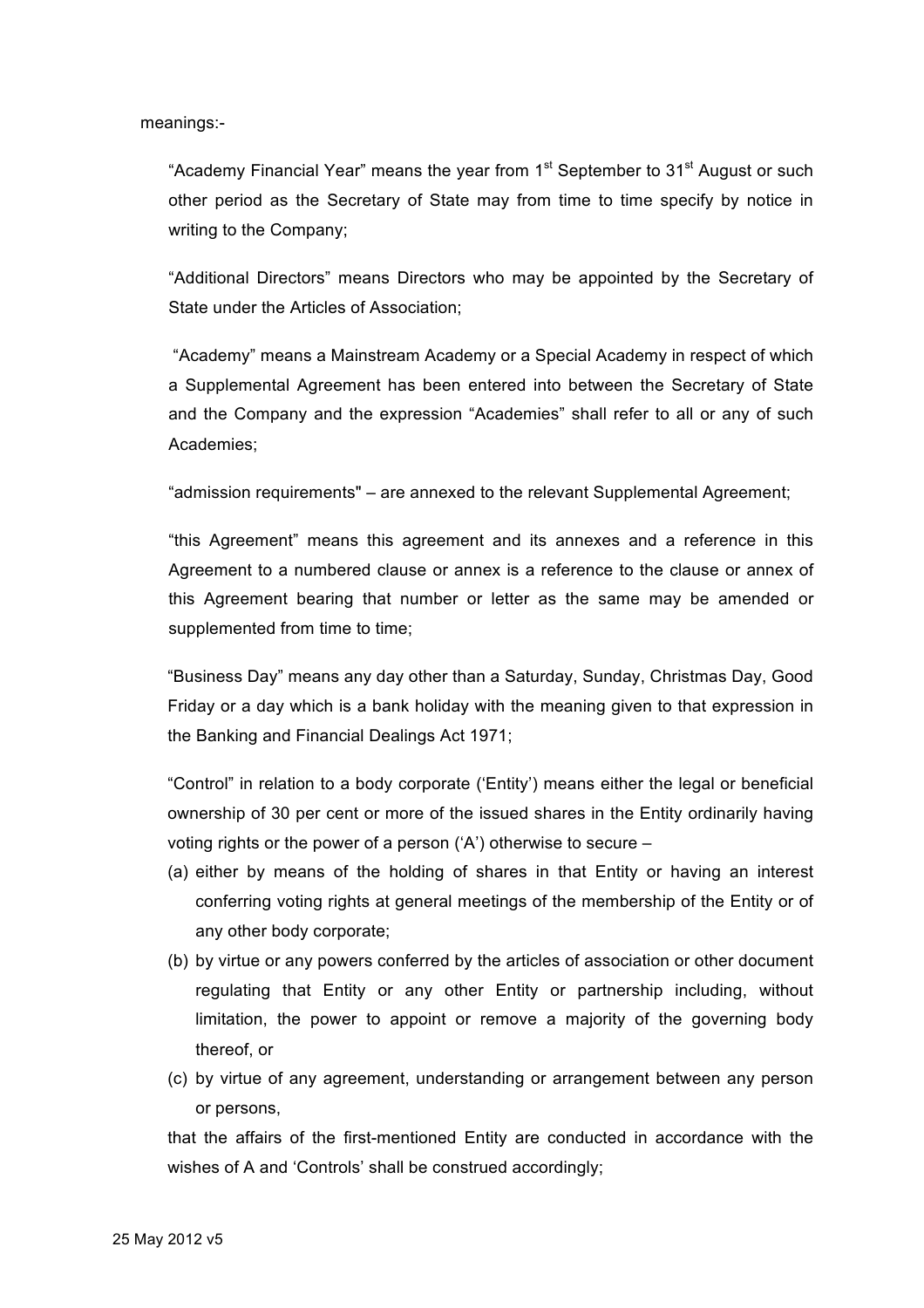"DfE" means Department for Education;

"Further Directors" means Directors who may be appointed by the Secretary of State under the Articles of Association if a Special Measures Termination Event, as defined in the relevant Supplemental Agreement, occurs;

"LA" means the Local Authority in the area in which the relevant Academy is situated;

"Mainstream Academy" means an Academy having the characteristics referred to in clause 12;

"Memorandum" and "Articles" means the Memorandum and Articles of Association of the Company for the time being in force, a copy of the current version of which is annexed to this Agreement as Annex A;

"parents" means parents or guardians;

"persons" includes a body of persons, corporate or incorporate;

"Principal" means the head teacher of an Academy;

"Principal Regulator" means the body or person appointed as the Principal Regulator under the Charities Act 2006.

references to "school" shall where the context so admits be references to a Academy;

"SEN" means special educational needs, and the expressions "special educational needs" and "special educational provision" have the meaning set out in section 312 of the Education Act 1996;

"Special Academy" means an Academy specially organised to make special educational provision for pupils with SEN;

"Supplemental Agreement" means an agreement supplemental to this Agreement, substantially in the form set out in Schedule 1 to this Agreement to be entered into by the Secretary of State and the Company pursuant to which the Company agrees to establish and maintain, and to carry on or provide for the carrying on, and the Secretary of State agrees to fund, an Academy in accordance with the terms and conditions of that Supplemental Agreement and this Agreement;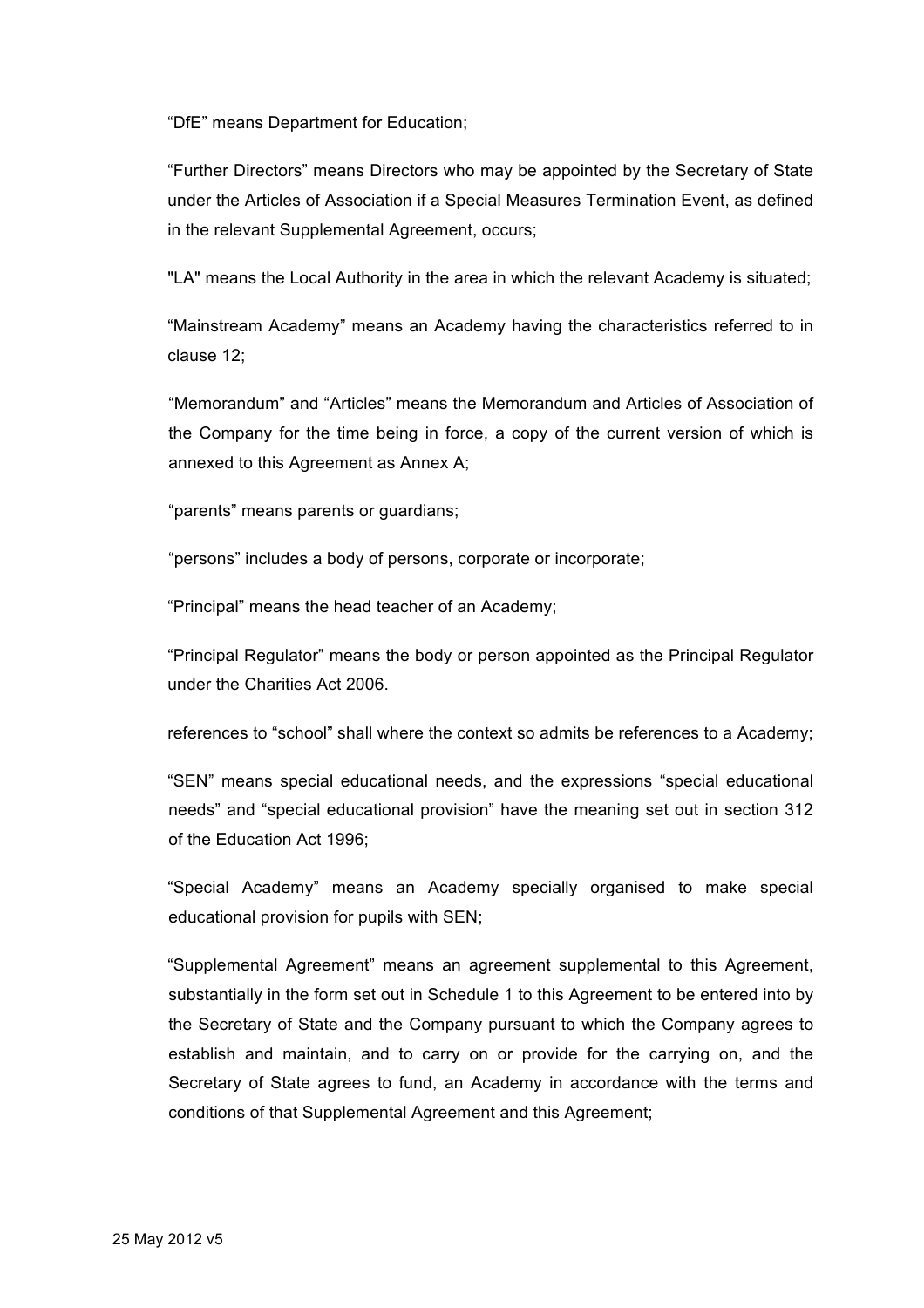- 7) The Interpretation Act 1978 shall apply for the interpretation of this Agreement and any Supplemental Agreement as it applies for the interpretation of an Act of Parliament.
- 8) Expressions defined in this Agreement shall have the same meaning where used in any Annex to this Agreement or Supplemental Agreement.
- 9) Questions arising on the interpretation of the arrangements in this Agreement shall be resolved by the Secretary of State after consultation with the Company
- 10) Section 1 (3) of the Academies Act 2010 states that
	- (3) An Academy agreement is an agreement between the Secretary of State and the other party under which-
		- (a) the other party gives the undertakings in subsection (5), and
		- (b) the Secretary of State agrees to make payments to the other party in consideration of those undertakings."

## **LEGAL AGREEMENT**

11) In consideration of the Company undertaking to establish and maintain, and to carry on or provide for the carrying on of, of a number of independent schools in England specially organised to make special educational provision for pupils with SEN ("**the Special Academies**") or having the characteristics referred to in clause 12 ("**the Mainstream Academies**"), the Secretary of State agrees to make payments to the Company in accordance with the conditions and requirements set out in this Agreement and Supplemental Agreements. If it is agreed between the Secretary of State and the Company that the Company will establish and maintain, and to carry on or provide for the carrying on of an Academy, the parties will enter into a Supplemental Agreement in relation to that Academy. For the avoidance of doubt, any obligations imposed upon or powers given to an Academy by this Agreement or any Supplemental Agreement are also imposed upon the Company.

## **CHARACTERISTICS OF A MAINSTREAM ACADEMY**

- 12) The characteristics of a **Mainstream Academy** are as set down in Section 1A(1) of the Academies Act 2010:
	- a) It is an independent school,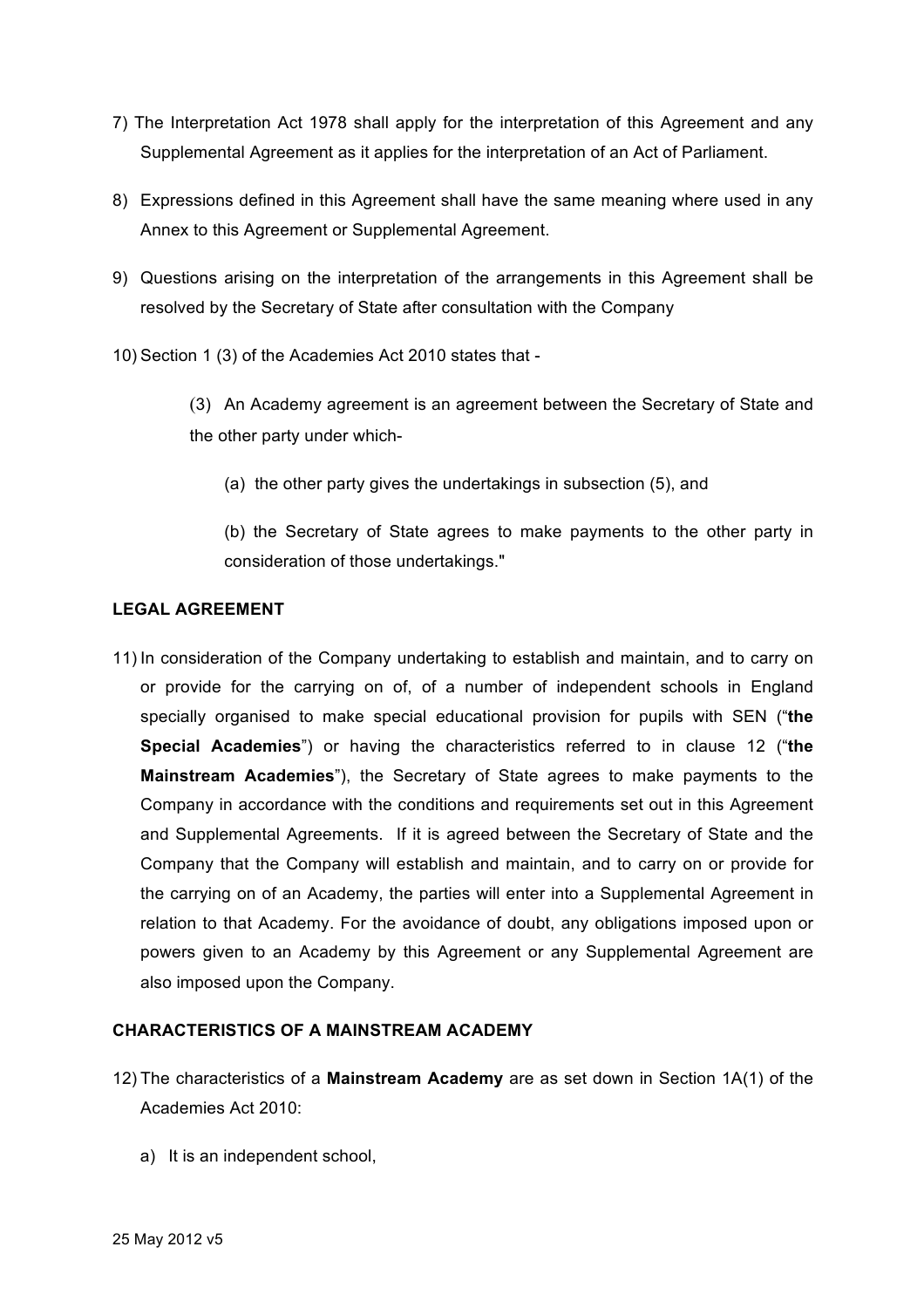- b) it has a curriculum satisfying the requirements of section 78 of the Education Act 2002 (balanced and broadly based curriculum),
- c) it provides education for pupils of different abilities<sup>1</sup>
- d) it provides education for pupils who are wholly or mainly drawn from the area in which the school is situated, and
- e) it is not an alternative provisions Academy.

## **THE SEN OBLIGATIONS**

12A) In respect of **Special Academies**:

- a) The Company must comply with all of the obligations imposed upon the governing bodies of maintained special schools in Chapter 1 of Part 4 of the Education Act 1996 and in Regulations in force at the date of this agreement or made from time to time under any provision in that Chapter (as amended from time to time<sup>2</sup>).
- b) Notwithstanding any provision in this Agreement, the Secretary of State may (whether following a complaint made to him or otherwise) direct the Company to comply with an obligation imposed by this Agreement where the Company has failed to comply with any such obligation.
- c) The Company must ensure that each Academy's website includes details of the arrangements for the admission of disabled pupils; the steps taken to prevent disabled pupils from being treated less favourably than other pupils; the facilities provided to assist access to the Academy by disabled pupils; and the plan prepared by the Academy Trust under paragraph 3 of Schedule 10 to the Equality Act 2010. Disabled pupils in this paragraph mean pupils who are disabled for the purposes of the Equality Act 2010<sup>3</sup>.

 $<sup>1</sup>$  This clause will not apply to any Supplemental Funding Agreement entered into in relation to an</sup> Academy which is a "selective school" within the meaning of Section 6[4] of the Academies Act 2010 <sup>2</sup> Currently these duties are in section 313 (Duty to have regard to the Special Educational Needs Code of Practice 2001); section 317(5), (6) and (6A) (Duties in relation to the publication of information relating to arrangements and facilities for disabled pupils at the school); and 324(5)(b) (Duty to admit the child where a school is named in the statement); and The Education (Special Educational Needs)(Information)(England) Regulations 1999 (S.I. 1999/2506). For the avoidance of doubt, the obligations in paragraph 12 of this agreement are in addition to any obligations imposed<br>upon Academy proprietors directly in legislation or regulations.

 $3$  This obligation is in addition to the obligation to comply with the duties to publish information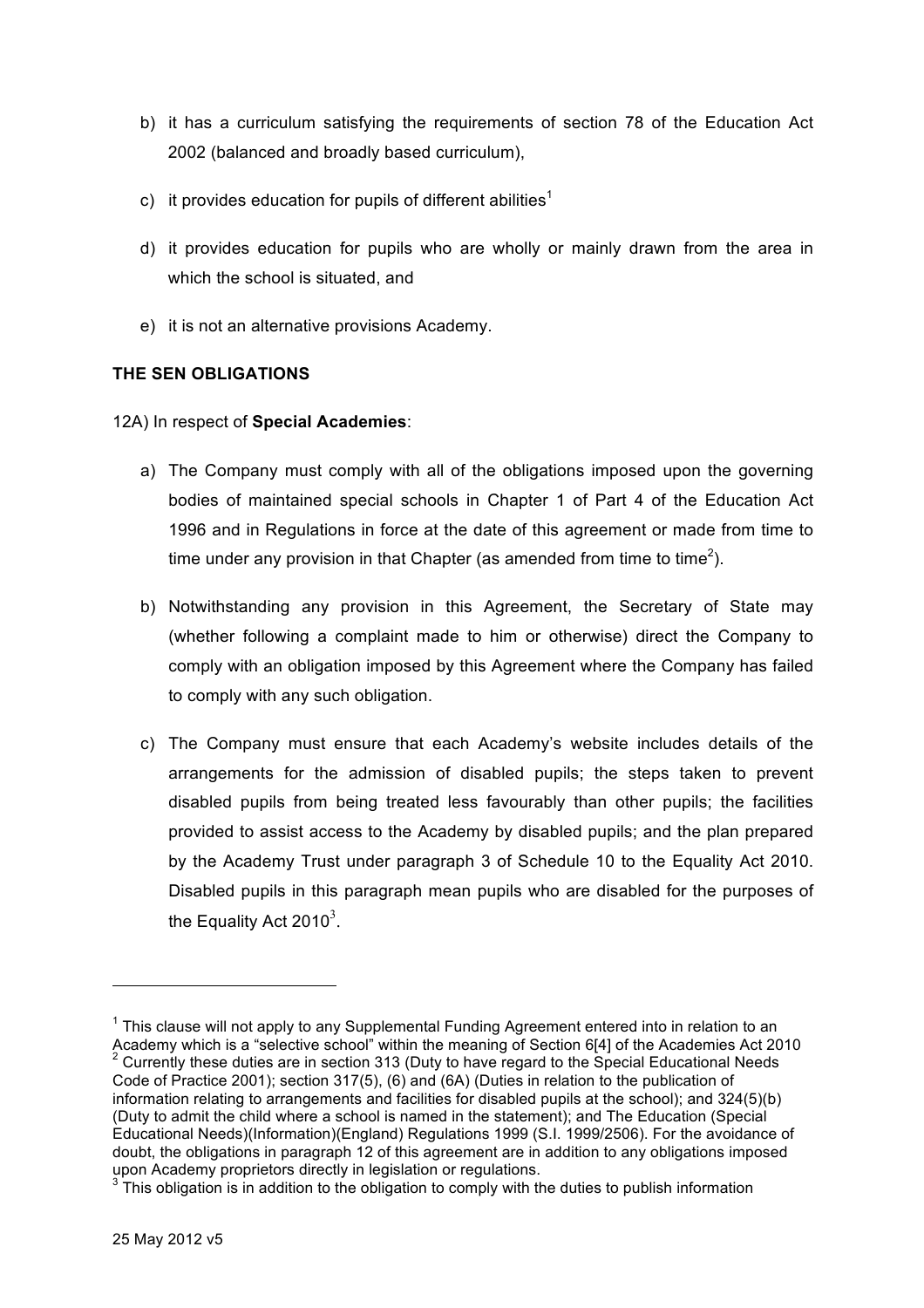## **CONDITIONS OF GRANT**

## **General**

13) Other conditions and requirements in respect of an Academy, unless specified otherwise in a Supplemental Agreement, are that:

a) the school will be at the heart of its community, promoting community cohesion and sharing facilities with other schools and the wider community;

b) there will be assessments of pupils performance as they apply to maintained schools and the opportunity to study for relevant qualifications in accordance with clause 30 (d);

c) in respect of **Mainstream Academies**, the admissions policy and arrangements for the school will be in accordance with admissions law, and the DfE Codes of Practice, as they apply to maintained schools;

d) teachers' levels of pay and conditions of service for all employees will be the responsibility of the Company;

e) there will be an emphasis on the needs of the individual pupils including pupils with SEN, both those with and without statements of SEN;

f) there will be no charge in respect of admission to the school and the school will only charge pupils where the law allows maintained schools to charge;

g) the Company shall as soon as reasonably practicable establish an appropriate mechanism for the receipt and management of donations and shall use reasonable endeavours to procure donations through that mechanism for the purpose of the objects specified in the Articles.

13A) Clause 13f) does not prevent the Company receiving funds from a local authority or a charity in respect of the admission of a pupil with special educational needs to an Academy.

## **Governance**

 $\overline{a}$ 

14) Each Academy will be governed by the Company. The Company shall have regard to (but for the avoidance of doubt shall not be bound by) any guidance as to the governance of

imposed upon the governing bodies of maintained special schools set out in The Education (Special Educational Needs) (Information) Regulations 1999 (as amended from time to time) which paragraph 12 has the effect of imposing.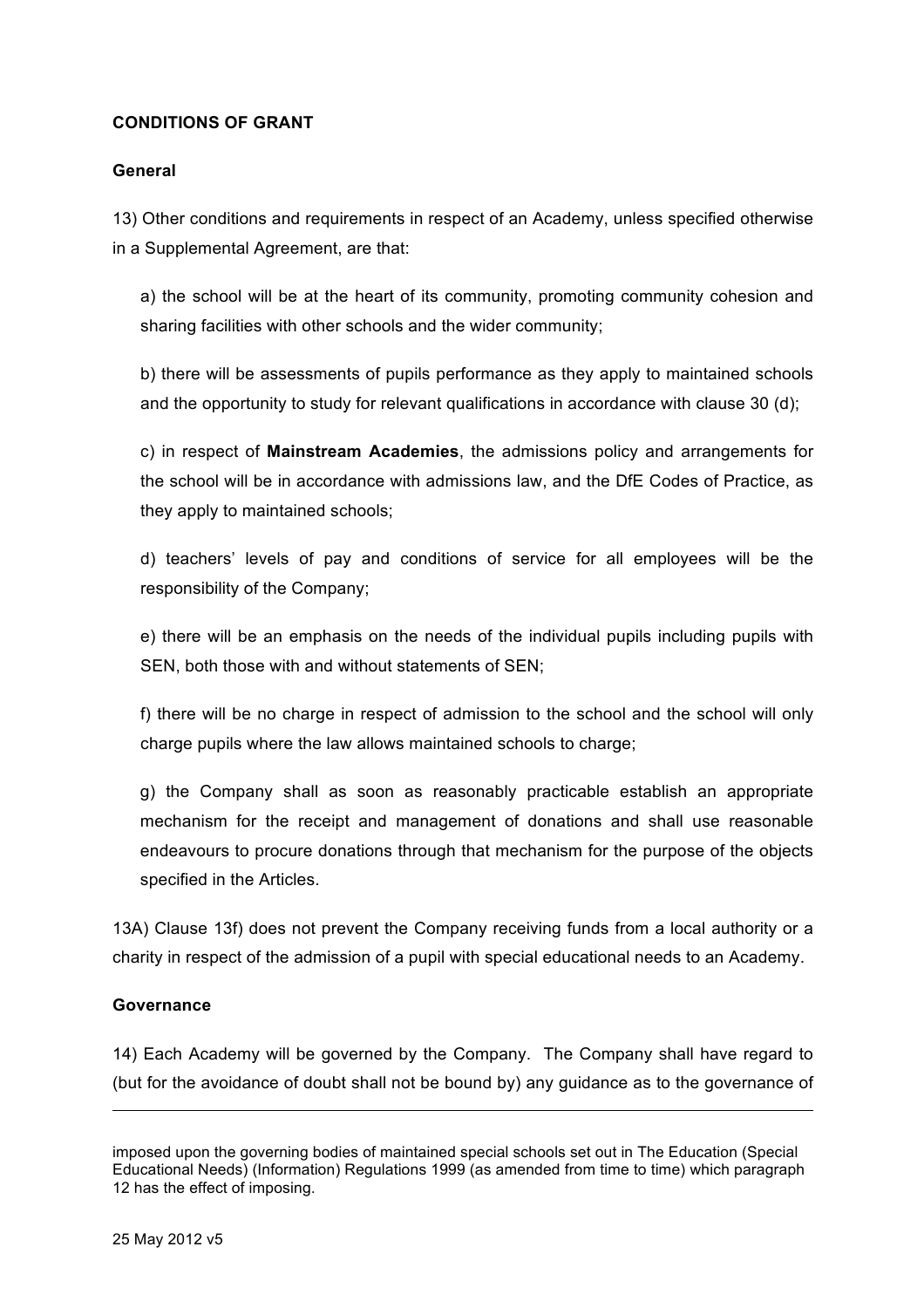Academies that the Secretary of State may publish.

15) The Company shall establish, for each Academy, an Advisory Body, whose role shall be to provide advice to the Company in relation to the functioning of that Academy. The role of the Advisory Body and the membership of it shall be for the Company to decide, but the Company will, as a minimum, ensure that:

a) a minimum of two parents of a pupil at the Academy (to be elected by the parents of registered pupils of the Academy) shall be a member of the Advisory Body;

d) any advice of the Advisory Body is brought to the attention of the Directors of the Company;

e) to the extent that the Company may, in accordance with the Articles, choose to establish a Local Governing Body, then the Company may additionally constitute the Advisory Body as the Academy's Local Governing Body.

## **Conduct**

16) Each Academy shall be conducted in accordance with:

a) the Articles, which shall not be amended by the Company without the written consent of the Secretary of State, such consent not to be unreasonably withheld;

b) all provisions by or under statute which confer rights or impose obligations on Academies including, without limitation, the independent schools standards prescribed under section 157 of the Education Act 2002 to the extent they apply to the Academy

c) the terms of this Agreement and the relevant Supplemental Agreement.

#### **Criminal Records Bureau Checks**

17) The Company shall comply with the requirements of the Education (Independent School Standards) (England) Regulations 2010 (or such regulations as may for some time being be applicable) in relation to carrying out enhanced criminal records checks, obtaining enhanced criminal records certificates and making any further checks, as required and appropriate for members of staff, supply staff, individual Directors and the Chair of the Local Governing Body.

#### **Pupils**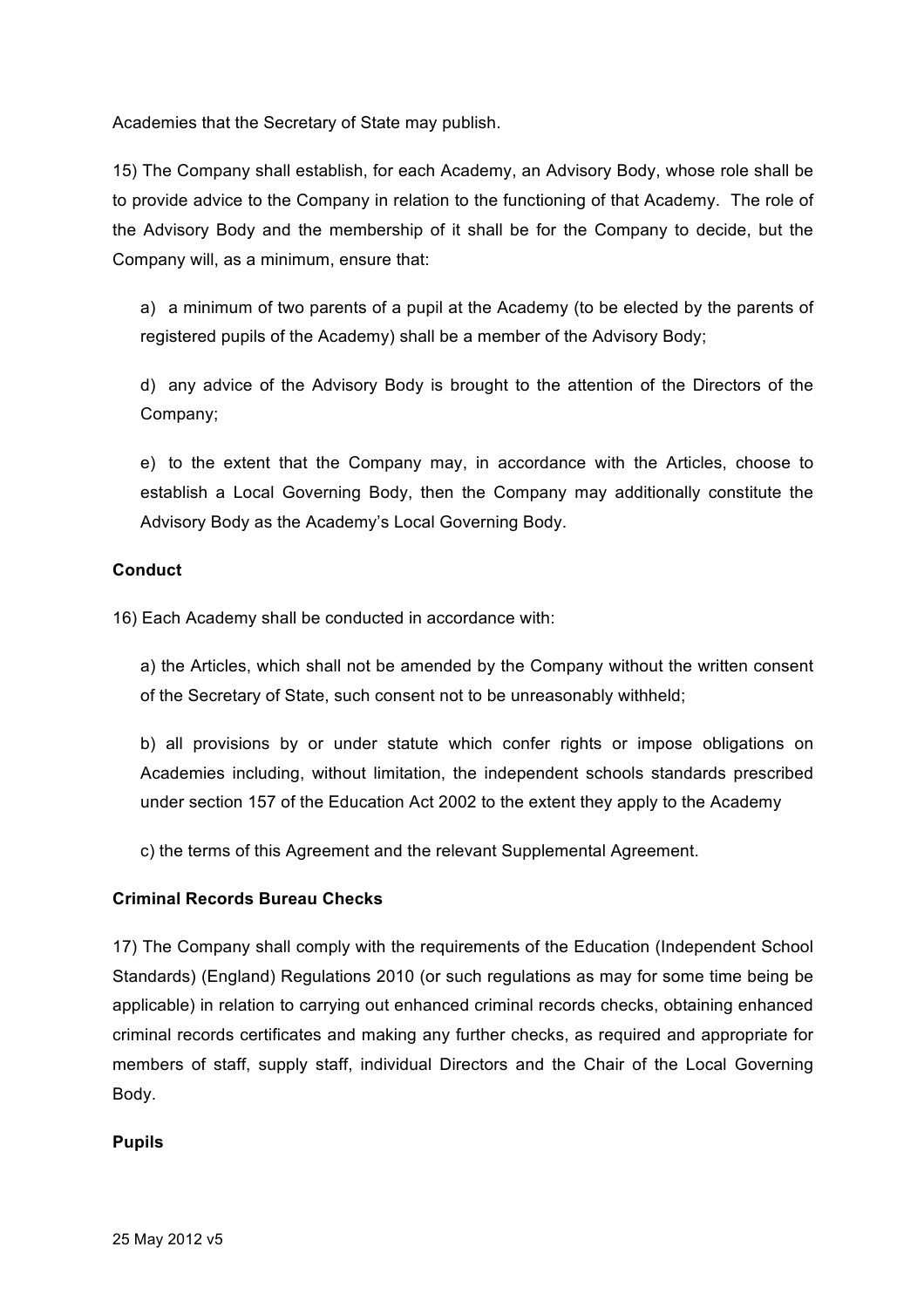18) Each **Mainstream Academy** will be an all ability inclusive4 school whose requirements for:

- a) the admission of pupils to the Academy are set out in the relevant annex to the Supplemental Agreement;
- b) the admission to the Academy of and support for pupils with SEN and with disabilities (for pupils who have and who do not have statements of SEN) are set out in Annex B to this Agreement;
- c) pupil exclusions are set out in regulations made by virtue of section 51A of the Education Act 2002 (as may be amended or modified from time to time, and includes any successor provisions).

18AA) Each **Special Academy** will be a special school whose requirements for:

- a) the admission of pupils to the Academy are set out in the relevant annex to the Supplemental Agreement;
- b) pupil exclusions are set out in regulations made by virtue of section 51A of the Education Act 2002 (as may be amended or modified from time to time, and includes any successor provisions).

# **Designated Teacher for Looked after Children**

18A) The Company will in respect of each Academy act in accordance with, and be bound by, all relevant statutory and regulatory provisions and have regard to any guidance and codes of practice issued pursuant to such provisions, as they apply at any time to a maintained school, relating to the designation of a person to manage the teaching and learning programme for children who are looked after by an LA and are registered pupils at the school. For the purpose of this clause, any reference to the governing body of a maintained school in such statutory and regulatory provisions, or in any guidance and code of practice issued pursuant to such provisions, shall be deemed to be references to the Directors of the Company.

# **Teachers and other staff**

 $\overline{a}$ 

 $4$  If one of the Mainstream Academies is a "selective school" within the meaning of Section 6(4) of the Academies Act 2010 then the Supplemental Funding Agreement for that Academy will provide that that Academy is not required to be an all ability inclusive school.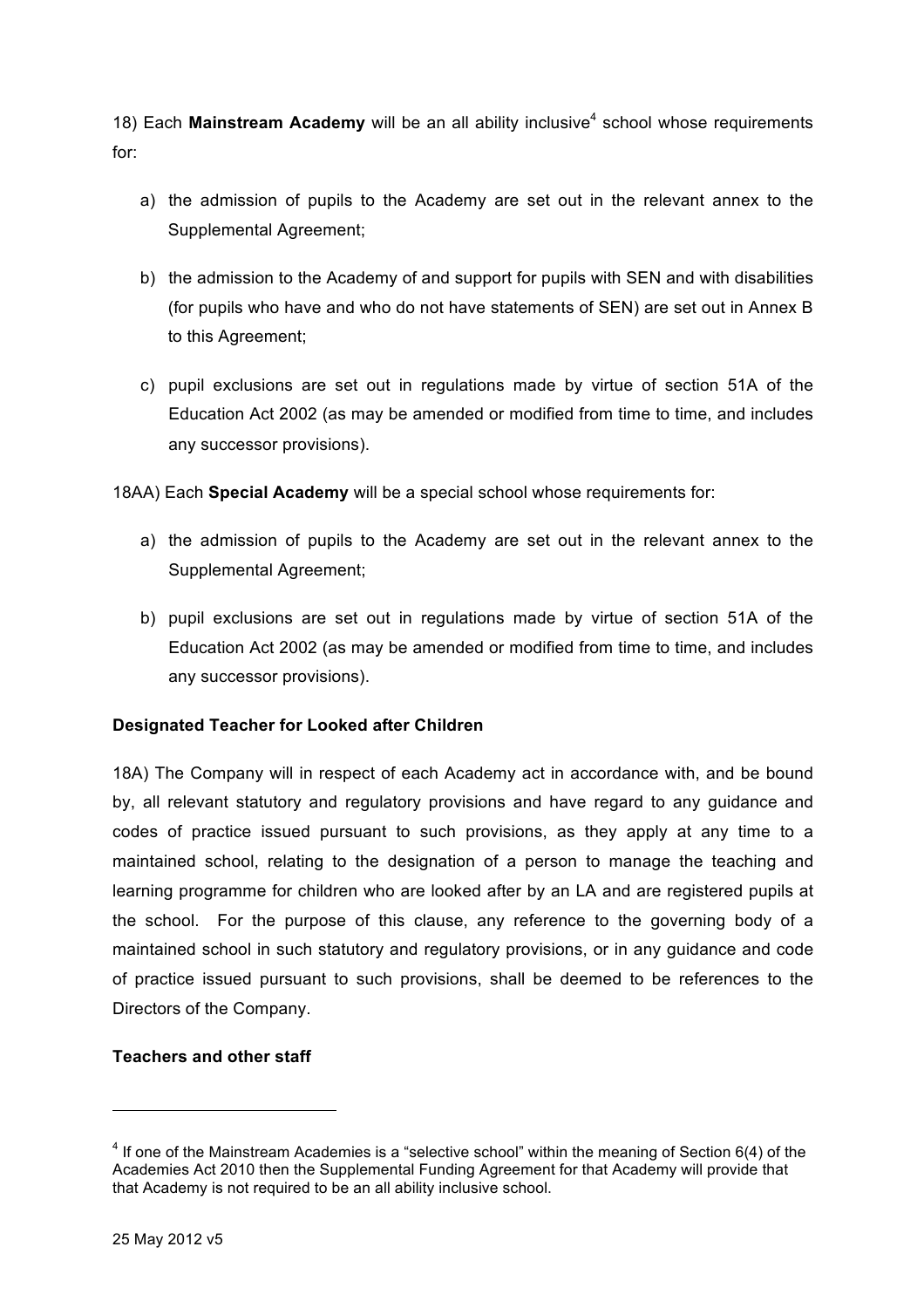19) Subject to clause 20, the Company shall not employ anyone under a contract of employment or for services to carry out planning and preparing lessons and courses for pupils, delivering lessons to pupils, assessing the development, progress and attainment of pupils, and reporting on the development, progress and attainment of pupils ("specified work") who is not either:-

a) a qualified teacher within the meaning of regulations made under section 132 of the Education Act 2002; or

b) otherwise eligible to do specified work under the Education (Specified Work and Registration) (England) Regulations 2003 (SI 2003/1663), which for the purpose of this clause shall be construed as if the relevant Academy were a maintained school.

20) Clause 19 does not apply to anyone who:

- a) was transferred to the employment of the Company by virtue of the Transfer of Undertakings (Protection of Employment) Regulations 2006; and
- b) immediately prior to the transfer, was employed to do specified work; and
- c) immediately prior to the transfer, was not:
	- i) a qualified teacher within the meaning of regulations made under section 132 of the Education Act 2002 and registered with full registration with the appropriate body, or
	- ii) eligible to do specified work under the Education (Specified Work and Registration) (England) Regulations 2003 (SI 2003/1663)

("transferred staff member"). The Company shall use its best endeavours to ensure that any transferred staff member who undertakes specified work and does not meet the requirements of either clause 19(a) or clause 19(b) meets such requirements as soon as possible.

- 21) The Company shall ensure that all teachers employed at each Academy have access to the Teachers Pension Scheme and, in so doing, will comply with the statutory provisions underlying the scheme.
- 22) The Company shall ensure that all employees at each Academy other than teachers have access to the Local Government Pension Scheme.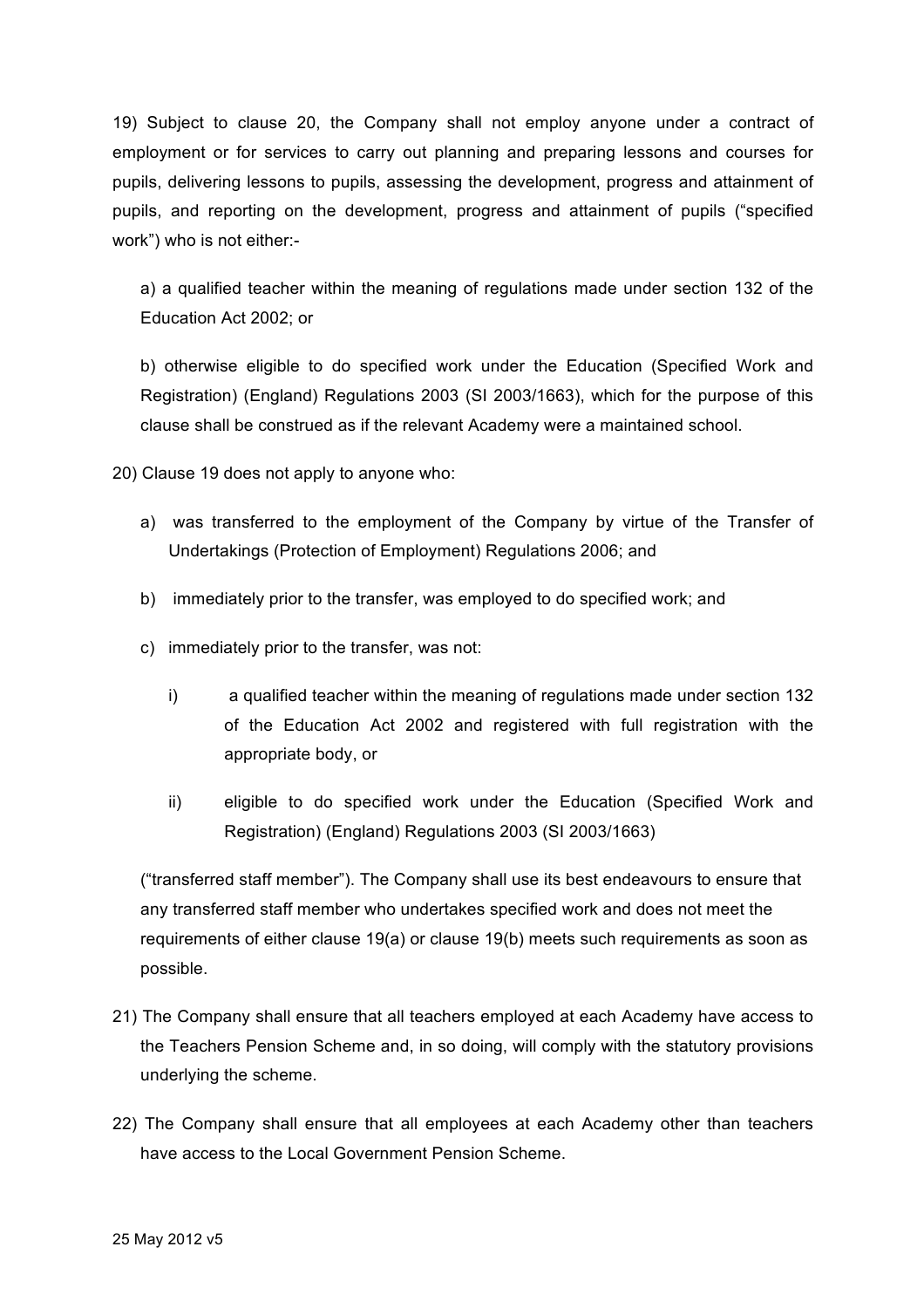## **Curriculum, curriculum development and delivery and RE and collective worship**

23) The curriculum provided by each Academy to pupils up to the age of 16 shall be broad and balanced.

23A) Not used.

- 23B) The Company shall publish information in relation to the current curriculum provision at each Academy. Such information shall include details relating to:
	- a) the content of the curriculum;
	- b) its approach to the curriculum;
	- c) the GCSE option (and other Key Stage 4 qualifications) offered by each Academy;
	- d) the names of any phonics or reading schemes in operation for Key Stage 1; and
	- e) how parents (including prospective parents) can obtain further information in relation to the curriculum at each Academy.

23C) Subject to the requirements of clauses 23 to 29A, the curriculum will be the responsibility of the Academy Trust.

- 24) The Company shall ensure that the broad and balanced curriculum includes English, Mathematics and Science.
- 24A) Sections 42A (provision of careers guidance) and 45A (guidance as to discharge of duties) of the Education Act 1997 shall be deemed to apply to each Academy with the following modifications:
	- a) each Academy shall be treated as falling within the meaning of "a school" under section 42A (2);
	- b) the Company shall be deemed to be the "responsible authorities" for the purposes of subsection 42A(3); and
	- c) references to registered pupils shall be treated as references to registered pupils at each Academy.
- 25) The Company shall make provision for the teaching of religious education and for a daily act of collective worship at each **Mainstream** Academy.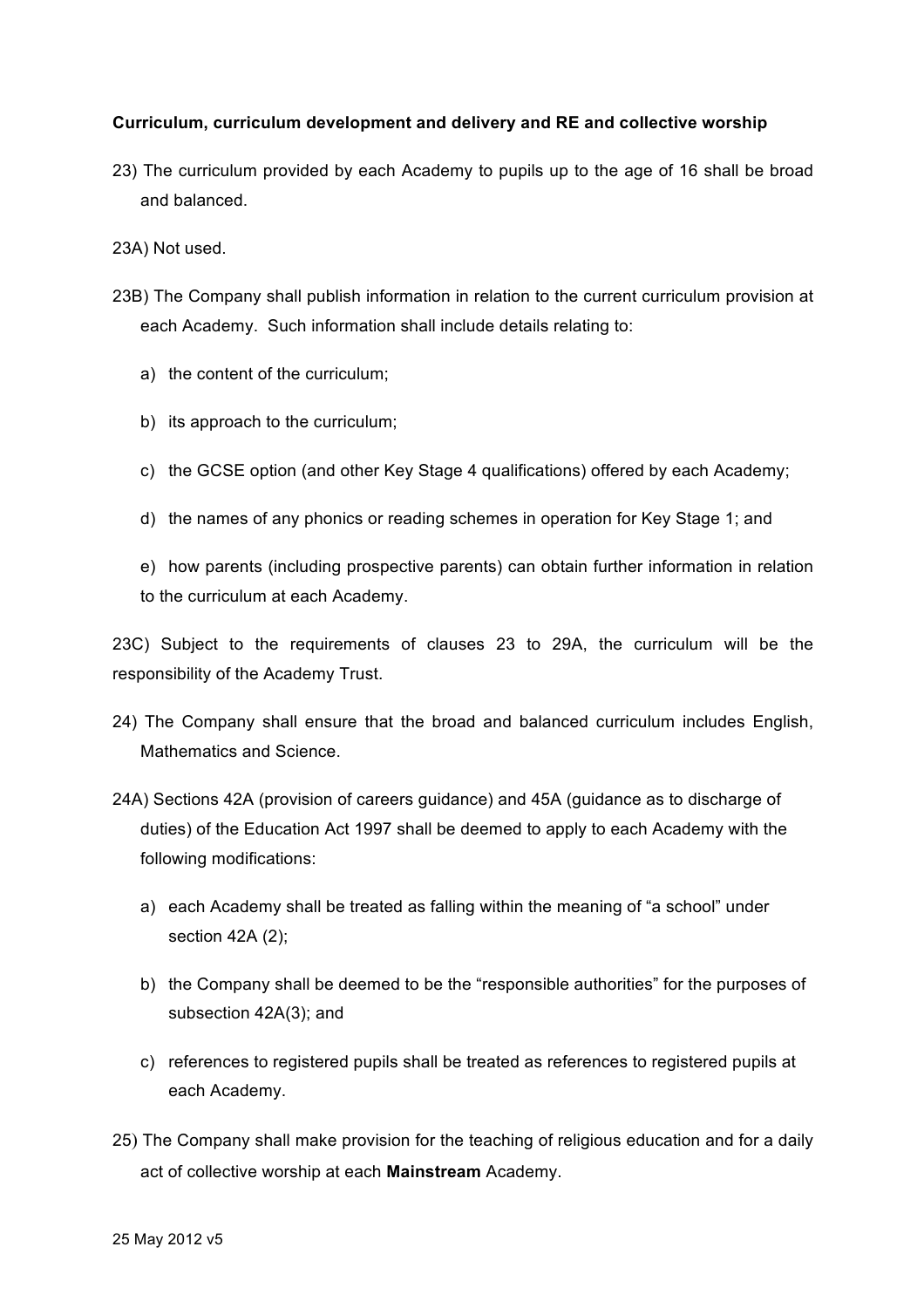- 26) Where a **Mainstream Academy** is designated with a religious character<sup>5</sup> in accordance with section 124B of the School Standards and Framework Act 1998 or further to section 6(8) of the Academies Act 2010:
	- a) subject to clause 28, and paragraph 4 of Schedule 19 to the School Standards and Framework Act 1998 which shall apply as if the Academy were a voluntary aided school with a religious character, the Company shall ensure that provision is made for religious education to be given to all pupils at the Academy in accordance with the tenets of the specified religion or religious denomination of the Academy;
	- b) subject to clause 28, the Company shall comply with the requirements of section 70(1) of, and Schedule 20 to, the School Standards and Framework Act 1998 as if the Academy were a foundation school with a religious character or a voluntary school, and as if references to ' the required collective worship' were references to collective worship in accordance with the tenets and practices of the specified religion or religious denomination of the Academy;
	- c) the Company shall ensure that the quality of religious education given to pupils at the Academy and the contents of the Academy's collective worship given in accordance with the tenets and practice of the specific religion or religious denomination are inspected. Such inspection shall be conducted by a person chosen by the Company and the Academy shall secure that such inspection shall comply with the requirements set out in any statutory provision and regulations as if the Academy were a foundation or voluntary school which has been designated under section 69(3) of the School Standards and Framework Act 1998 as having a religious character.
- 27) Where a **Mainstream Academy** has not been designated with a religious character in accordance with section 124B of the School Standards and Framework Act 1998 or further to Section 6(8) of the Academies Act 2010:

a) subject to clause 28, the Company shall ensure that provision shall be made for religious education to be given to all pupils at the Academy in accordance with the requirements for agreed syllabuses in section 375(3) of the Education Act 1996 and paragraph 2(5) of Schedule 19 to the School Standards and Framework Act 1998;

 $\overline{a}$ 

<sup>&</sup>lt;sup>5</sup> Alternative provisions are available and would be potentially appropriate for non-denominational faith schools.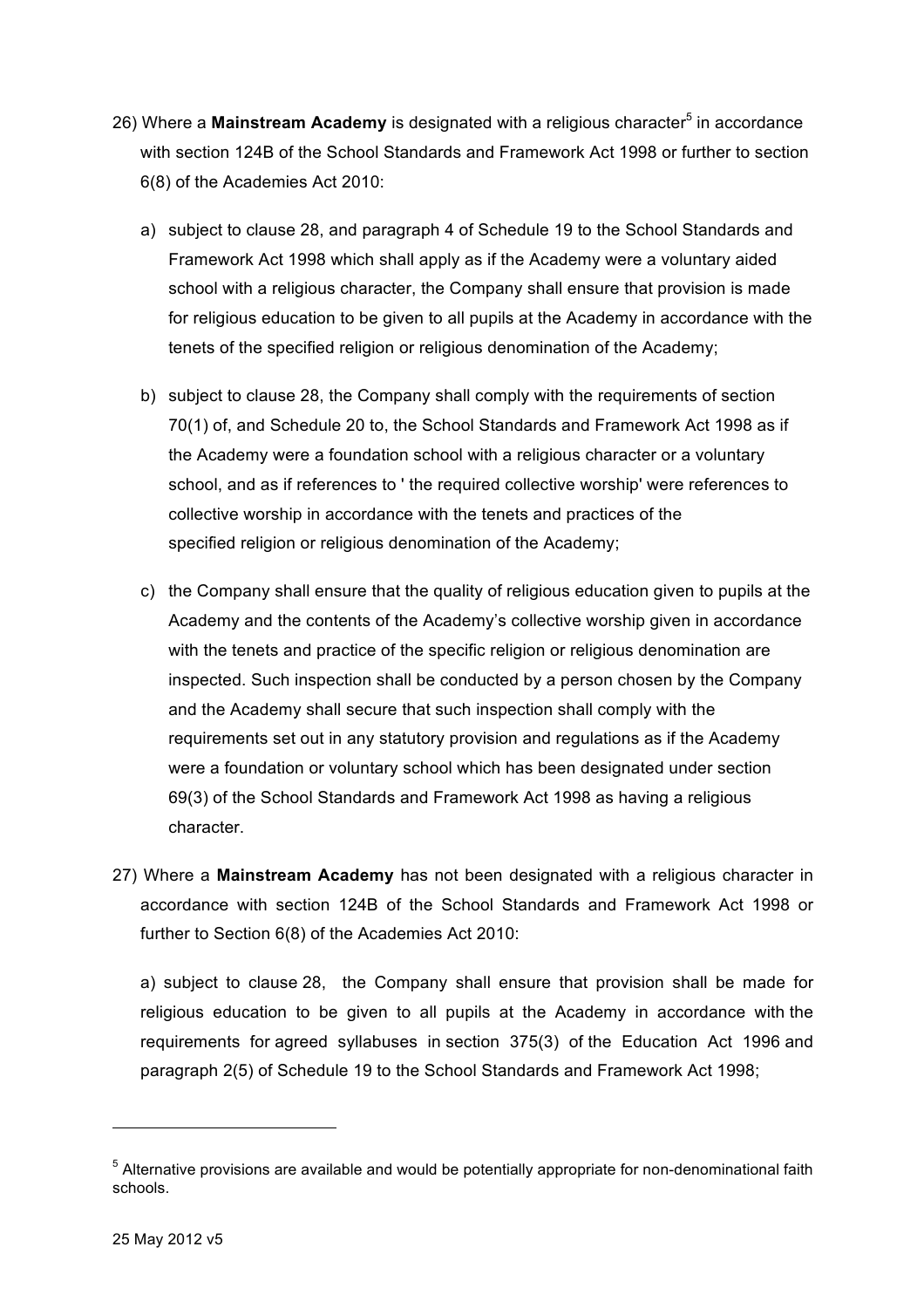b) subject to clause 28, the Company shall ensure that the Academy complies with the requirements of section 70(1) of, and Schedule 20 to, the School Standards and Framework Act 1998 as if it were a community, foundation or voluntary school which does not have a religious character, except that the provisions of paragraph 4 of that Schedule do not apply. The Academy may apply to the Secretary of State for consent to be relieved of the requirement imposed by paragraph 3(2) of that Schedule, the Secretary of State's consent to such an application not to be unreasonably withheld or delayed.

c) the Company<sup>6</sup>:

(1) agrees that before making an application pursuant to the Religious Character of Schools (Designation Procedure) (Independent Schools) (England) Regulations 2003 for each Academy to be designated as a school with religious character it shall seek the prior written consent of the Secretary of State;

(2) hereby acknowledges that the Secretary of State may in his absolute discretion refuse or consent to the Company making such an application.

28) Section 71(1) – (6) and (8) of the School Standards and Framework Act 1998 shall apply as if each Academy were a community, foundation or voluntary school, and as if references to "religious education" and to "religious worship" in that section were references to the religious education and religious worship provided by each Academy in accordance with clauses 26 or 27 as appropriate.

28A) The Company shall, so far as practical, make provision for the teaching of religious education and for acts of collective worship at each **Special Academy**.

28B) In respect of RE and collective worship at **Special Academies**:

- a) The Company shall ensure that each Special Academy complies with the requirements of regulation 5A of the Education (Special Educational Needs) (England) (Consolidation) Regulations 2001 as if it were a maintained special school;
- b) Regulation 5A of the Education (Special Educational Needs) (England) (Consolidation) Regulations 2001 shall apply as if each Special Academy were

 $\overline{a}$ 

 $6$  This is required in order to ensure that the process by which an Academy becomes designated as a school with a religious character is comparable to that which applies for maintained schools.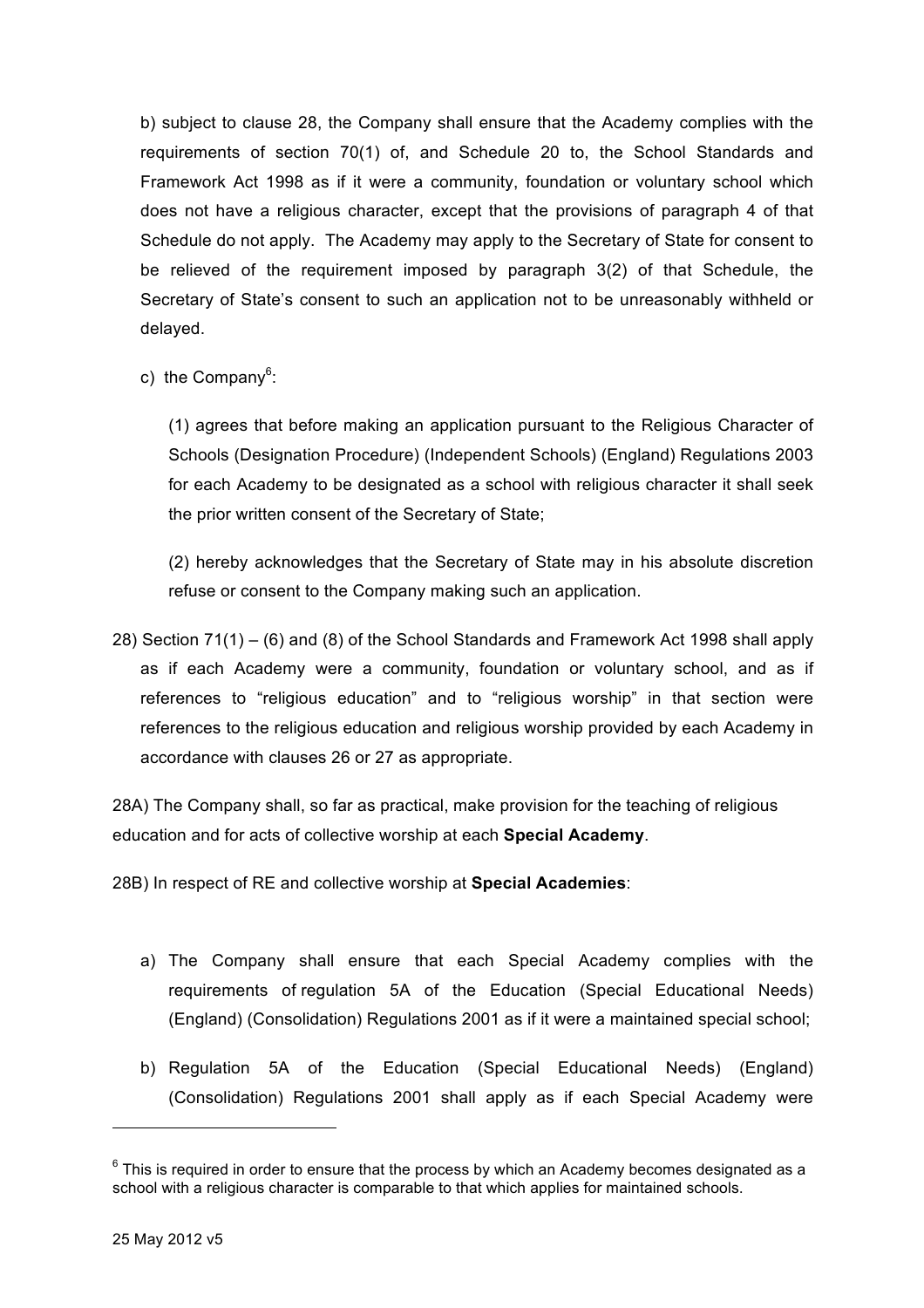community or foundation special schools, and as if references to "Religious Education" and to "Religious Worship" in that section were references to the religious education and religious worship provided by the Special Academies.

- c) Regulation 5A of the Education (Special Educational Needs) (England) (Consolidation) Regulations 2001 shall apply as if the Academy were a community or foundation special school, and as if references to "religious education" and to "religious worship" in that section were references to the religious education and religious worship provided by the Academy in accordance with this clause.
- 29) The Company shall have regard to any guidance issued by the Secretary of State, further to section 403 of the Education Act 1996, on sex and relationship education to ensure that children at each Academy are protected from inappropriate teaching materials and they learn the nature of marriage and its importance for family life and for bringing up children. The Company shall also have regard to the requirements set out in section 405 of the Education Act 1996 which shall apply to each Academy as if it were a maintained school.
- 29A The Company agrees to act in accordance with Sections 406 (Political Indoctrination) and 407 (Duty to secure balance treatment of political issues) of the Education Act 1996 as if it were a maintained school, subject to the following modifications:
	- a) references to any maintained school shall be treated as references to each Academy;
	- b) references to registered pupils shall be treated as references to registered pupils at each Academy;
	- c) references to the governing body or the local authority shall, in each case, be treated as references to the Company; and
	- d) references to the head teacher shall, in each case, be treated as references to the Principal of each Academy.

## **Assessment**

30) The Secretary of State will notify the appropriate body for assessment purposes about each Academy.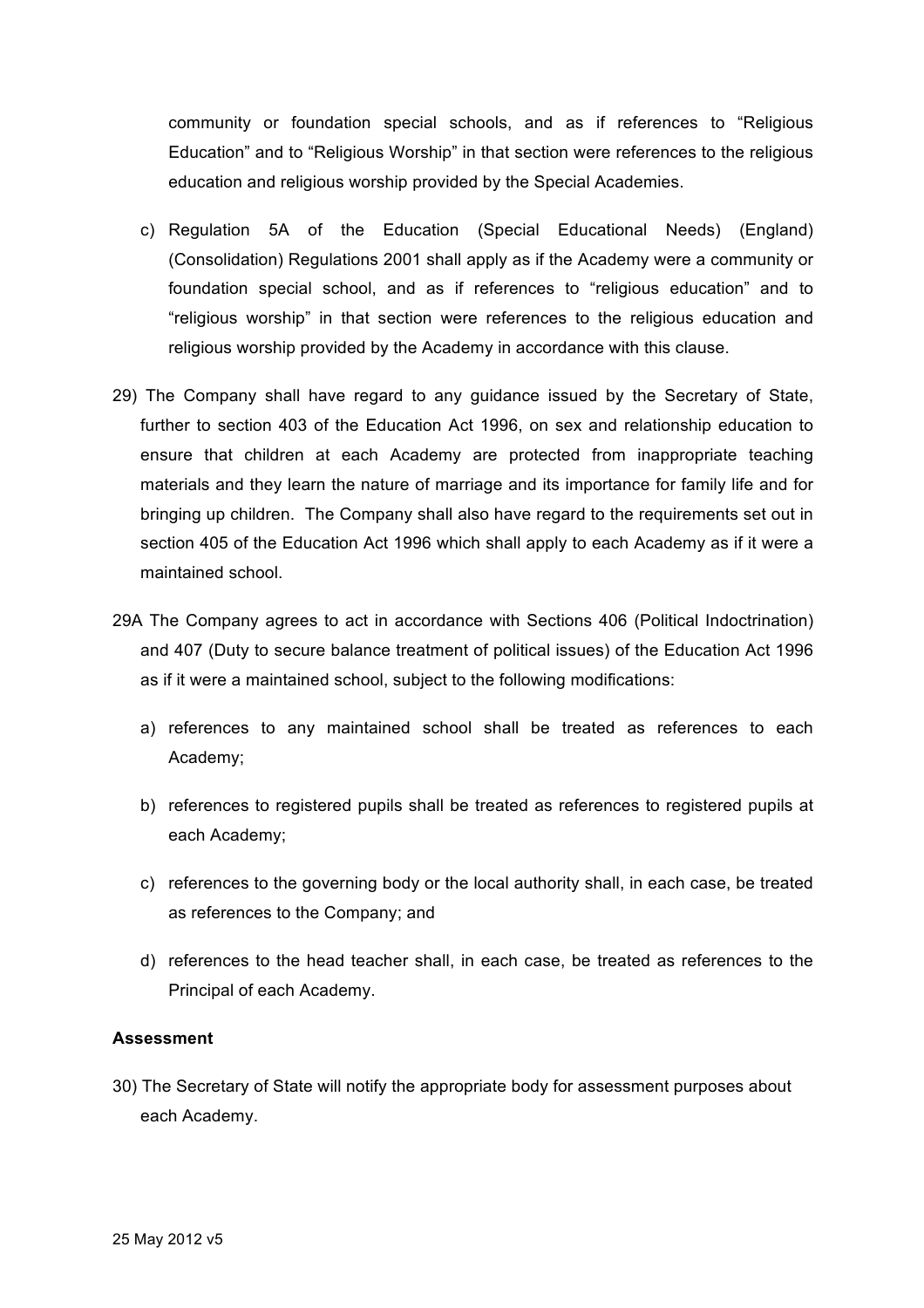- a) The Company shall ensure that the Academy complies with any guidance issued by the Secretary of State from time to time to ensure that pupils take part in assessments and in teacher assessments of pupil's performance as they apply to maintained schools.
- b) The Company shall report to any body on assessments under clause 30 as the Secretary of State shall prescribe and shall provide such information as may be required by that body as applies to maintained schools.
- c) In respect of all Key Stages, the Company will submit each Academy to monitoring and moderation of its assessment arrangements as prescribed by the Secretary of State.
- d) The Company may not offer courses at any Academy which lead to relevant qualifications, as defined in section 96 of the Learning and Skills Act 2000, unless the Secretary of State gives specific approval for such courses.
- 30A) The Company shall ensure that the following information is published on the website for each **Mainstream Academy**:
	- a) The school's most recent key stage 2 results as published by the Secretary of State under the following column headings in the School Performance Tables published on the Department for Education's website:
		- (i) "% achieving Level 4 or above in English and Maths";
		- (ii) "% making expected progress";
		- (iii) in relation to English, "% achieving Level 5 or above"; and
		- (iv) in relation to Maths, "%achieving Level 5 or above".
	- b) The school's most recent key stage 4 results as published by the Secretary of State under the following column headings in the School Performance Tables published on the Department for Education's website:
		- (i)  $\frac{1}{2}$  % achieving 5 + A\* C GCSEs (or equivalent) including English and Maths GCSEs";
		- (ii) "% achieving the English Baccalaureate"; and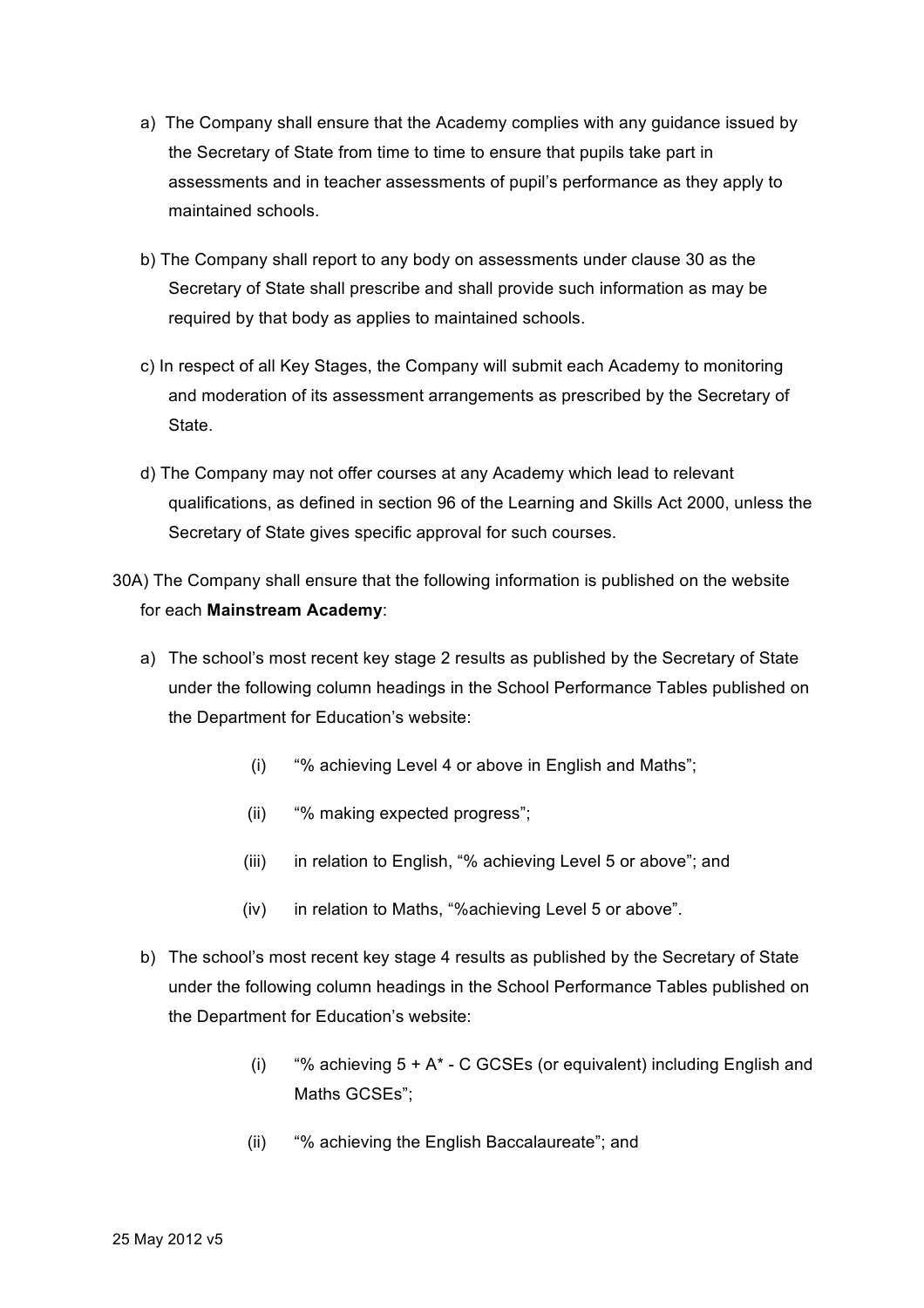- (iii) "% of pupils making expected progress".
- c) Information as to where and by what means parents (including prospective parents) may access the most recent report about the school published by her Majesty's Chief Inspector of Education, Children's Services and Skills.
- d) Information as to where and by what means parents (including prospective parents) may access the School Performance Tables published by the Secretary of State on the Department for Education's website.

#### **Exclusions Agreement**

- 31) In respect of **Mainstream Academies**, the Company shall, if invited to do so by an LA, enter into an agreement in respect of an Academy with that LA, which has the effect that where:
	- a) the Company admits a pupil to the Academy who has been permanently excluded from a maintained school, the Academy itself or another Academy with whom the LA has a similar agreement; or
	- b) the Company permanently excludes a pupil from the Academy,

payment will flow between the Company and the LA in the same direction and for the same amount that it would, were the Academy a maintained school, under Regulations made under section 47 of the School Standards and Framework Act 1998 relating to the addition or deduction of a maintained school's budget following a permanent exclusion or the admission of a permanently excluded pupil. At the date of this Agreement, the applicable Regulation is Regulation 23 of the School Finance (England) Regulations 2011.

#### **School Meals**

- 32) The Company shall, if requested to do so by or on behalf of any pupils at any Academy, provide school lunches for those pupils unless it would be unreasonable for it to do so. Subject to the provisions of clause 33 charges may be levied for lunches, but the Company shall otherwise fund the cost of such school lunches from its GAG.
- 33) In relation to a pupil who is himself or whose parents are in receipt of benefits mentioned in section 512ZB of the Education Act 1996 (or equivalent provision governing the entitlement to free school lunches of pupils at maintained schools), the Company shall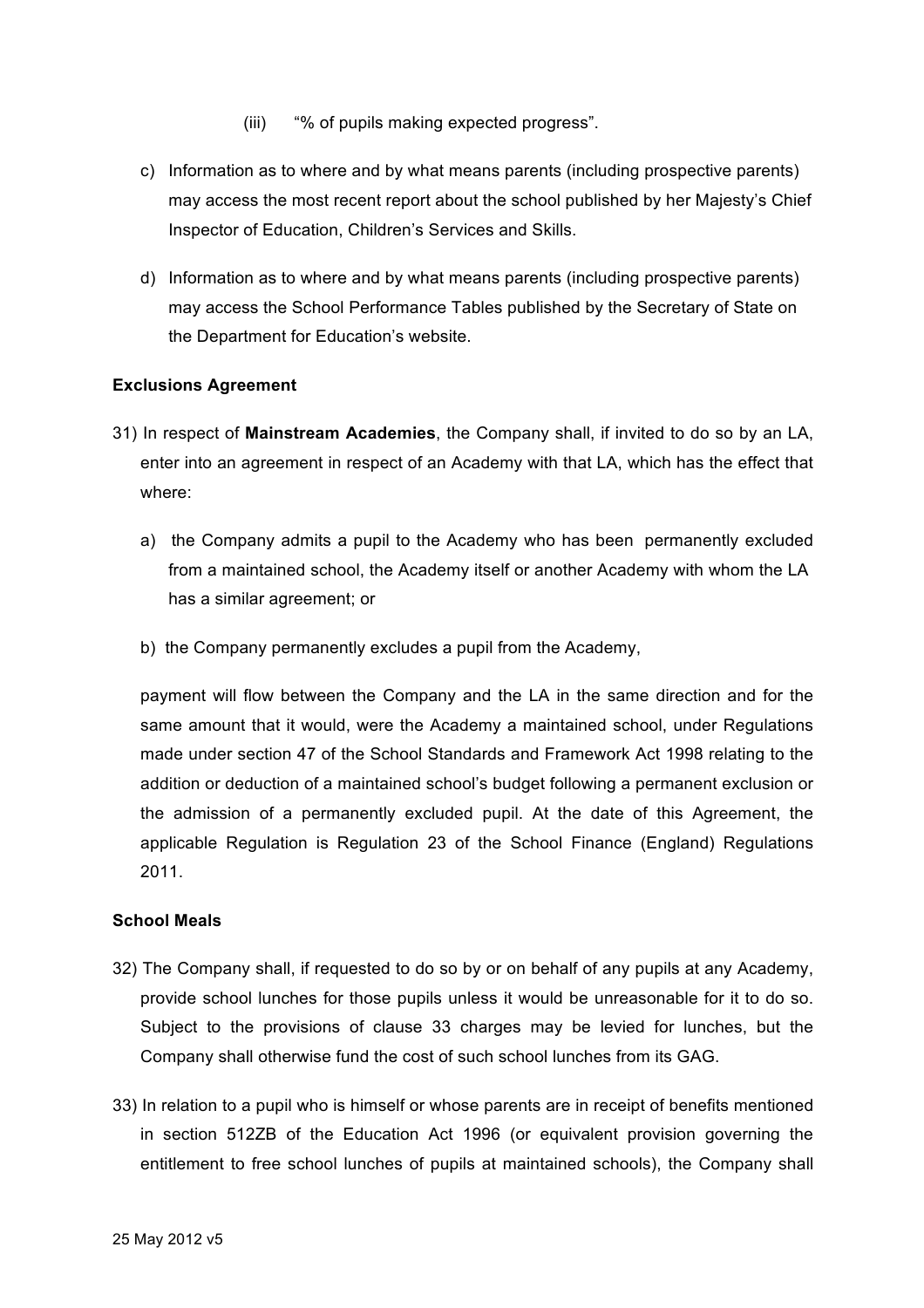ensure that a school lunch is provided for such a pupil free of charge to be funded out of the Company's GAG.

## **Charging**

- 34) Sections 402 (Obligation to enter pupils for public examinations), 450 457 (charges), 459 (regulations about information about charges and school hours) and 460 (voluntary contributions), 461 (recovery of sums as civil debt) - 462 (Interpretation re charges) of the Education Act 1996 (including, for the avoidance of doubt, any secondary legislation made further to those provisions) shall be deemed to apply to each Academy with the following modifications:
	- a) references to any maintained school shall be treated as references to an Academy;
	- b) references to registered pupils shall be treated as references to registered pupils at an Academy;
	- c) references to the governing body or the local education authority shall, in each case, be treated as references to the Company;
	- d) the charging and remissions policies required to be determined under section 457, and any amendment thereto, shall require the approval of the Secretary of State; and
	- e) the Company may charge persons who are not registered pupils at an Academy for education provided or for facilities used by them at that Academy.

## **International Education Surveys**

34A The Secretary of State may, by notice in writing to the Company, require the Company to participate in an international education survey and the Company shall, upon receipt of such notice, participate in that survey and provide to the Secretary of State or to those carrying out the survey all such assistance and information as may reasonably be required for the purposes of the Academy's participation in that survey.

## **Pupil Premium**

34B The Company shall publish in each Academy Financial Year information in relation to:

a) the amount of Pupil Premium allocation that it will receive during the Academy Financial Year;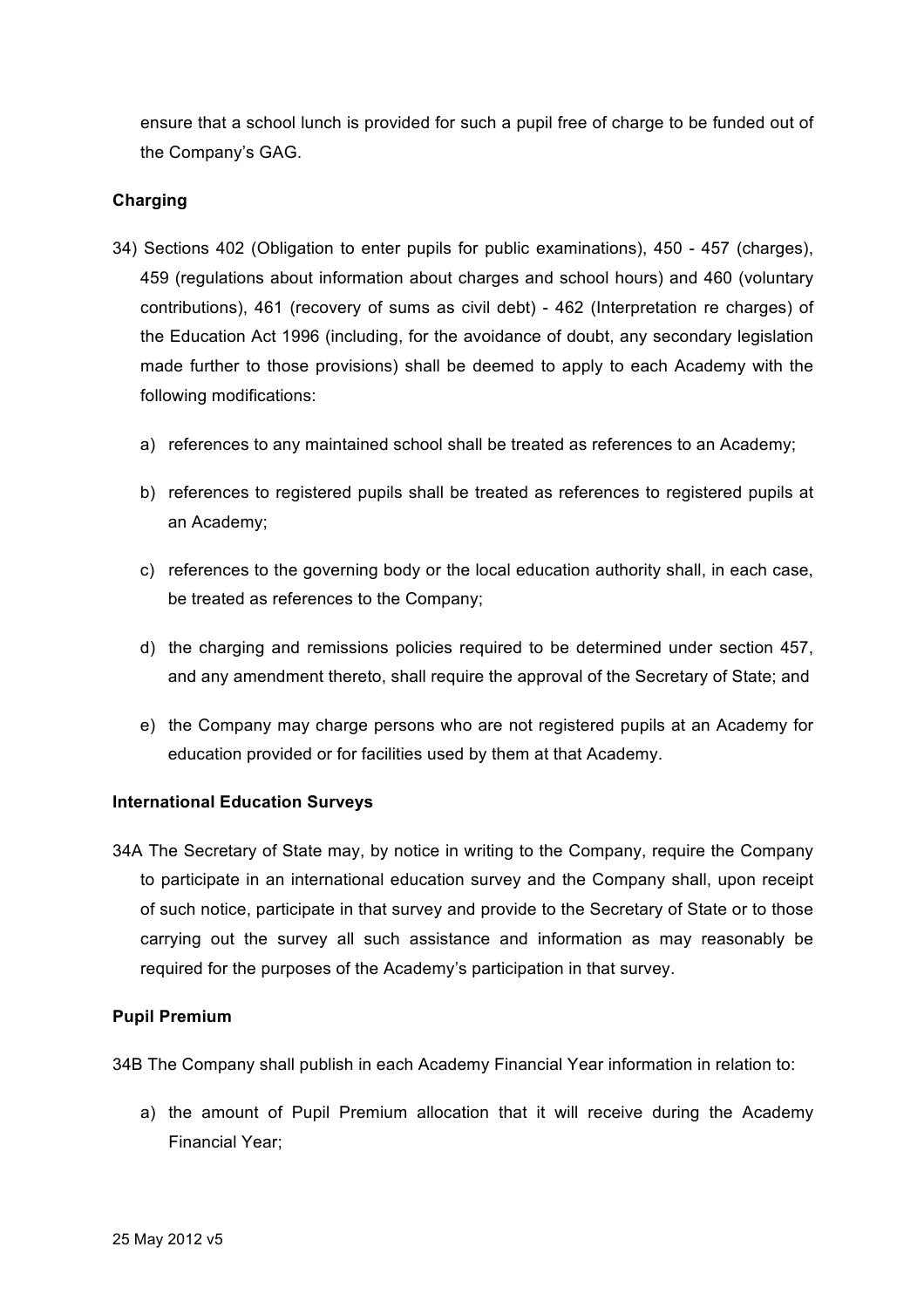- b) on what it intends to spend the Pupil Premium allocation;
- c) on what it spent its Pupil Premium in the previous Academy Financial Year;
- d) the impact in educational attainment, arising from expenditure of the previous Academy Financial Year's Pupil Premium.

#### **DURATION OF SCHOOL DAY AND YEAR**

34C) In respect of **Mainstream Academies,** the duration of the school day and year will be the responsibility of the Company.<sup>7</sup>

### **GRANTS TO BE PAID BY THE SECRETARY OF STATE**

## **General**

- 35) The Secretary of State shall pay grants towards Capital and Recurrent Expenditure for each Academy. Except with the Secretary of State's prior agreement, the Company shall not budget for its expenditure in any Academy Financial Year in excess of expected income (including any balance brought forward from the previous year). The Company shall not enter into commitments which are likely to have substantial implications for future levels of grant, or for the period for which grant may be required. No decision by the Company shall commit the Secretary of State to paying any particular amount of grant.
- 36) "Recurrent Expenditure" means any expenditure on the establishment, conduct, administration and maintenance of the Academy which does not fall within the categories of capital expenditure set out at clause 37. The Secretary of State shall pay two separate and distinct grants in respect of recurrent expenditure: General Annual Grant ("GAG") and Earmarked Annual Grant ("EAG").
- 36A) Grants paid by the Secretary of State shall only be used by the Academy Trust for purposes listed in Article 4(a) of the Articles. Such funds shall not be used by the Academy Trust for purposes listed in Article 4(b) of the Articles without the prior written consent of the Secretary of State except where the use of such funds for a charitable purpose set out in Article 4(b) is merely incidental to their use for the purposes set out in

 $\overline{a}$ 

 $<sup>7</sup>$  In respect of Special Academies, regulations made under section 551 of the Education Act 1996</sup> apply (currently the Education (School Day and School Year) (England) Regulations 1999).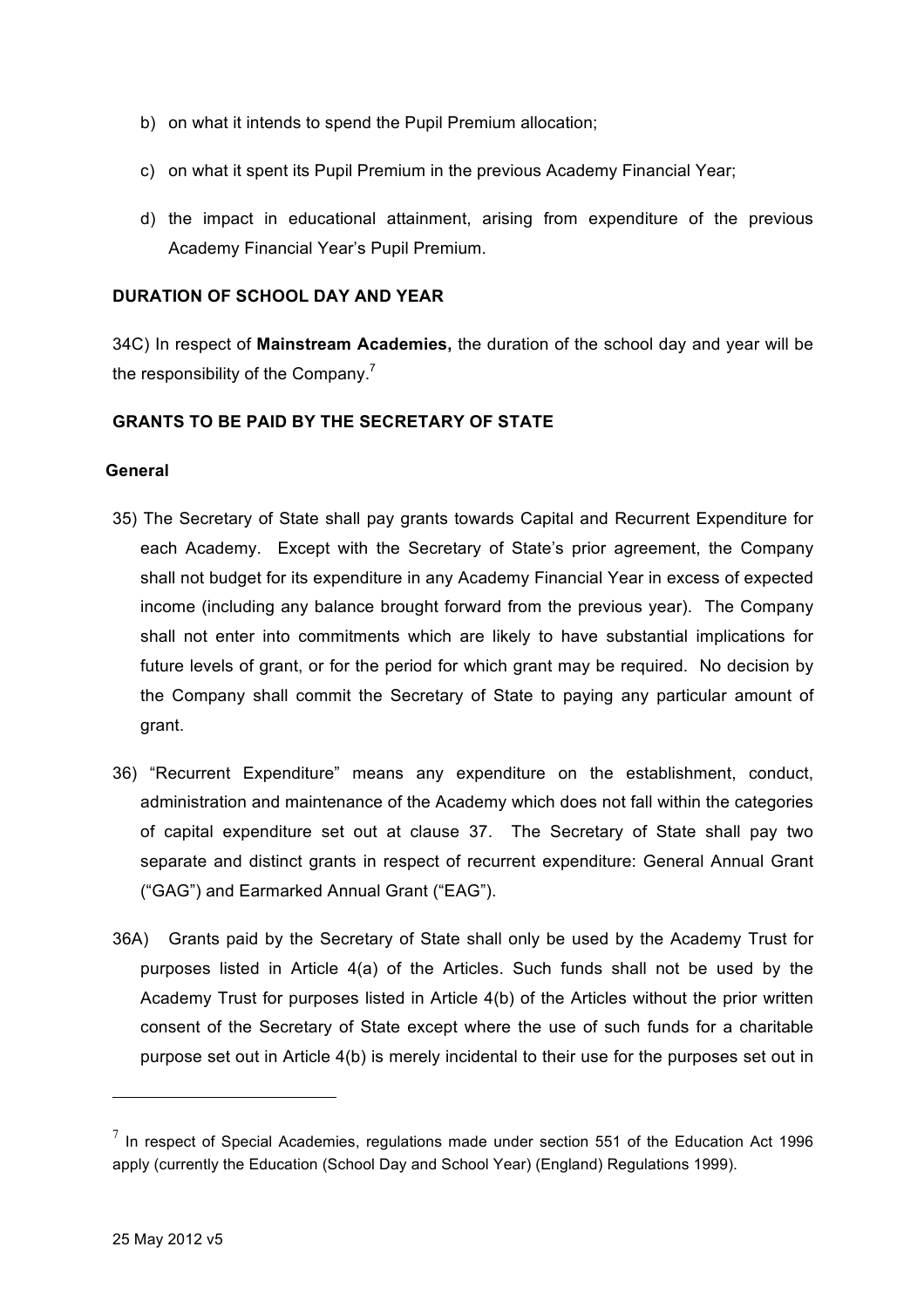Article 4(a) of the Articles.

## **Capital Grant**

37) "Capital Expenditure" means expenditure on:

a) the acquisition of land and buildings;

b) the erection, enlargement, improvement or demolition of any building including fixed plant, installation, wall, fence or other structure, or any playground or hard standing;

c) the installation of electrical, mechanical or other services other than necessary replacements, repairs and maintenance due to normal wear and tear;

d) the purchase of vehicles and other self-propelled mechanical equipment;

e) the installation and equipping of premises with furnishings and equipment, other than necessary replacements, repairs and maintenance due to normal wear and tear;

f) the installation and equipping of premises with computers, networking for computers, operating software and information and communication technology equipment, other than necessary updates or necessary replacements, repairs and maintenance due to normal wear and tear;

g) the provision and equipping of premises, including playing fields and other facilities for social activities and physical recreation other than necessary replacements, repairs and maintenance due to normal wear and tear;

h) works of a permanent character other than the purchase or replacement of minor dayto day items;

i) any major repairs or replacements which are specified as constituting capital expenditure in any grant letter relating to them;

j) such other items (whether of a like or dissimilar nature to any of the foregoing) of a substantial or enduring nature as the Secretary of State may agree shall constitute capital expenditure for the purposes of this Agreement;

k) all professional fees properly and reasonably incurred in connection with the provision of any of the above;

l) VAT and other taxes payable on any of the above.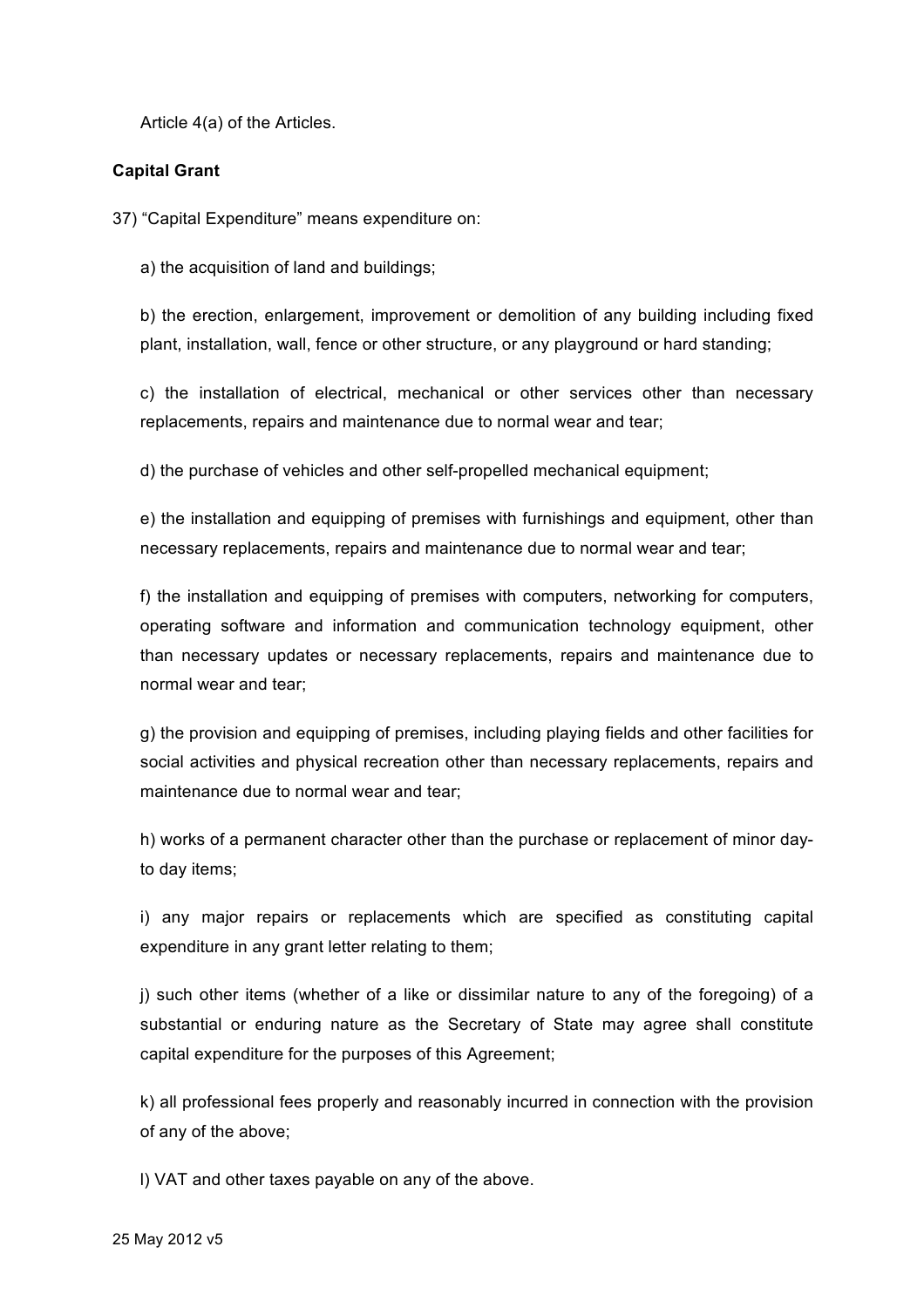"Capital Grant" means grant paid to the Company in respect of Capital Expenditure.

- 38) Where an Academy is to open in new premises, or where existing premises are to be substantially refurbished or remodelled to enable the Academy to open in such premises, the Secretary of State, may, in his absolute discretion be responsible for meeting the incurred Capital Expenditure for that Academy. To that end, the Secretary of State will consider providing funding in accordance with any arrangements as he considers appropriate.
- 39) Any Capital Expenditure incurred in respect of each Academy on which Capital Grant payments are sought from the Secretary of State will require the specific prior written agreement of the Secretary of State, which agreement shall not be unreasonably withheld or delayed.
- 40) Any payment of Capital Grant to the Company under this Agreement is subject to the fulfilment of the following conditions:
	- a) such grants are used solely to defray expenditure approved by the Secretary of State;
	- b) the Company certifying and providing evidence that all planning and other consents necessary for the development and all related infrastructure to be completed have been obtained or put in place;
	- c) any other conditions that the Secretary of State may specify.

# **Arrangements for Payment of Capital Grant**

41) Capital Grant will be paid by the Secretary of State to the Company on the basis of claims for grant submitted to the Secretary of State in the notified format with supporting invoices and certificates as required by the Secretary of State. If a dispute arises as to whether a claim is or is not acceptable both parties undertake to attempt to resolve it in good faith. In the event of such a dispute, the Secretary of State shall pay to the Company so much of the claim as shall not be in dispute.

## **General Annual Grant**

- 42) Clauses 42A to 54 apply in respect of **Mainstream Academies** only**.**
- 42A) GAG will be paid by the Secretary of State to the Company in order to cover the normal running costs of each **Mainstream** Academy. These will include, but are not limited to: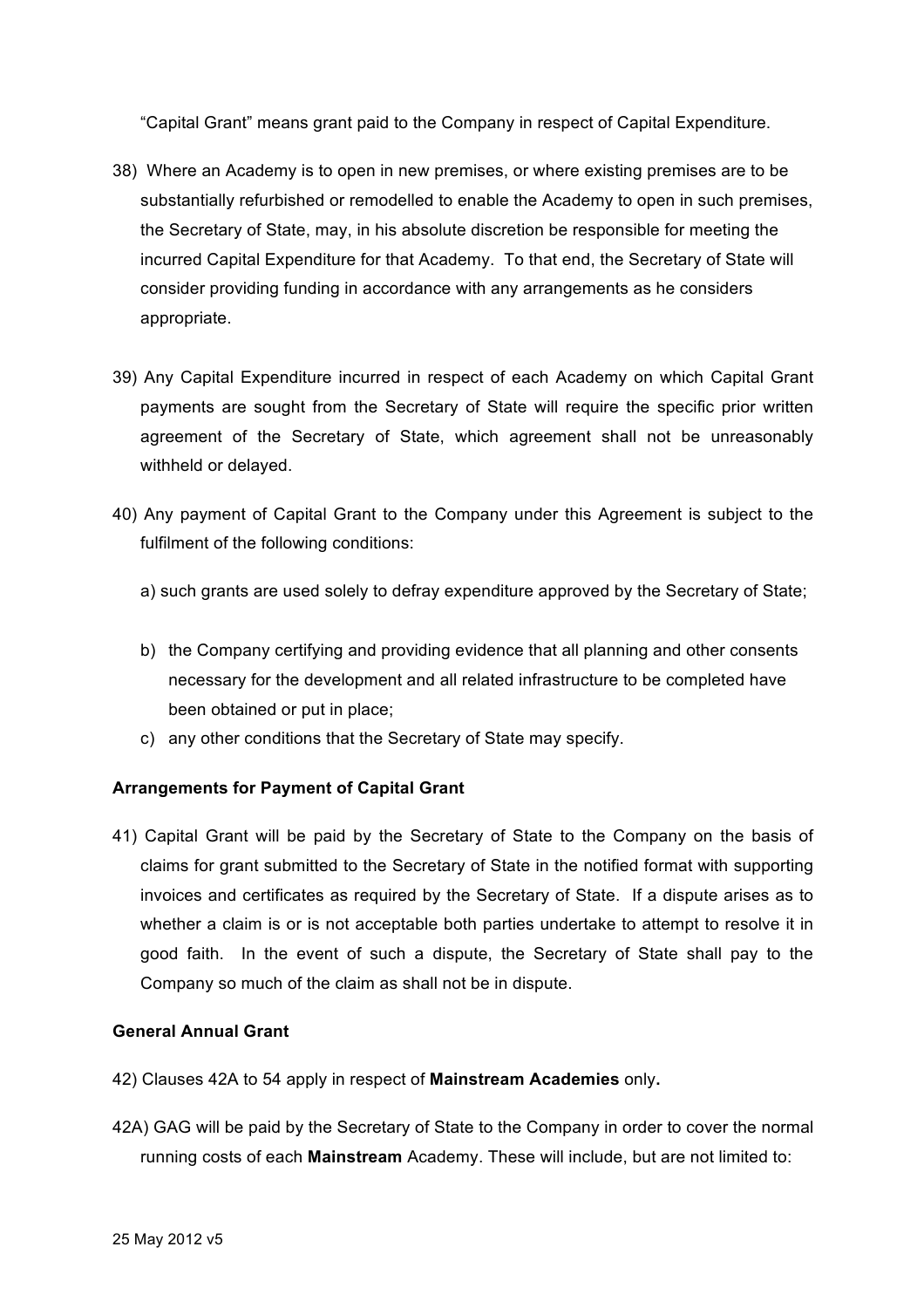- a) teachers' salaries and related costs (including full and part time teaching staff and seconded teachers);
- b) non-teaching staff salaries and related costs (including pension contributions, educational support staff, administrative and clerical staff and manual and premises related staff);
- c) employees' expenses;
- d) the purchase, maintenance, repair and replacement:
	- (i) of teaching and learning materials and other educational equipment, including books, stationery and ICT equipment and software, sports equipment and laboratory equipment and materials;
	- (ii) of other supplies and services;
- e) examination fees;
- f) repairs, servicing and maintenance of buildings (including redecoration, heating, plumbing, lighting etc); maintenance of grounds (including boundary fences and walls); cleaning materials and contract cleaning; water and sewage; fuel and light (including fuel oil, solid and other fuel, electricity and gas); rents; rates; purchase, maintenance, repairs and replacement of furniture and fittings;
- g) insurance, provided that the Secretary of State shall not be obliged to pay GAG in relation to insurance to the extent that insurance and/or comparable arrangements are made available to the Company (whether at a cost to the Company or otherwise and whether made available by and/or on behalf of the Secretary of State or otherwise) save that, to the extent that such insurance and/or comparable arrangements as may be made available constitute a cost for the Company, the Secretary of State shall provide a contribution through GAG in relation to such cost;
- h) medical equipment and supplies;
- i) staff development (including in-service training);
- i) curriculum development:
- k) the costs of providing school meals for pupils (including the cost of providing free school meals to pupils who are eligible to receive them), and discretionary grants to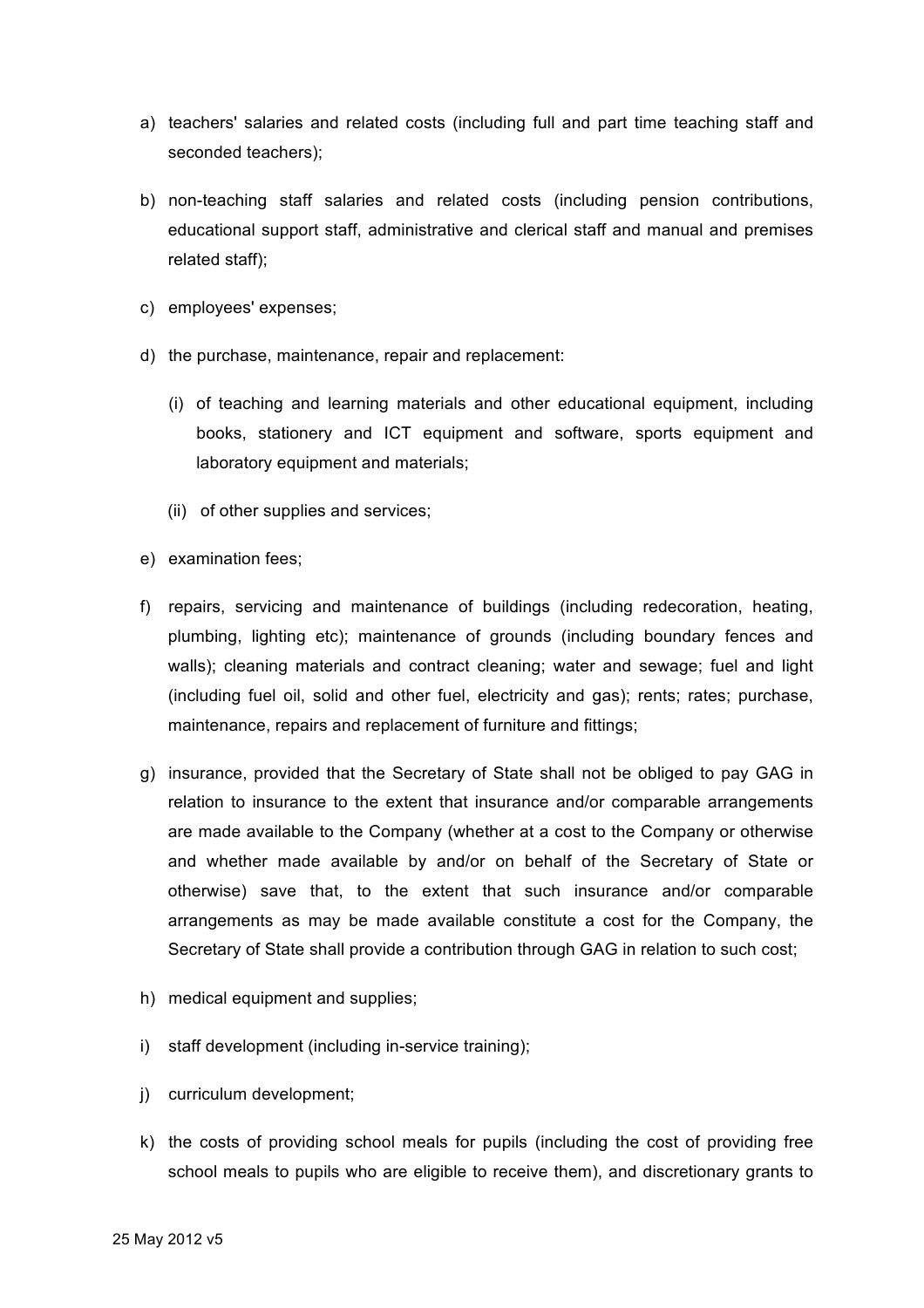pupils to meet the cost of pupil support, including support for pupils with special educational needs or disabilities (taking account of the fact that separate additional money will be available for pupils with statements of special educational needs);

- l) administration;
- m) establishment expenses and other institutional costs.
- 43) Subject to clauses to 51-52, GAG for each Academy Financial Year for each **Mainstream Academy** will include;

a) funding equivalent to that which would be received by a maintained school with similar characteristics, determined by the Secretary of State and notified in the Annual Letter of Funding or its equivalent, taking account of the number of pupils at each Academy;

b) funding in respect of functions which would be carried out by the LA if each Academy was a maintained school.

- 44) The GAG for each Academy Financial Year for each **Mainstream Academy** will also include, payable on a basis equivalent to that applied to maintained schools:
	- a) funding for matters for which it is necessary for that Academy to incur extra costs, for as long as those costs are deemed necessary by the Secretary of State; and
	- b) payments in respect of further, specific grants made available to maintained schools, where the relevant Academy meets the requisite conditions and criteria necessary for a maintained school to receive these grants.
- 45) Subject to clause 47, the basis of the pupil number count for the purposes of determining GAG for the Academy Financial Year in which a **Mainstream Academy** opens shall be the same basis as that used by the Local Authority for determining the budget share of the predecessor maintained school as adjusted by numbers counted in any subsequent Schools Census, as determined by the Secretary of State. In subsequent years the basis of the pupil count will be as determined by the Secretary of State.
- 46) Subject to clause 47 the basis of the pupil number count for the purpose of determining GAG for a **Mainstream Academy** for Academy Financial Years after the Academy Financial Year in which the Academy opens will be: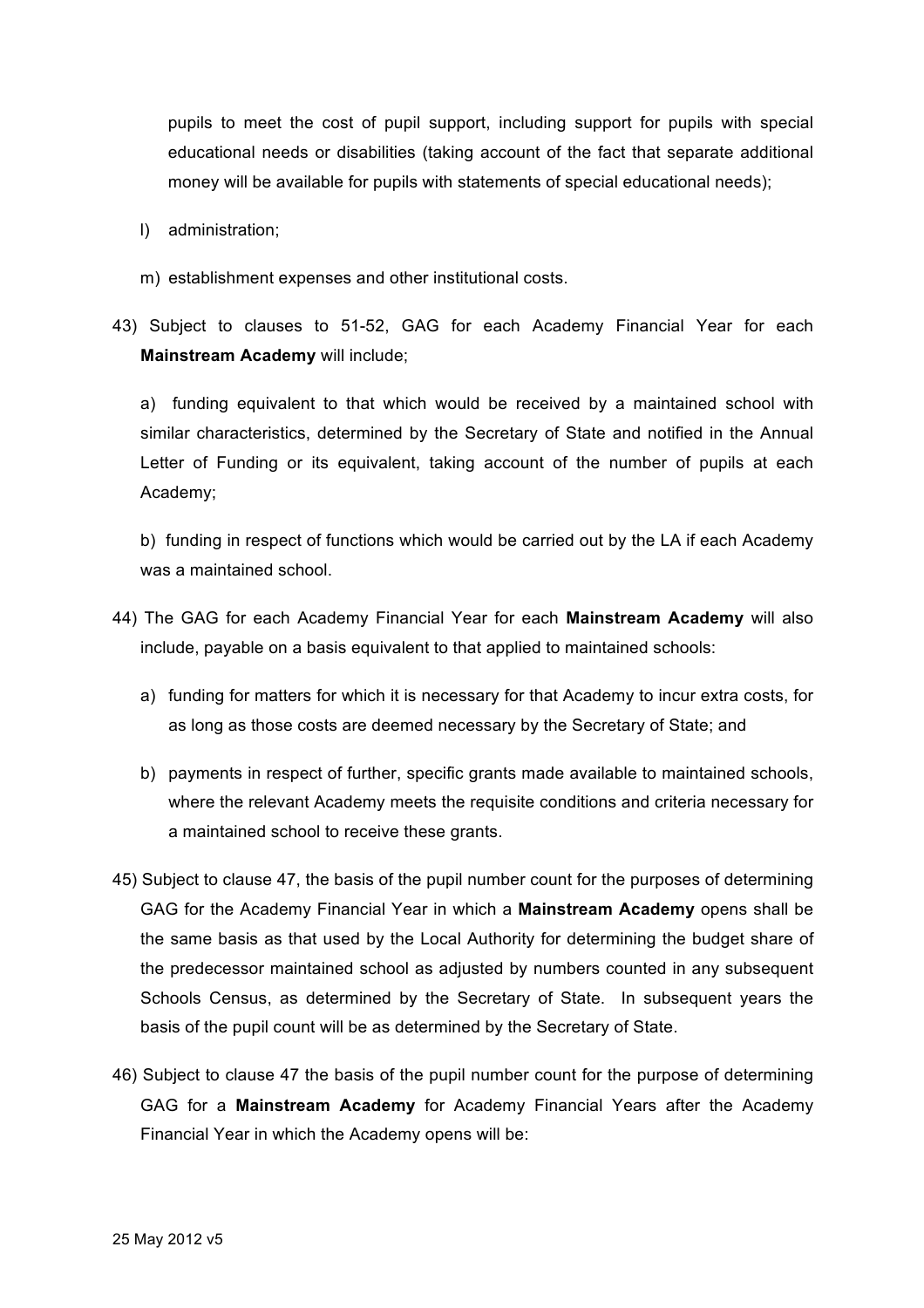a) for the pupil number count for pupils in Year 11 and below, the Schools Census which is used to fund maintained schools for the financial year overlapping with the Academy Financial Year in question; and

b) for the pupil number count for pupils in Year 12 and above, the formula which for the time being is in use for maintained schools for the calculation of pupil numbers for pupils in Year 12 and above for the purpose of calculating their level of funding.

- 47) Where either of the following conditions applies in respect of an Academy Financial Year, the basis of the pupil count shall be determined by the Secretary of State, taking account of any diseconomies of scale that the Academy will be under as a result of such condition(s) applying. The conditions are:
	- a) not all planned Year-groups will be present at the Academy (that is, not all the pupil cohorts relevant to the age-range of the Academy will have some pupils present); or
	- b) the total number of pupils as measured in the Schools Census which is used to fund maintained schools for the financial year overlapping with the Academy Financial Year in question is less than 90% of the planned final size of the Academy, as specified in the Academy's Supplemental Agreement, and has not at any previous time been greater than 90% of that number.
- 48) For any Academy Financial Year in which GAG for a **Mainstream Academy** has been calculated in accordance with clause 45, no adjustment shall be made to the following Academy Financial Year's formula funding element of GAG for that Academy to recognise variation from the pupil count basis used.
- 49) For any Academy Financial Year in which GAG for a **Mainstream Academy** is calculated in accordance with clause 46, no adjustment will be made to the formula funding element in the following Academy Financial Year's formula funding element of GAG unless the Company demonstrates to the satisfaction of the Secretary of State that there has been a significant impact on costs, such as an extra class. For any other element of GAG the Secretary of State may make adjustments to recognise a variation in pupil numbers from that used to calculate the element of grant in question; the basis of these will be set out in the annual letter of funding.
- 50) The Secretary of State recognises that:
	- a) in relation to **Mainstream Academies** which open with intakes representing only a proportion of the final planned size of the Academy, payments based simply upon the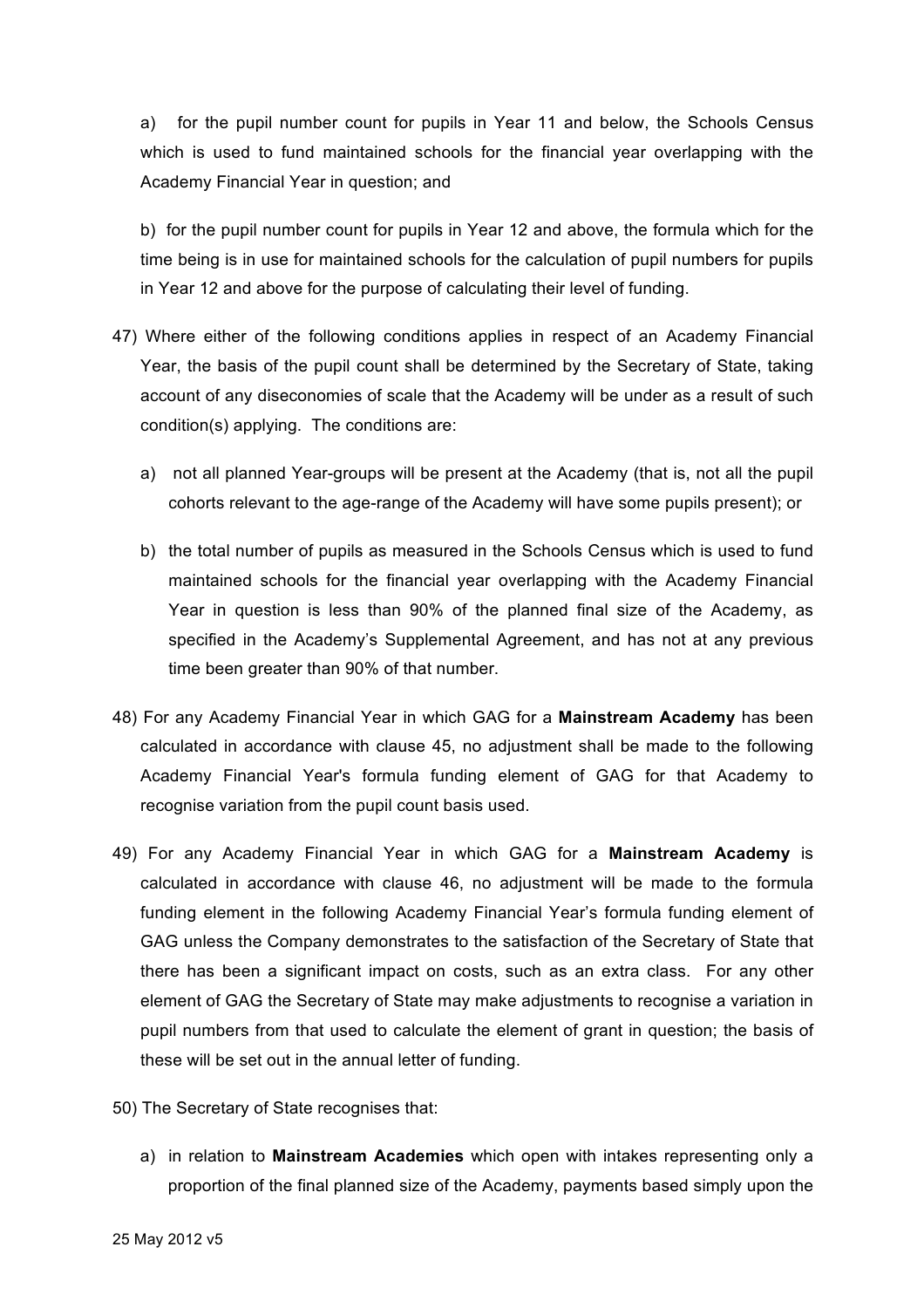number of pupils present are unlikely to be sufficient to meet the Academy's needs in the Academy Financial Years before all age groups are present at their planned size (the "Start-up Period") because of a lack of economies of scale. The Secretary of State may pay an appropriately larger GAG in the Start-up Period than would be justified solely on the basis of the methods set out in clauses 43-49, in order to enable the Academy to operate effectively $8$ ;

- b) in relation to **Mainstream Academies** which open with pupils transferred from one or more maintained schools which have closed, additional GAG resources may be required to take account of transitional costs including any costs associated with supporting the integration of pupils from the closed schools and, where necessary, to offer a dual curriculum. If the Secretary of State has indicated that such additional GAG will be payable, the Company will make a bid for this addition to GAG based upon need and providing appropriate supporting evidence.
- 51) During the Start-up Period or during the period when year groups are present who have transferred from a predecessor school or schools, the Secretary of State will pay a further element of GAG additional to that calculated in accordance with the methods set out in clauses 43-49 to allow the relevant **Mainstream Academy** to:

a) purchase a basic stock of teaching and learning materials (including library books, text books, software, stationery, science equipment and equipment for physical education) and other consumable materials;

b) meet the costs associated with the recruitment and induction of additional teaching and other staff.

After the Start-up Period these costs will be met through the ordinary GAG.

52) The Secretary of State recognises that if he serves notice of intention to terminate a Supplemental Agreement under that agreement the intake of new pupils during the notice period is likely to decline and that in such circumstances payments based simply upon the number of pupils attending the relevant **Mainstream Academy** are unlikely to be sufficient to meet the Academy's needs during the notice period. The Secretary of State undertakes to pay a reasonable and appropriately larger GAG with respect to that Academy in the notice period than would be justified solely on the basis of the methods

 $\overline{a}$ 

<sup>&</sup>lt;sup>8</sup> Note that a larger GAG for the Start-Up Period is only applicable to Academies with approved Expressions of Interest.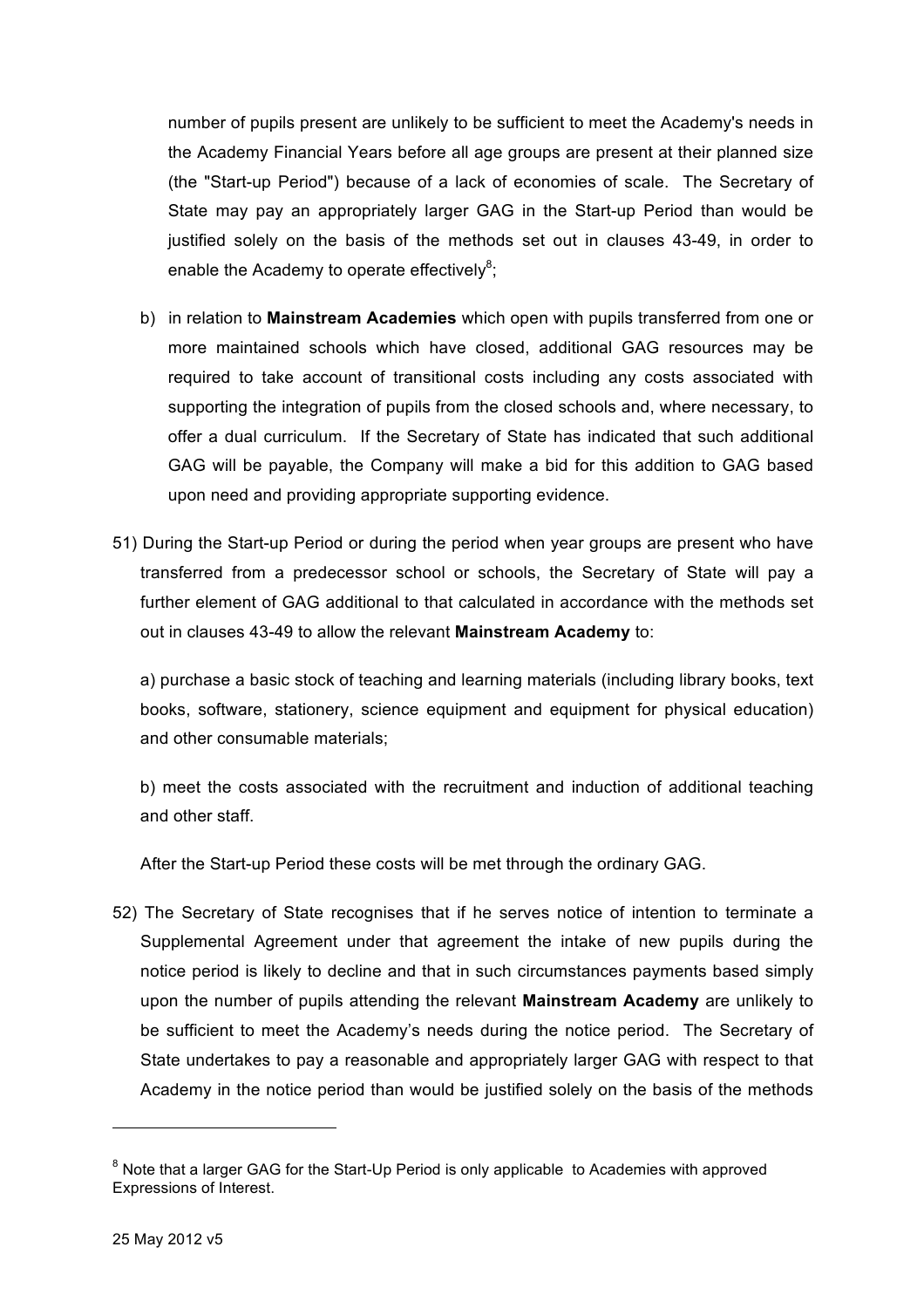set out in clauses 43-49, in order to enable the Academy to operate effectively.

- 53) The Secretary of State also recognises that if this Agreement or a Supplemental Agreement is terminated for any reason by either party the number of pupils at the relevant **Mainstream Academy or Academies** is likely to decline. In these circumstances both parties undertake to attempt to resolve issues arising from such termination in good faith and with the aim of protecting the interests and the education of the pupils at the Academy.
- 54) Subject to clause 73, GAG paid by the Secretary of State in respect of a **Mainstream Academy** shall only be spent by the Company towards the normal running costs of that Academy.

54AAA) Clauses 54AA to 54H apply in respect of **Special Academies** only.

- 54AA) GAG will be paid by the Secretary of State to the Company as a contribution towards the normal running costs of each **Special** Academy. These will include, but are not limited to:
	- a) teachers' salaries and related costs (including full and part time teaching staff and seconded teachers);
	- b) non-teaching staff salaries and related costs (including pension contributions, educational support staff, administrative and clerical staff and manual and premises related staff);
	- c) employees' expenses;
	- d) the purchase, maintenance, repair and replacement:
		- (i) of teaching and learning materials and other educational equipment, including books, stationery and ICT equipment and software, sports equipment and laboratory equipment and materials:
		- (ii) of other supplies and services;
	- e) examination fees;
	- f) repairs, servicing and maintenance of buildings (including redecoration, heating, plumbing, lighting etc); maintenance of grounds (including boundary fences and walls); cleaning materials and contract cleaning; water and sewage; fuel and light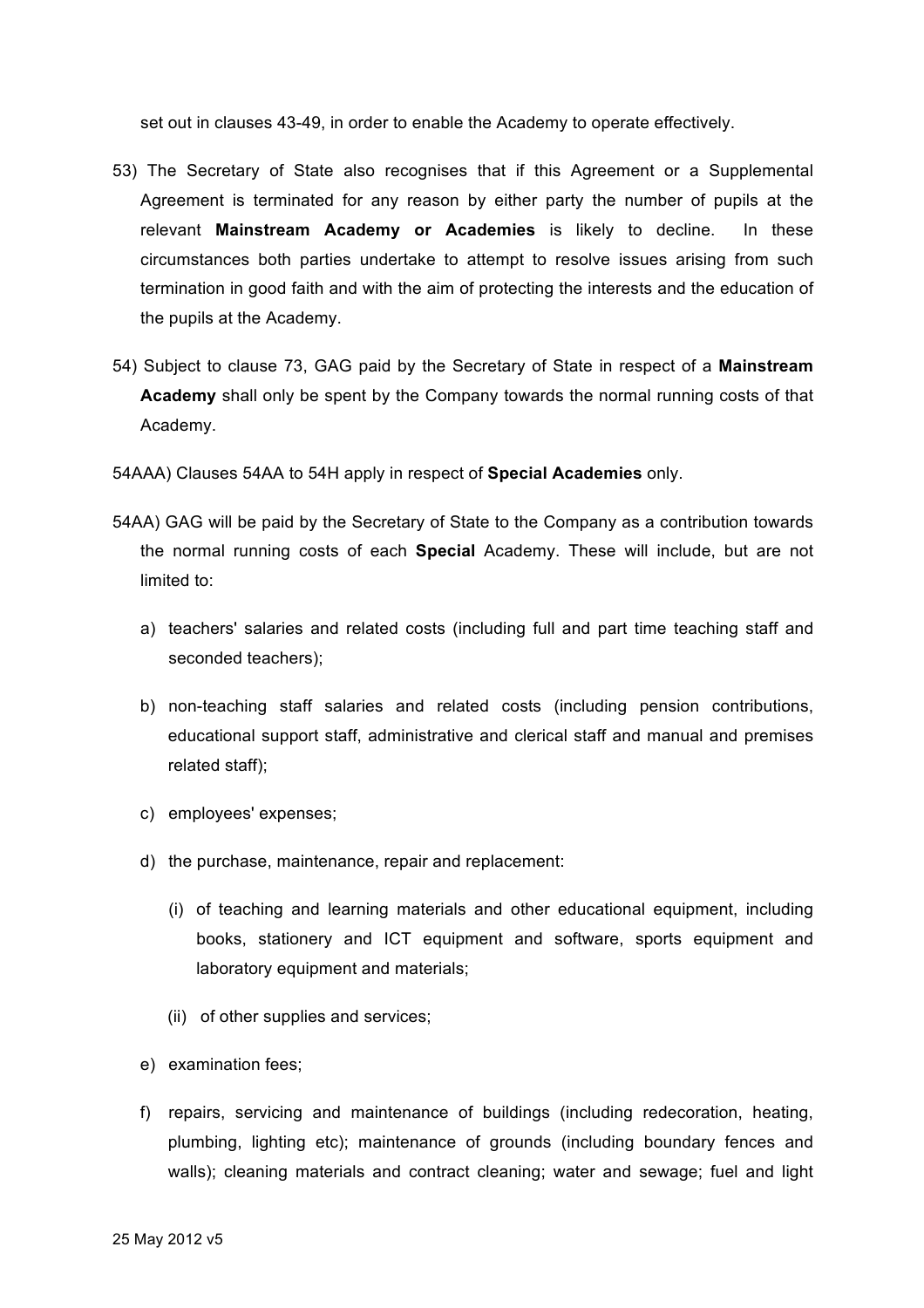(including fuel oil, solid and other fuel, electricity and gas); rents; rates; purchase, maintenance, repairs and replacement of furniture and fittings;

- g) insurance, provided that the Secretary of State shall not be obliged to pay GAG in relation to insurance to the extent that insurance and/or comparable arrangements are made available to the Company (whether at a cost to the Company or otherwise and whether made available by and/or on behalf of the Secretary of State or otherwise) save that, to the extent that such insurance and/or comparable arrangements as may be made available constitute a cost for the Company, the Secretary of State shall provide a contribution through GAG in relation to such cost;
- h) medical equipment and supplies;
- i) staff development (including in-service training);
- j) curriculum development;
- k) the costs of providing school meals for pupils (including the cost of providing free school meals to pupils who are eligible to receive them), and discretionary grants to pupils to meet the cost of pupil support, including support for pupils with special educational needs or disabilities (taking account of the fact that separate additional money will be available for pupils with statements of special educational needs);
- l) administration;
- m) establishment expenses and other institutional costs.
- 54A) Subject to clauses 54E 54F, GAG for each Financial Year for each **Special Academy** will include:

a) funding equivalent to that which would be received by a maintained special school with similar characteristics, determined by the Secretary of State and notified in the Annual Letter of Funding or its equivalent, taking account of the number of pupils at each Academy;

b) funding in respect of functions which would be carried out by the LA if each Academy was a maintained special school.

54B) The GAG for each Academy Financial Year for each **Special Academy** will also include, payable on a basis equivalent to that applied to maintained special schools: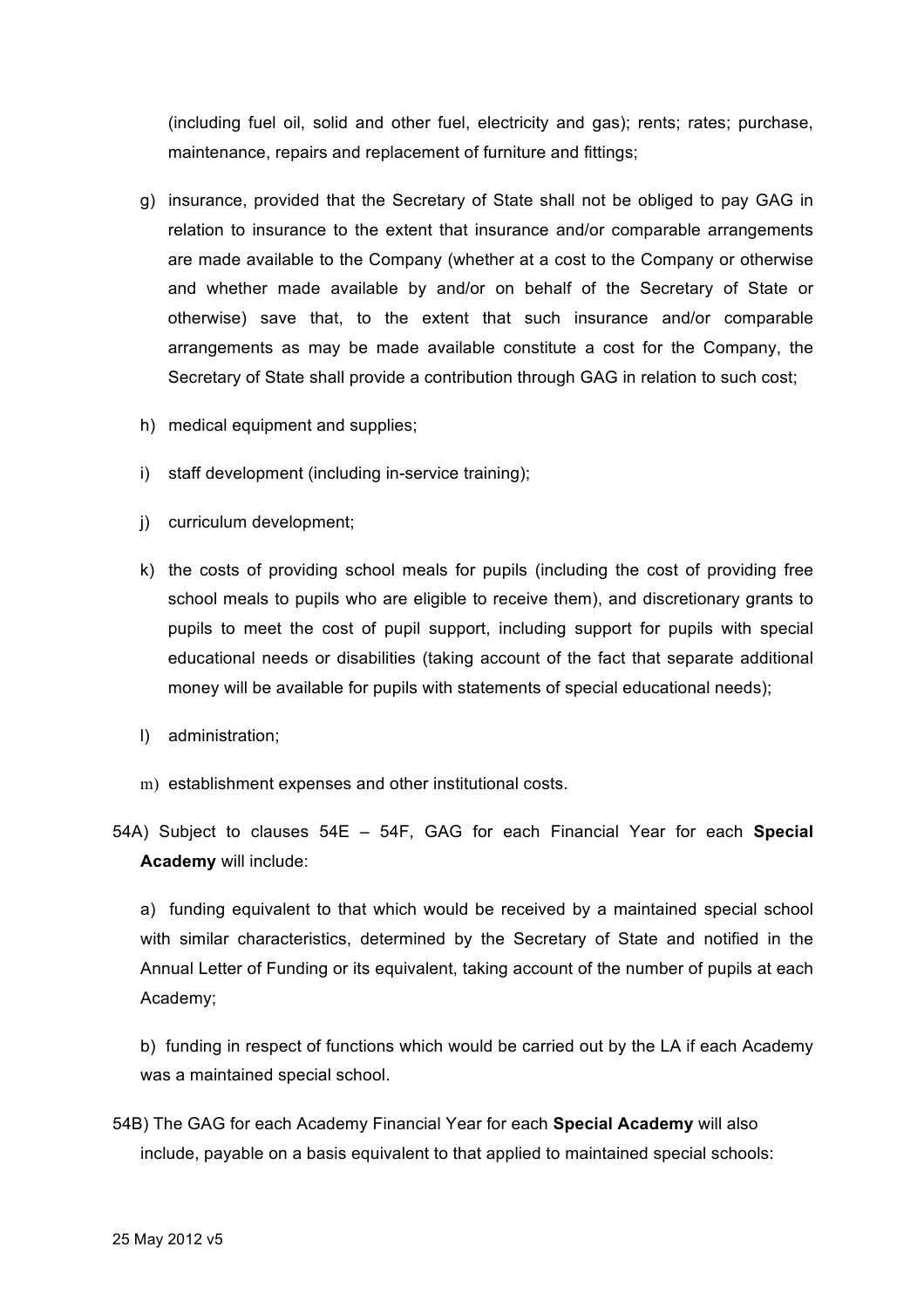- a) funding for matters for which it is necessary for that Academy to incur extra costs, for as long as those costs are deemed necessary by the Secretary of State; and
- b) payments in respect of further, specific grants made available to maintained special schools, where the relevant Academy meets the requisite conditions and criteria necessary for a maintained school to receive these grants.
- 54C) The Secretary of State will determine GAG for each Special Academy for each Academy Funding Year. The determinations will be made taking into account relevant factors. Arrangements for this will be set out in the Annual Letter of funding or its equivalent.
- 54D) The Secretary of State may make provision, within his absolute discretion, for GAG to be adjusted in-year if the number of pupils attending the relevant academy at specified dates exceeds or falls below thresholds specified by letter. Arrangements for this will be set out in the Annual Letter of Funding.
- 54E) The Secretary of State recognises that a larger GAG may be appropriate to meet additional costs during the start-up period, and may pay start-up grant, on a basis determined by him, during that period, the length of which will be stipulated in the Annual Letter of Funding<sup>9</sup>.
- 54F) The Secretary of State recognises that if he serves notice of intention to terminate a Supplemental Agreement, the intake of new pupils during the notice period is likely to decline and that in such circumstances payments based on a number of places related to the number of pupils attending the relevant **Special Academy** are unlikely to be sufficient to meet the Academy's needs during the notice period. The Secretary of State undertakes to pay a reasonable and appropriately larger GAG with respect to that Academy in the notice period than would be justified solely on the basis of the methods set out in clauses 54A-54C, in order to enable the Academy to operate effectively.
- 54G) The Secretary of State also recognises that if this Agreement or a Supplemental Agreement is terminated for any reason by either party the number of pupils at the relevant **Special Academy or Academies** is likely to decline. In these circumstances both parties undertake to attempt to resolve issues arising from such termination in good faith and with the aim of protecting the interests and the education of the pupils at the

 $\overline{a}$ 

 $9$  Note that a larger GAG for the Start-Up Period is only applicable to Academies with approved Expressions of Interest.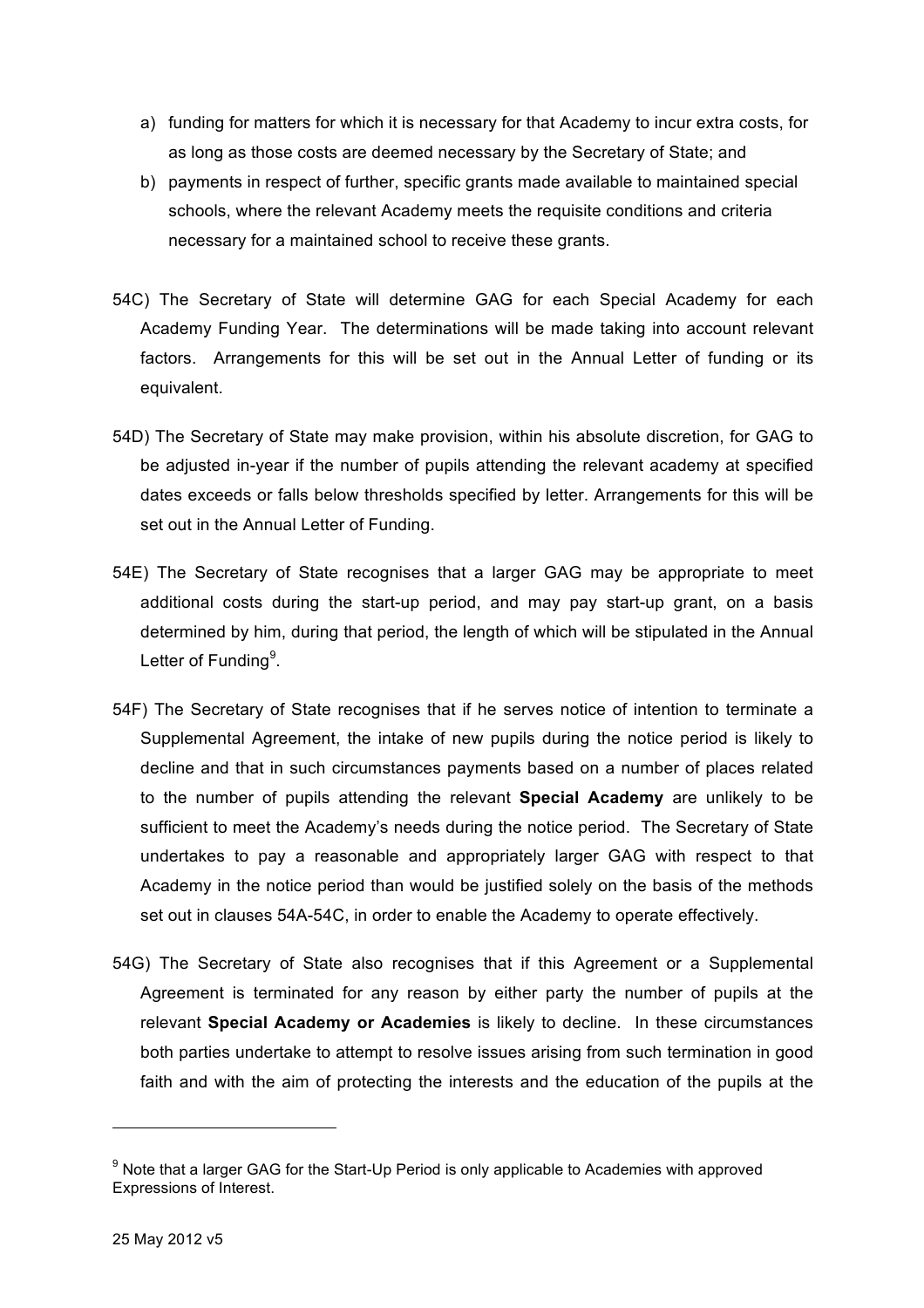Academy.

54H) GAG paid by the Secretary of State in respect of a **Special Academy** shall only be spent by the Company towards the normal running costs of that Academy.

#### **Earmarked Annual Grant**

- 55) Earmarked Annual Grant ("EAG") shall be paid by the Secretary of State to the Company in respect of either recurrent or Capital Expenditure for such specific purposes as may from time to time be agreed between the Secretary of State and the Company and as described in the relevant funding letter. The Company shall only spend EAG in accordance with the scope, terms and conditions of the grant set out in the relevant funding letter.
- 56) Where the Company is seeking a specific EAG in relation to any Academy Financial Year, it shall submit a letter outlining its proposals and the reasons for its request to Academies Division, Sanctuary Buildings, Great Smith Street, London SW1P 3BT.

#### **Arrangements for Payment of GAG and EAG**

- 57) The Secretary of State shall notify the Company at a date preceding the start of each Academy Financial Year of the GAG and EAG figures in respect of each Academy which, subject to Parliamentary approval, the Secretary of State plans for that Academy Financial Year and of the assumptions and figures on which these are based.
- 58) If GAG or EAG is calculated incorrectly due to a mistake of the Secretary of State then:
	- a) if this leads to an underpayment of GAG, the Secretary of State will correct the underpayment in subsequent Academy Financial Years;
	- b) if this leads to an overpayment of GAG, the Secretary of State reserves the right to recover any overpaid grant in subsequent Academy Financial Years, as appropriate, having considered all the relevant circumstances and taking into account any representations from the Company.
- 59) If GAG or EAG is calculated incorrectly because the Company provides incorrect information to the Secretary of State then;

a) if this leads to an underpayment of GAG, the Secretary of State may correct the underpayment in subsequent Academy Financial Years;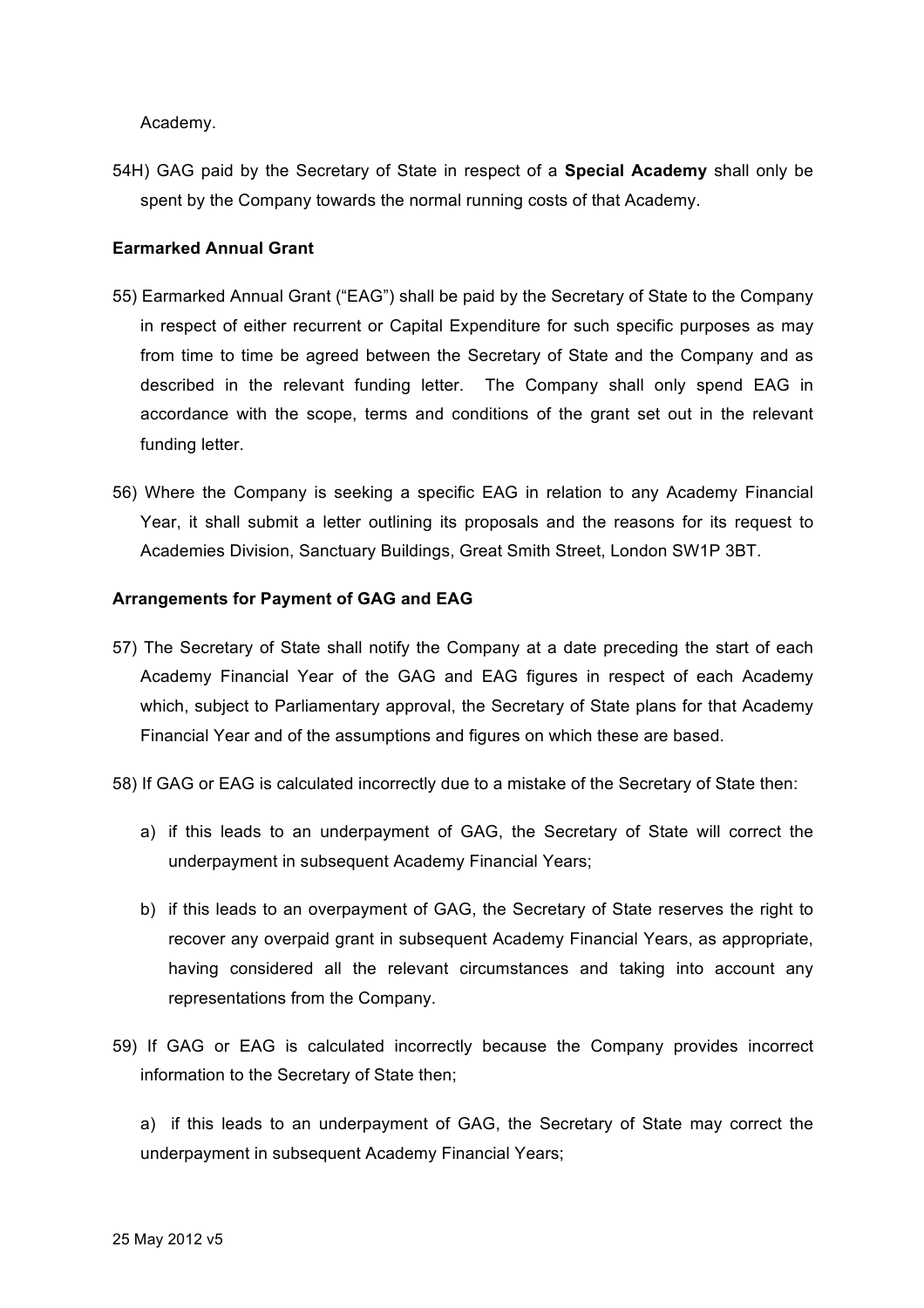b) If this leads to an overpayment of GAG, the Secretary of State reserves the right to recover any overpaid grant in subsequent Academy Financial Years, as appropriate, having considered all the relevant circumstances and taking into account any representations from the Company.

- 60) The amounts of GAG for an Academy Financial Year will be determined annually by the Secretary of State. The amount of GAG for each Academy for the initial Academy Financial Year will be notified to the Company in a funding letter at a date preceding that year. For subsequent years the amount of GAG will be notified to the Company in a funding letter preceding that Academy Financial Year (the "Annual Letter of Funding"). The Annual Letter of Funding will not include the amount that the Company will receive in respect of grants for which information to enable timely calculation is not available or is incomplete, such grants will be notified as soon as practicable later in the year. Amounts of EAG will be notified to the Company wherever possible in the Annual Letter of Funding or as soon as practicable thereafter.
- 61) The Secretary of State undertakes to pay GAG in monthly instalments on or before the twenty fifth day of each month, each such instalment to fund the salaries and other payroll costs for the relevant month of all monthly paid employees and all other costs payable during the next following month. The detailed arrangements for payment will be set out in the Annual Letter of Funding.

#### **Other relevant funding**

- 62) Not used.
- 63) The Secretary of State may meet costs incurred by the Company in connection with the transfer of employees from any predecessor school under the Transfer of Undertakings (Protection of Employment) Regulations 2006. Payment of grant in respect of such costs is to be agreed between the parties on a case by case basis and the Company shall not budget on the basis that it will receive any grant in respect of such costs unless it is specifically notified that such grant will be paid.
- 64) The Company may also receive funding from an LA in respect of the provision detailed in statements of SEN for pupils attending an Academy in accordance with the provisions of Section 483A of the Education Act 1996 and regulations made under that section. The Company shall ensure that all provision detailed in statements of SEN is provided for such pupils.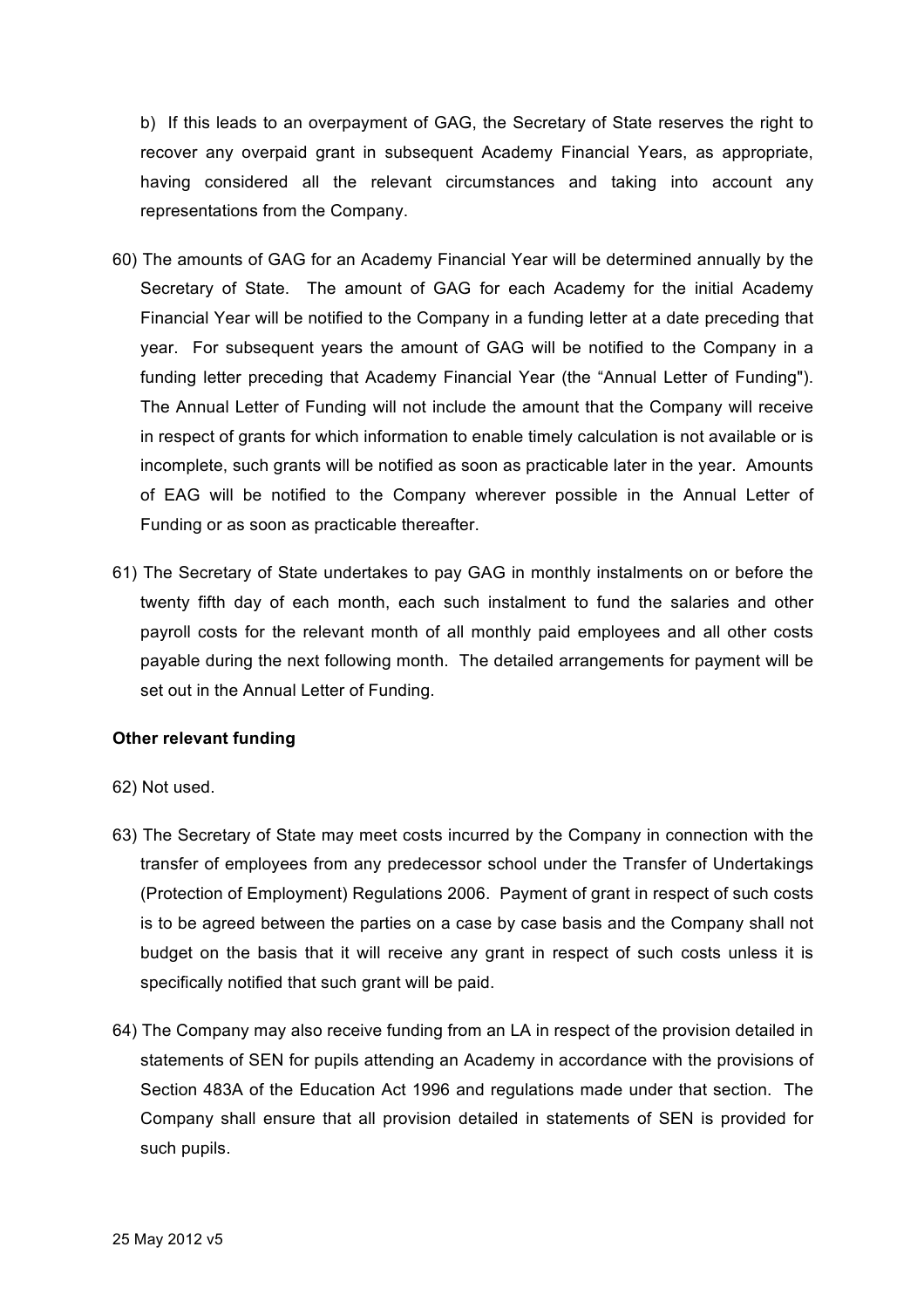65) Not used.

## **FINANCIAL AND ACCOUNTING REQUIREMENTS**

#### **General**

- 66) The Company shall appoint an Accounting Officer and shall notify the Secretary of State of that appointment.
- 67) In relation to the use of grant paid to the Company by the Secretary of State, the Company shall abide by the requirements of and have regard to the guidance in the Academies Financial Handbook published by the DfE and amended from time to time and as modified to take account of the fact that the Company manages more than one Academy, which sets out in detail provisions for the financial management of each Academy including guidance on financial systems and controls and accounting and reporting requirements, in so far as these are not inconsistent with any accounting and reporting requirements and guidance that it may be subject to by virtue of its being a charity.
- 68) The formal budget plan must be approved each Academy Financial Year by the Directors of the Company.
- 69) Any payment of grant by the Secretary of State in respect of each Academy is subject to his being satisfied as to the fulfilment by the Company of the following conditions:
	- a) in its conduct and operation it shall apply financial and other controls which conform to the requirements both of propriety and of good financial management;
	- b) arrangements have been made to maintain proper accounting records and that statements of income and expenditure and balance sheets may be produced in such form and frequency as the Secretary of State may from time to time reasonably direct;
	- c) in addition to the obligation to fulfil the statutory requirements referred to in subclause f) below, the Company shall prepare its financial statements, Directors' report, Annual Accounts and its Annual Return for each Academy Financial Year in accordance with the Statement of Recommended Practice as if the Company was a non-exempt Charity and/or in such form or manner and by such date as the Secretary of State may reasonably direct and shall file these with the Secretary of State and the Principal Regulator each Academy Financial Year;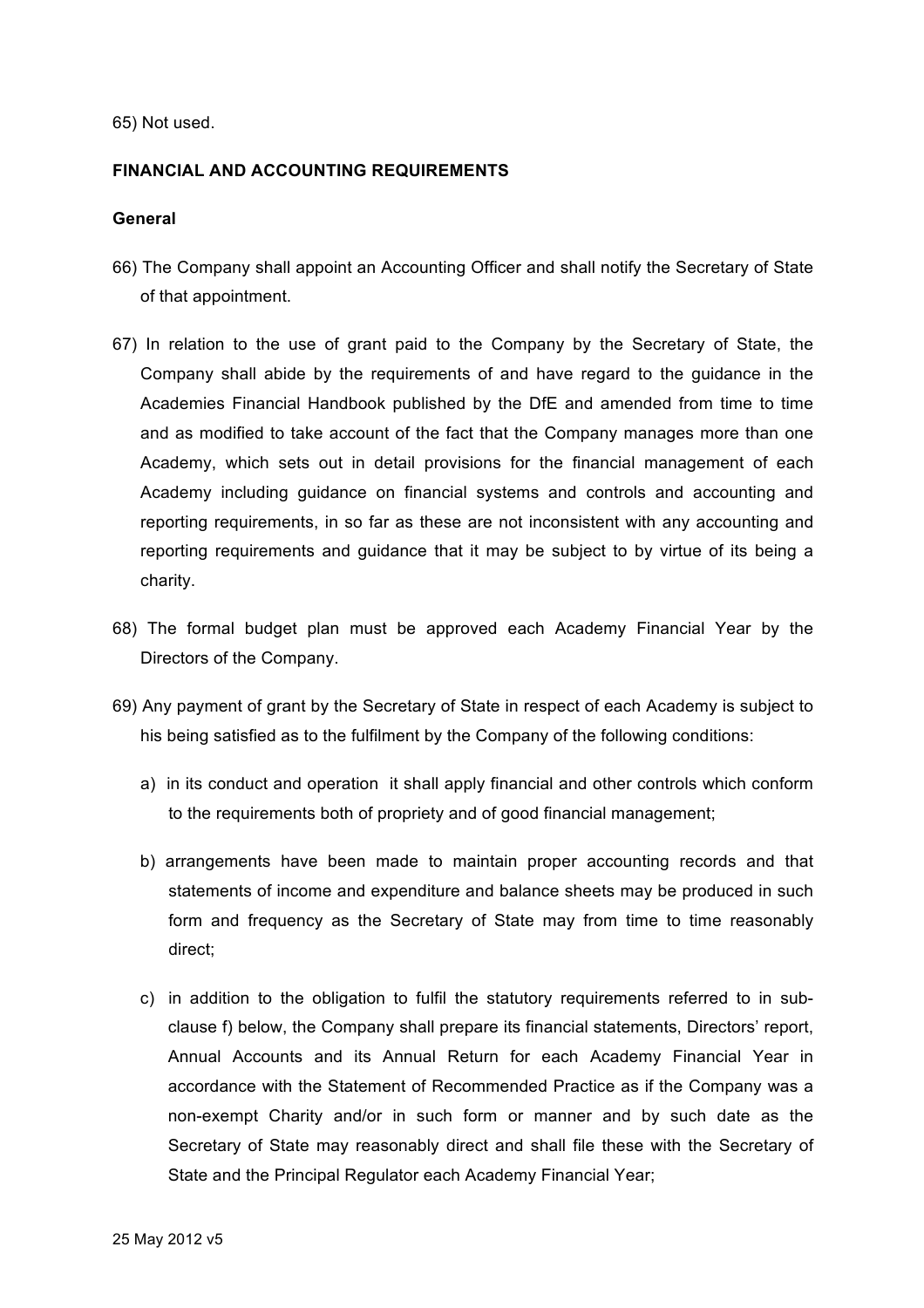- d) a statement of the accounting policies used should be sent to the Secretary of State with the financial statements and should carry an audit report stating that, in the opinion of the auditors, the statements show a true and fair view of the Company's affairs and that the grants were used for the purposes intended;
- e) the Company shall ensure that its accounts are audited annually by independent auditors appointed under arrangements approved by the Secretary of State;
- f) the Company prepares and files with the Companies Registry such annual accounts as are required by the Companies Act 2006;
- g) the Company shall publish on its website its Annual Accounts, Annual Report, Memorandum and Articles of Association, Funding Agreement and a list of the names of the Directors of the Company;
- h) the Company insures or procures insurance by another person of its assets in accordance with normal commercial practice or under the terms of any subsisting leases in respect of the leasehold interest of the site upon which each Academy is situated;
- 70) In addition, and at his expense, the Secretary of State may instruct auditors to report to him on the adequacy and effectiveness of the accounting systems and internal controls maintained by the Company to standards determined by the Secretary of State and to make recommendations for improving the financial management of the Company.
- 71) The books of accounts and all relevant records, files and reports of the Company including those relating to financial controls, shall be open at all reasonable times to officials of the DfE and the National Audit Office and to contractors retained by the DfE or the National Audit Office for inspection or the carrying out of value for money studies; and the Company shall secure that those officials and contractors are given reasonable assistance with their enquiries. For the purposes of this clause 'relevant' means in any way relevant to the provision and use of grants provided by the Secretary of State under this Agreement.
- 72) The Company shall submit indicative budgets relating to each Academy to the Secretary of State by not later than 15 February before the start of each Academy Financial Year. Such budgets shall set out clearly the prospective income and expenditure of the relevant Academy and shall differentiate, and give adequate details of: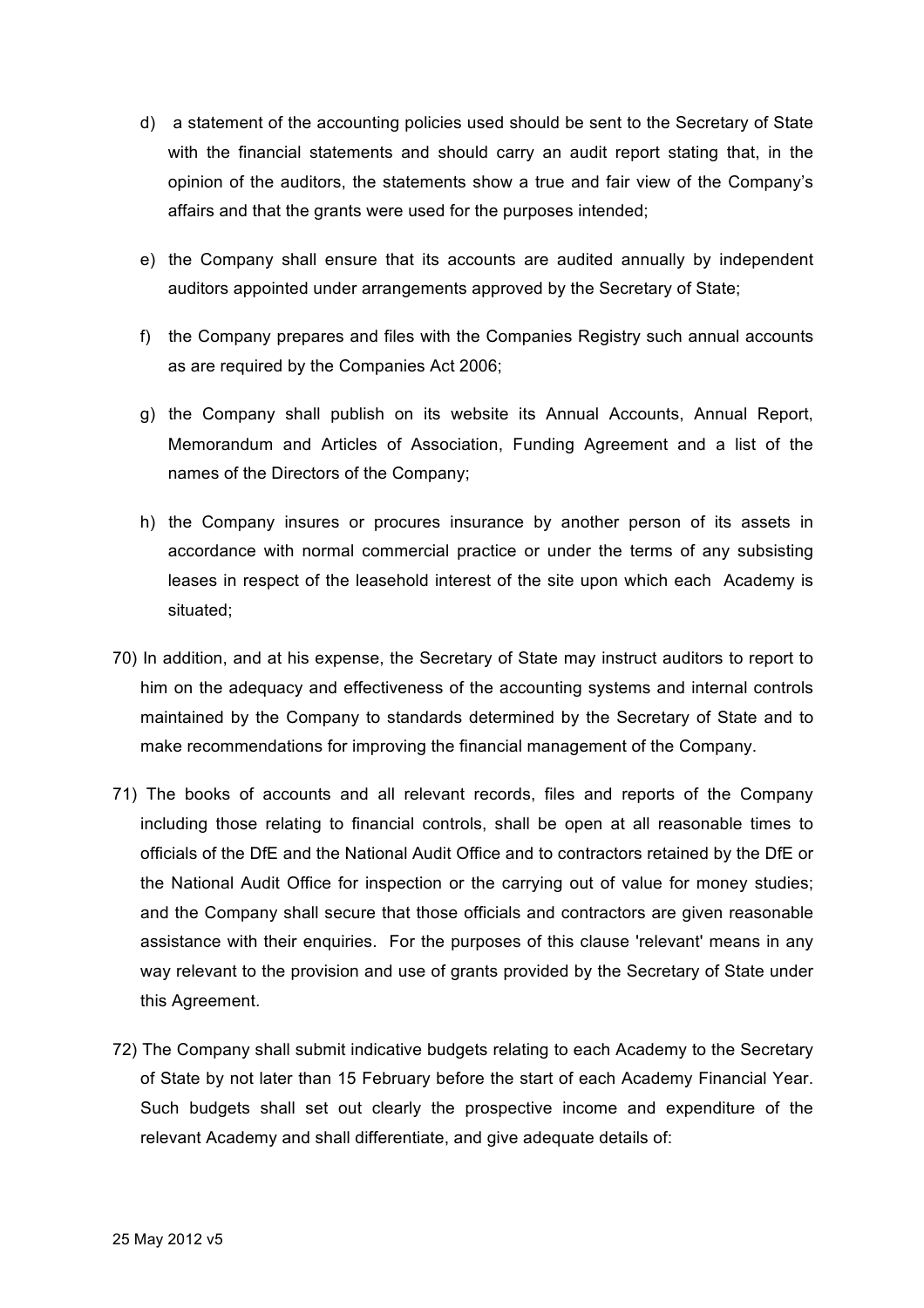- a) a statement of expected income for that Academy Financial Year including cash donations and gifts in kind from sources other than GAG, EAG and grants from the Secretary of State towards capital and revenue expenditure, distinguishing between income from public funds including the national lottery and income from other sources. Income from cash donations and gifts in kind from sources other than GAG, EAG and grants from the Secretary of State towards capital expenditure will not be taken into account by the Secretary of State in the calculation of GAG;
- b) a statement of proposed recurrent expenditure for that Academy Financial Year;
- c) a statement of proposed capital expenditure for that Academy Financial Year.
- 73) At the beginning of any Academy Financial Year the Company may hold unspent GAG for any Academy from previous Academy Financial Years amounting to such percentage (if any) as the Secretary of State may specify by notice in writing to the Company prior to the beginning of that Academy Financial Year of the total GAG payable for the Academy in the Academy Financial Year just ended or such higher amount as may from time to time be agreed. The Company shall use such carried forward amount for such purpose, or subject to such restriction on its use, as the Secretary of State may specify by notice in writing to the Company.
- 74) Notwithstanding clause 73 any additional grant provided over and above that set out in clauses 43-49 and made in accordance with clauses 50-52 may be carried forward without limitation or deduction until the Start-up Period or the circumstances set out in clause 52 come to an end.
- 75) Any savings of GAG not allowed to be carried forward under clauses 73-74 will be taken into account in the payment of subsequent grant.
- 76) The Company may also accumulate funds from private sources or public sources other than grants from the Secretary of State for application to the benefit of an Academy as it sees fit. Any surplus arising from private sources or public sources other than grants from the Secretary of State shall be separately identified in the Company's balance sheet.
- 77) The Company shall not, in relation to assets or property funded (whether in whole or in part) by the Secretary of State, without the prior written consent of the Secretary of State which shall not be unreasonably withheld or delayed: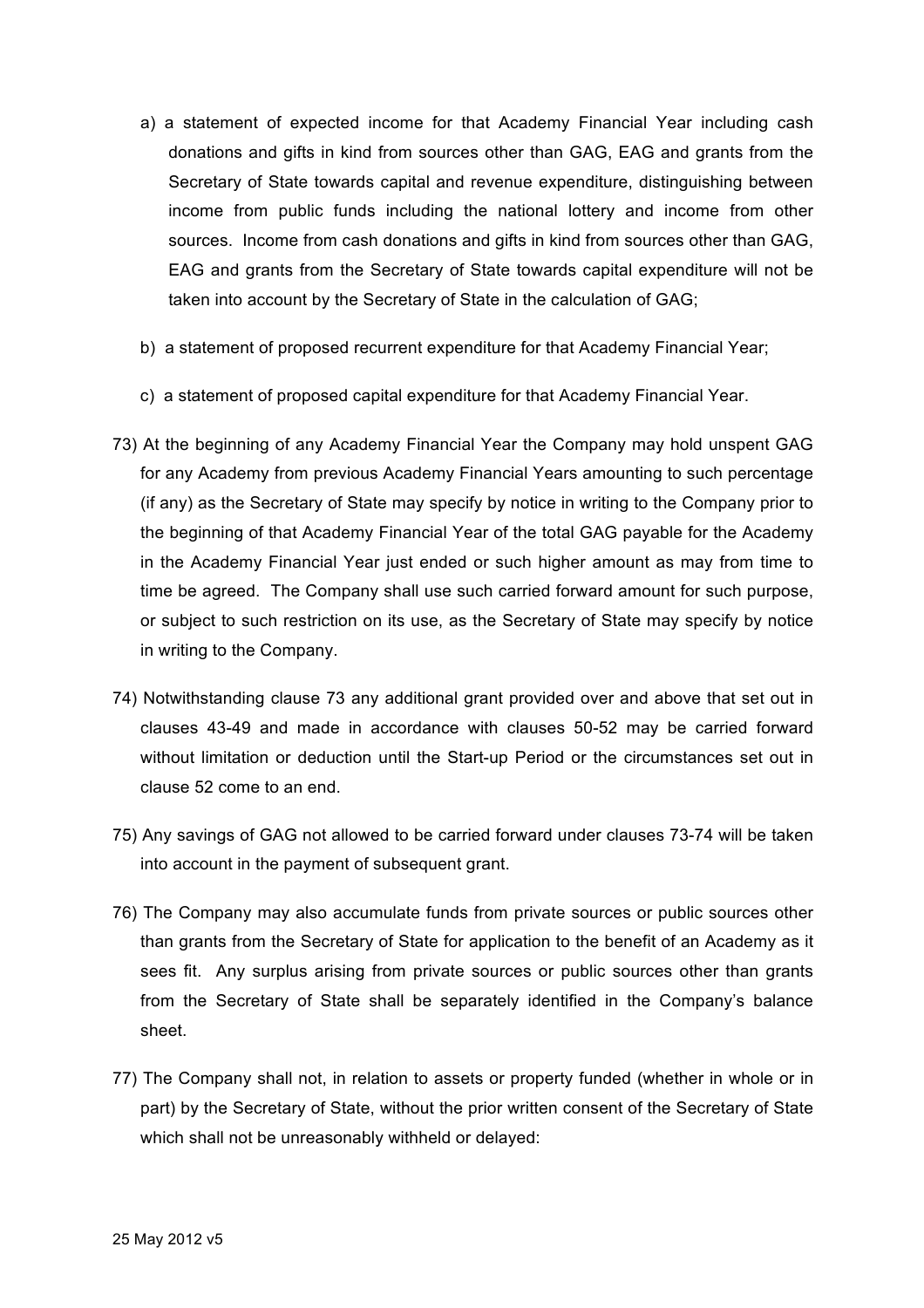- a) except such as are given in normal contractual relations, give any guarantees, indemnities or letters of comfort;
- b) write off any debts or liabilities owed to it above a value for the time being specified by the Secretary of State nor offer to make any ex gratia payments;
- c) make any sale or purchase of freehold property; or
- d) grant or take up any leasehold or tenancy agreement for a term exceeding three years.
- 78) The Company shall provide 30 days notice to the Secretary of State, whether or not the circumstances require the Secretary of State's consent, of its intention to:
	- a) give any guarantees, indemnities or letters of comfort;
	- b) write off any debts owed to it or offer to make any ex gratia payments;
	- c) make any sale or purchase of freehold property; or
	- d) grant or take up any leasehold or tenancy agreement for a term exceeding three years.
- 79) Each discovered loss of an amount exceeding the amount for the time being specified by the Secretary of State and arising from suspected theft or fraud, shall be reported by the Company to the Secretary of State at the earliest opportunity.
- 80) It is the responsibility of the Company to ensure that each Academy balances its budget from Academy Financial Year to Academy Financial Year. For the avoidance of doubt, this does not prevent the Company from:
	- a) carrying a surplus from one Academy Financial Year to the next; or
	- b) carrying forward from a previous Academy Financial Year or Academy Financial Years a sufficient surplus or sufficient cumulative surpluses on grants from the Secretary of State to meet an in-year deficit on such grants in a subsequent financial year; or
	- c) incurring an in-year deficit on funds from sources other than grants from the Secretary of State in any Academy Financial Year, provided it does not affect the Company's responsibility to ensure that the Company balances its overall budget from Academy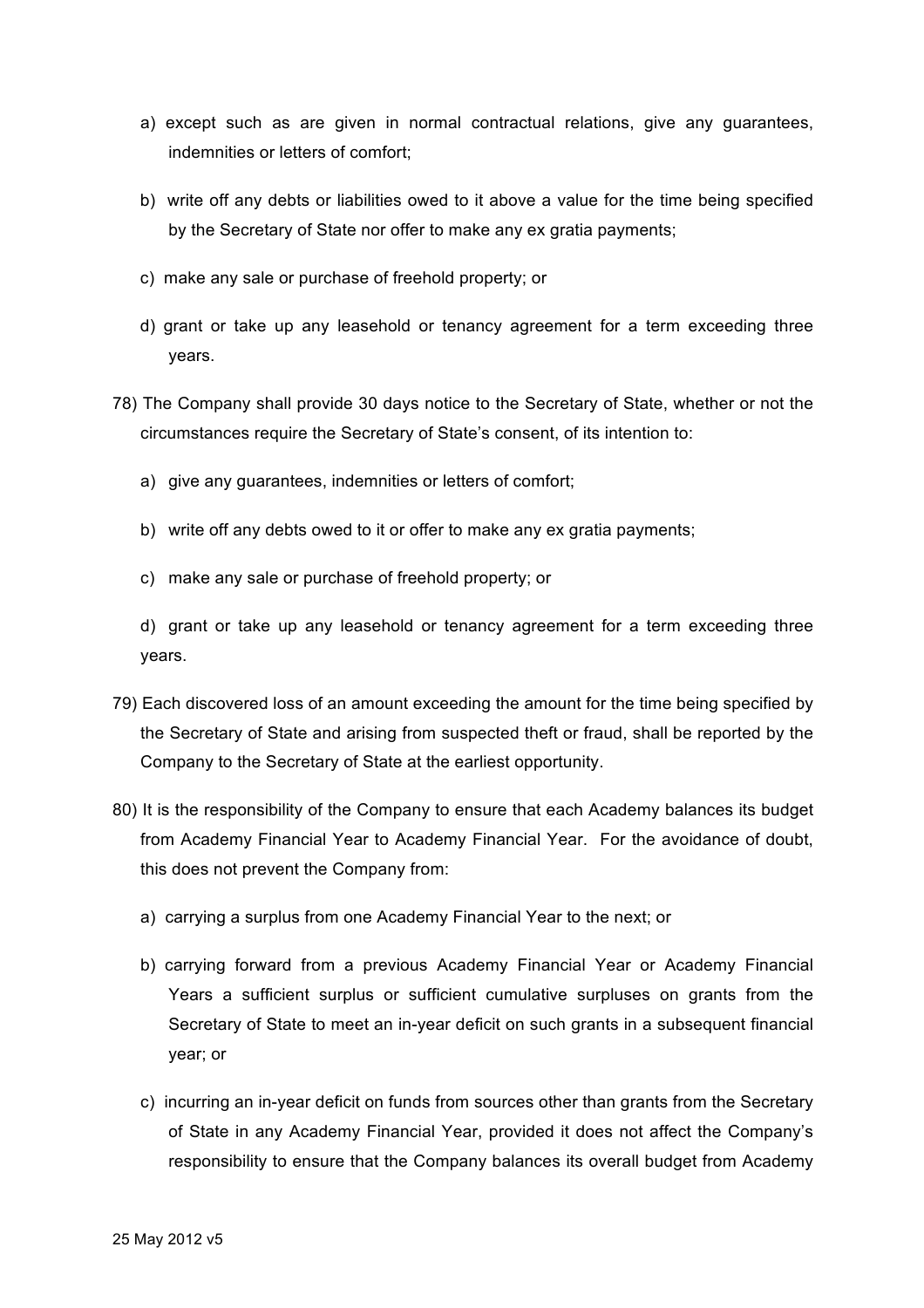Financial Year to Academy Financial Year.

80A The Company shall abide by the requirements of and have regard to the Charity Commission's guidance to charities and charity trustees and in particular the Charity Commission's guidance in the Protecting Charities from Harm ('the compliance toolkit'). Any references in this document which require charity trustees to report to the Charity Commission should instead be interpreted as references to report to the Principal Regulator.

#### **Borrowing Powers**

- 81) The Company shall not borrow against or so as to put at risk property or assets funded (whether in whole or in part) by the Secretary of State without specific approval of the Secretary of State, such approval may only be granted in limited circumstances. The Company shall not operate an overdraft except to cover irregularities in cash flow. Such an overdraft, and the maximum amount to be borrowed, shall require approval by the Company in General Meeting and in writing by the Secretary of State, and shall be subject to any conditions which the Secretary of State may reasonably impose.
- 82) The Company shall provide 30 days notice to the Secretary of State of its intention to borrow, whether or not such borrowing requires the Secretary of State's approval under clause 81 above.

## **Disposal of Assets**

- 83) Where the Company acquires assets for a nil consideration or at an under value it shall be treated for the purpose of this Agreement as having incurred expenditure equal to the market value of those assets at the time that they were acquired. This provision shall not apply to assets transferred to the Company at nil or nominal consideration and which were previously used for the purposes of an Academy and/or were transferred from an LA, the value of which assets shall be disregarded.
- 84) The sale or disposal by other means, or reinvestment of proceeds from the disposal, of a capital asset by the Company shall require the consent of the Secretary of State, such consent not to be unreasonably withheld or delayed, where:

a) the Secretary of State paid capital grant in excess of the value for the time being specified by the Secretary of State for the asset; or

b) the asset was transferred to the Company from an LA for no or nominal consideration.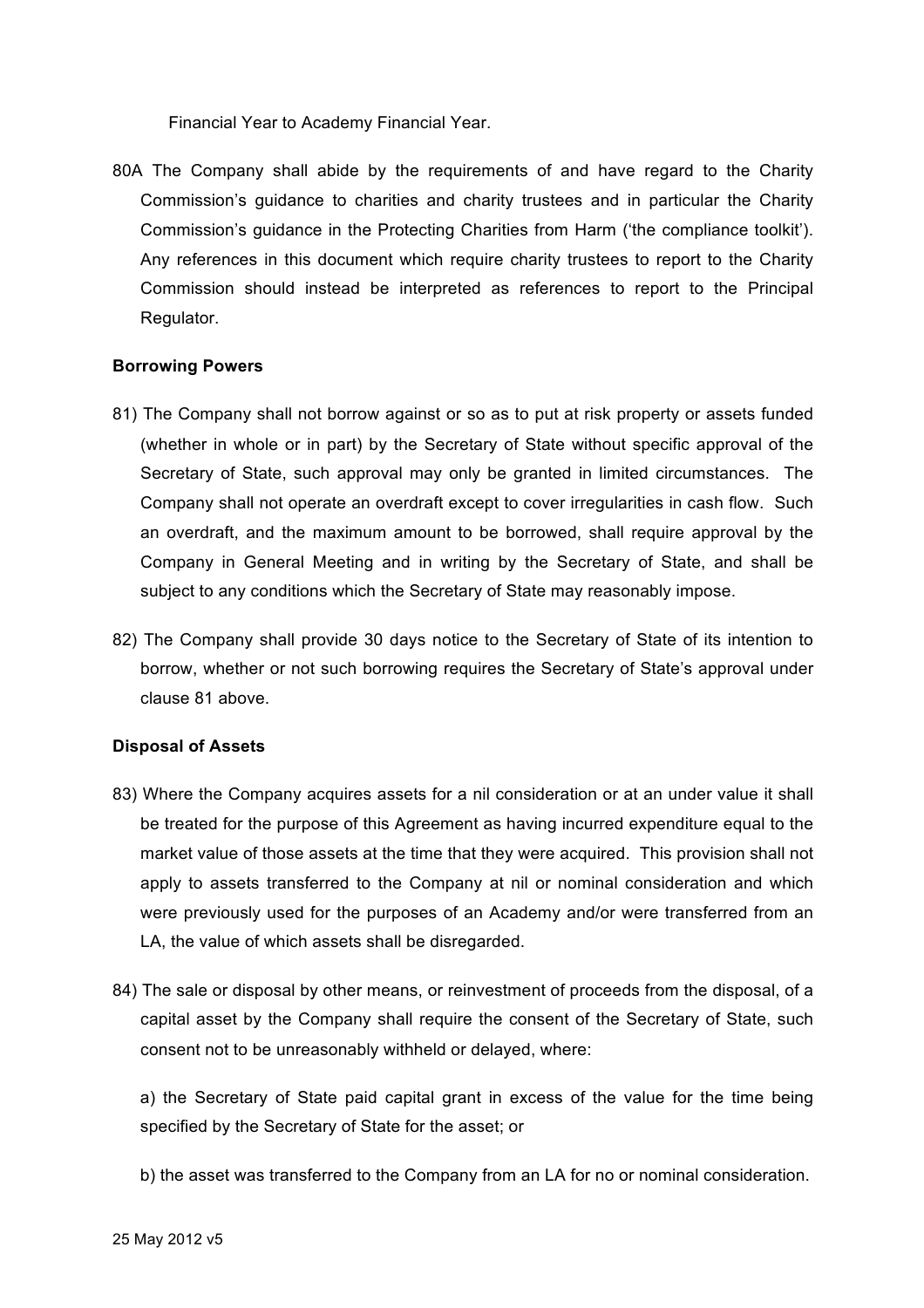- 85) Furthermore, reinvestment of a percentage of the proceeds of disposal of a capital asset paid for with a capital grant from the Secretary of State shall require the Secretary of State's consent in the circumstances set out above and reinvestment exceeding the value for the time being specified by the Secretary of State or with other special features will be subject to Parliamentary approval. The percentage of the proceeds for which consent is needed is the percentage of the initial price of the asset which was paid by capital grant from the Secretary of State.
- 86) This clause applies in the event, during the lifetime of this Agreement, of the disposal of a capital asset for which capital grant of any amount was paid by the Secretary of State, where the asset was acquired by the Company. In this event, the Company shall repay to the Secretary of State the same proportion of the proceeds of the disposal as equates with the proportion of the original cost met by the Secretary of State, unless the Secretary of State agrees to some or all of the proceeds being retained by the Company for its charitable purposes.
- 87) This clause applies in the event, during the lifetime of this Agreement, that the Secretary of State consents to the disposal of an asset which was transferred to the Company from an LA for no or nominal consideration. In this event the Secretary of State may give consent on the basis that all or part of the proceeds of the disposal should be made over to the LA from which the asset was transferred, taking into account the amount of the proceeds to be reinvested by the Company. The Secretary of State will have regard to any representations from the Company and the LA from which the asset was transferred before giving consent under this clause.
- 88) Except with the consent of the Secretary of State, the Company shall not dispose of assets funded (whether in whole or in part) by the Secretary of State for a consideration less than the best price that can reasonably be obtained, such consent not to be unreasonably withheld or delayed.
- 89) The Company shall provide 30 days notice to the Secretary of State of its intention to dispose of assets for a consideration less than the best price that can reasonably be obtained, whether or not such disposal requires the Secretary of State's consent under clause 88 above.

## **TERMINATION**

90) This Agreement shall commence on the date hereof and continue until terminated in accordance with clause 91 or until all Supplemental Agreements have terminated.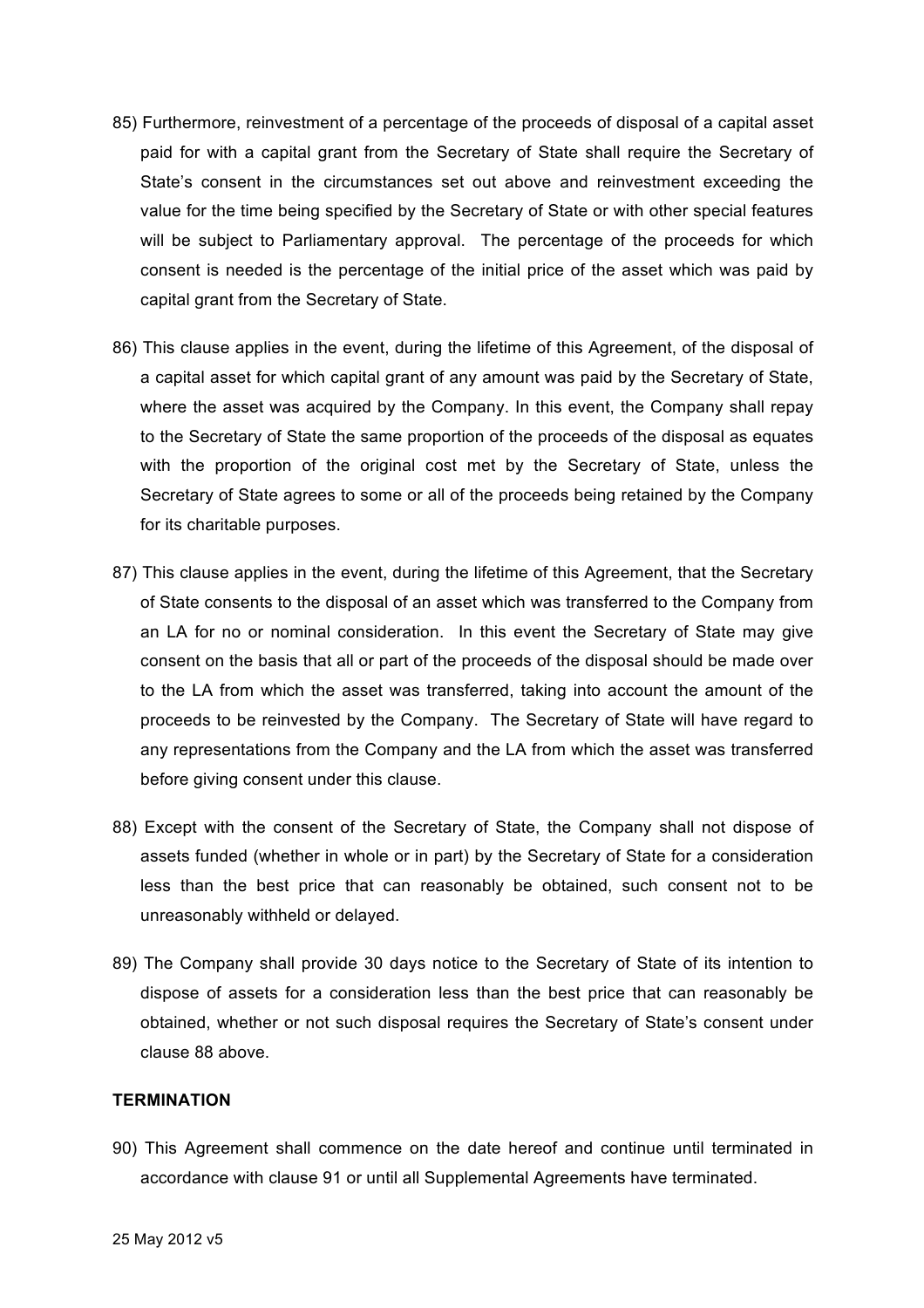91) The Secretary of State may at any time by notice in writing terminate this Agreement and each of the Supplemental Agreements forthwith on the occurrence of any of the following events:-

a) the Company calls a meeting of its creditors (whether formal or informal) or enters into any composition or arrangement (whether formal or informal) with its creditors; or

b) the Company proposes a voluntary arrangement within Section 1 of the Insolvency Act 1986 (as amended); or

c) the Company is unable to pay its debts within the meaning of Section 123 of the Insolvency Act 1986 provided that, for the purposes of this Clause, Section 123 (1)(a) of the Insolvency Act 1986 shall have effect as if the amount of £10,000 was substituted for £750. The Company shall not be deemed unable to pay its debts for the purposes of this clause if any such demand as is mentioned in the said Section is being contested in good faith by the Company; or

d) the Company has a receiver and manager (with the exception of Receivers and Managers or Interim Managers appointed by the Charity Commission under the Charities Act 1993 or any subsequent re-enactment of that Act), administrator or administrative receiver appointed over all or any part of its undertakings, assets or income; or

e) any distraint, execution or other process is levied or enforced on any of the Company's property and is not paid out, withdrawn or discharged within fifteen Business Days; or

f) the Company has passed a resolution for its winding up; or

g) an order is made for the winding up or administration of the Company.

The Company shall notify the Secretary of State as soon as possible after receiving any petition which may result in an order for the winding up or administration of the Company and shall provide an explanation to the Secretary of State of the circumstances giving rise to the service of such a petition.

92) If, following the exercise of the Secretary of State's powers to appoint Additional Directors or Further Directors, pursuant to the Articles of Association the Members pass an ordinary or special resolution to remove one or more of those Additional or Further Directors appointed by the Secretary of State, the Secretary of State may give the Company 12 months, or such lesser period as he considers appropriate in the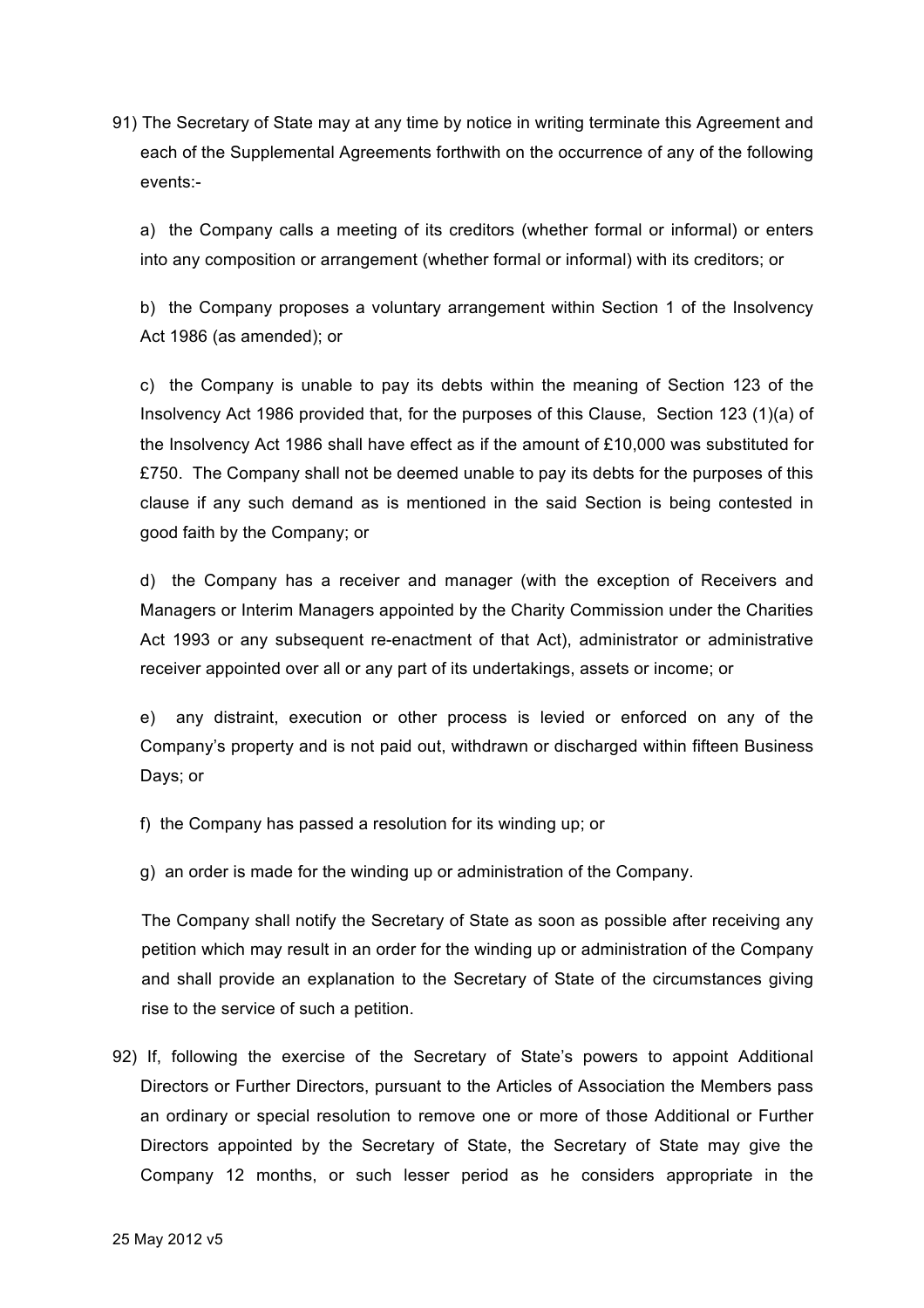circumstances, written notice to terminate this Agreement or, as the Secretary of State may in his absolute discretion decide any of the Supplemental Funding Agreement's.

93) The Secretary of State's right to terminate this Agreement under clause 92 shall cease if he removes any of the Additional Directors or Further Directors which he has appointed pursuant to the Articles of Association.

## **Change of Control of the Company**

- 93A) The Secretary of State may at any time by notice in writing, subject to clause 93C) below, terminate this Agreement forthwith (or on such other date as he may in his absolute discretion determine) in the event that there is a change:
	- (a) in the Control of the Company;
	- (b) in the Control of a legal entity that Controls the Company,

provided that where a person ('P') is a member or director of the body corporate (as a corporation sole or otherwise) by virtue of an office, no change of Control arises merely by P's successor becoming a member or director in P's place.

- 93B) The Company shall, as soon as it is reasonably practicable to do so after it has become aware of any change or proposed change of Control within the meaning of clause 93A), give written notice to the Secretary of State of such change or proposed change of Control.
- 93C) When notifying the Secretary of State further to clause 93B), the Company may seek the Secretary of State's agreement that, if he is satisfied that the person assuming Control is suitable, he will not in those circumstances exercise his right to terminate this Agreement further to clause 93A).

## **Effect of Termination**

94) In the event of the termination of this Agreement however occurring the Secretary of State shall procure that his nominee (if any) shall resign as a member of the Company and shall co-operate in making any associated amendments to the Articles of Association.

## **GENERAL**

#### **Information**

95) Without prejudice to any other provision of this Agreement, the Secretary of State acting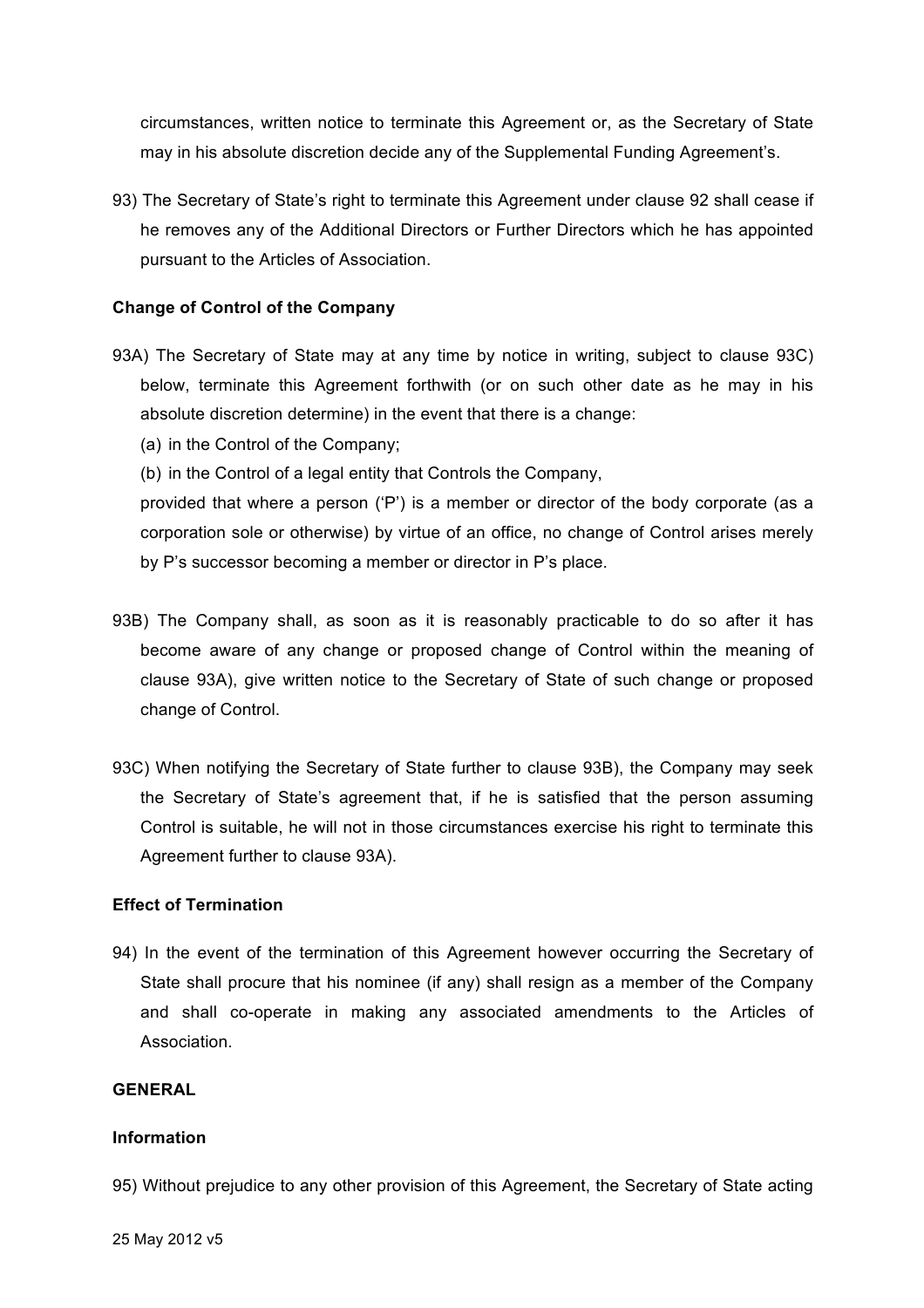reasonably may from time to time call for information on, inter alia, any Academy's:

a) curriculum;

b) arrangements for the assessment of pupils;

c) teaching staff including numbers, qualifications, experience, salaries, and teaching loads;

d) class sizes;

e) outreach work with other schools and the local community;

f) operation of the admission criteria and over subscription arrangements for the Academy including numbers of applications for places and the number and characteristics of pupils accepted for admission – for Mainstream Academies only;

g) numbers of pupils excluded (including permanent and fixed term exclusions);

- h) levels of authorised and unauthorised attendance;
- i) charging and remissions policies and the operation of those policies;
- j) organisation, operation and building management;
- k) financial controls; and
- l) membership and proceedings of the Company and the Local Governing Body.
- 96) The Company shall make such information available to the Secretary of State, in such form and manner and at such times as may reasonably be required. The Secretary of State shall provide the Company with such information as it may reasonably require of him for the running of an Academy.

#### **Access by the Secretary of State's Officers**

97) The Company shall allow access to the premises of any Academy at any reasonable time to DfE officials. All records, files and reports relating to the running of the Company and each Academy shall be available to them at any reasonable time. The Company shall provide the Secretary of State in advance with papers relating to each Academy prepared for meetings of the Local Governing Body, of the Company's directors and of the members of the Company. Two DfE officials shall be entitled to attend and to speak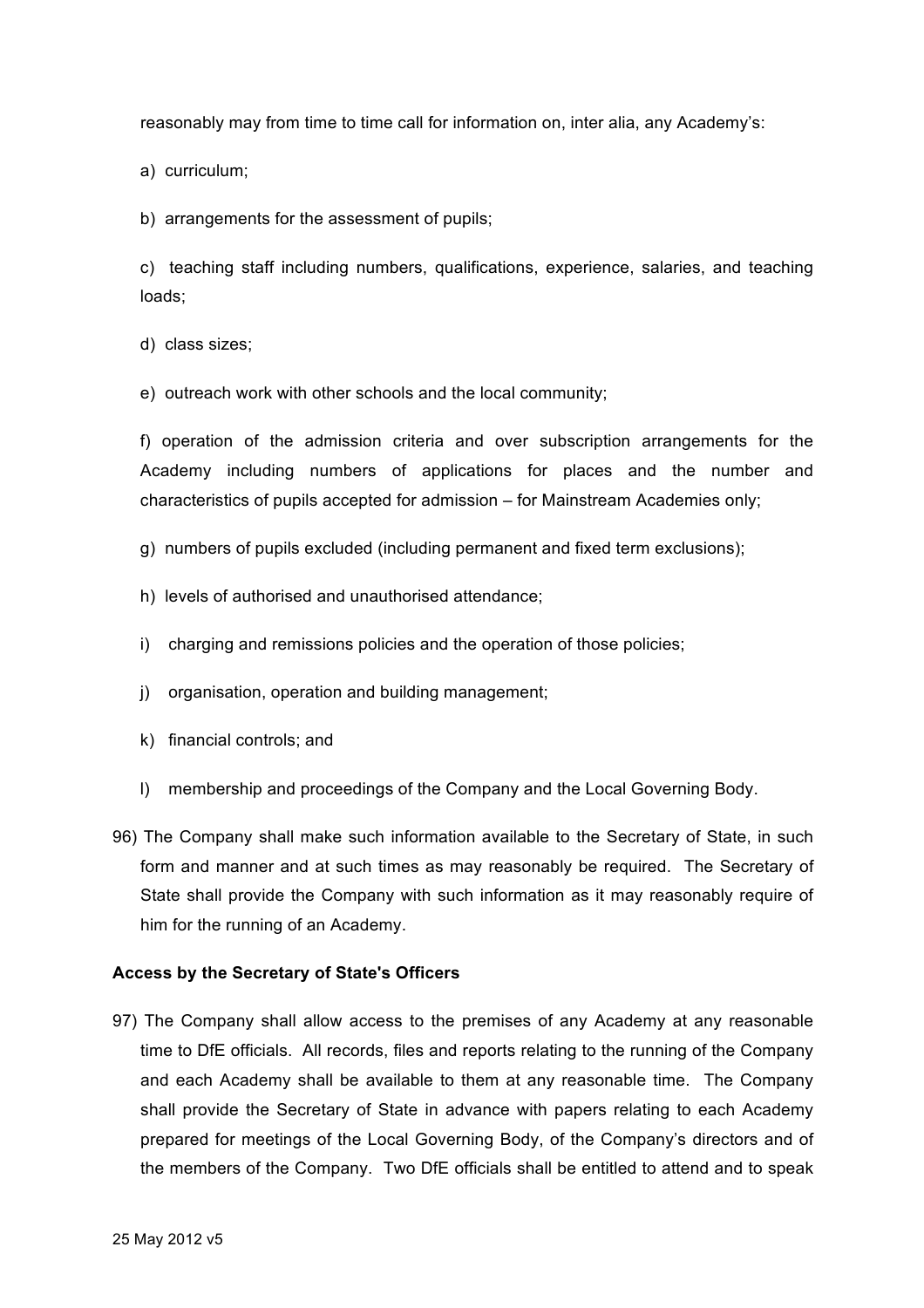at all such meetings, but shall withdraw from any discussion of an Academy's or the Company's relationship with the Secretary of State or any discussion of bids for funding to the Secretary of State. The Company shall take any steps which are required to secure its compliance with the obligations imposed by this clause of this Agreement.

98) The Company shall ensure that:

- a) the agenda for every meeting of the relevant Local Governing Body and the Company's directors;
- b) the draft minutes of every such meeting, if they have been approved by the person acting as chairman of that meeting;
- c) the signed minutes of every such meeting; and
- d) any report, document or other paper considered at any such meeting, are made available for inspection by any interested party at the relevant Academy and, as soon as is reasonably practicable, sent to the Secretary of State.
- 99) There may be excluded from any item required to be made available for inspection by any interested party and to be sent to the Secretary of State by virtue of clause 98, any material relating to:
	- a) a named teacher or other person employed, or proposed to be employed, at any Academy;
	- b) a named pupil at, or candidate for admission to, any Academy; and
	- c) any matter which, by reason of its nature, the Company is satisfied should remain confidential.

## **Notices**

100) Any notice or other communication concerning this Agreement or a Supplemental Agreement shall be sent, in the case of a notice or communication from the Secretary of State to the Company at its registered office or such other addressee/address as may be notified in writing from time to time by the Company and, in the case of a notice or communication from the Company to the Secretary of State to Head of Academies Division, Department for Education, Sanctuary Buildings, Great Smith Street, London SW1P 3BT; or such other address as may be notified from time to time by the Secretary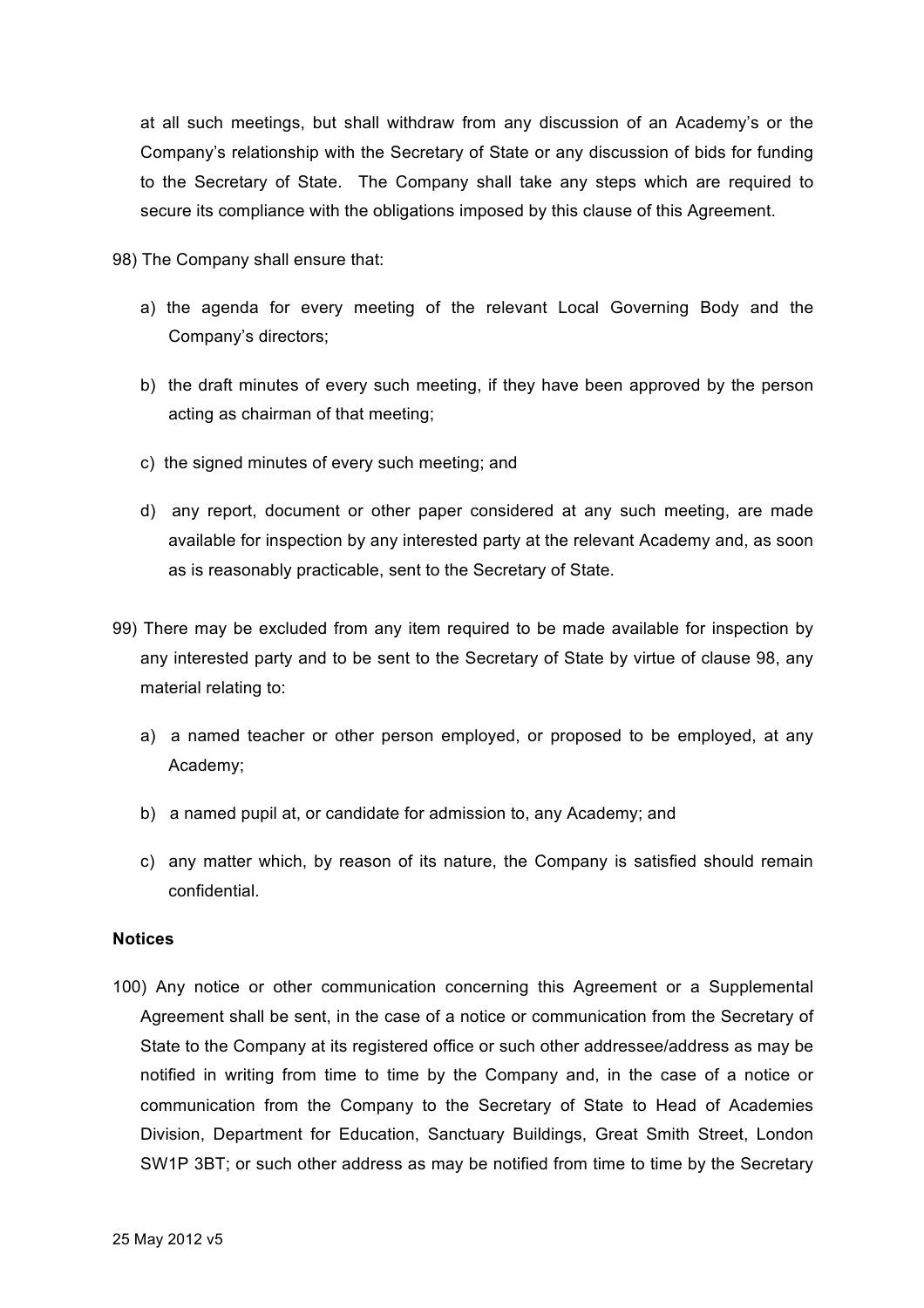of State and where any such notice or communication is sent by post, unless the contrary is proved, it shall be deemed, subject to satisfactory proof of posting, to be effected at the time at which the letter would be received in the ordinary course of post.

101) The service by the Secretary of State of a notice of termination of a Supplemental Agreement shall not prejudice the ability of the Company (if it wishes to do so) during the notice period to admit pupils to the relevant Academy in accordance with the provisions of this Agreement and the relevant Supplemental Agreement and to receive GAG and EAG in respect of them.

## **Appointment of Additional or Further Directors by the Secretary of State**

102) The Secretary of State undertakes to the Company not to exercise the powers under the Articles to appoint Additional Directors or Further Directors in the following circumstances:-

a) if the matters giving rise to the appointment of the Additional or Further Directors relate, in the reasonable opinion of the Secretary of State, to the affairs of only one Academy; and

b) if the Company has delegated, and continues to delegate, to a Local Governing Body of such Academy all decisions and powers that the Secretary of State reasonably considers are necessary to enable such Local Governing Body to address the matters that gave rise to the appointment of the Additional or Further Directors and to ensure that the relevant Local Governing Body is capable of properly conducting the affairs of the relevant Academy on the Company's behalf; and

c) if the Company replaces such members of the Local Governing Body and/or appoints additional members of that Local Governing Body as, in either case, the Secretary of State may by notice in writing to the Company specify; and

d) provided that such delegation is not subsequently revoked or, without the prior written consent of the Secretary of State, varied in any material respect.

## **Complaints**

102A) If a complaint is made about matters arising in whole or in part prior to the opening of any Academy , as referred to in clause 2.4 of the relevant supplemental agreement, and all or part of that complaint was being or had been investigated by the Local Government Ombudsman under Part III or the Local Government Act 1974 ('Part III') or that complaint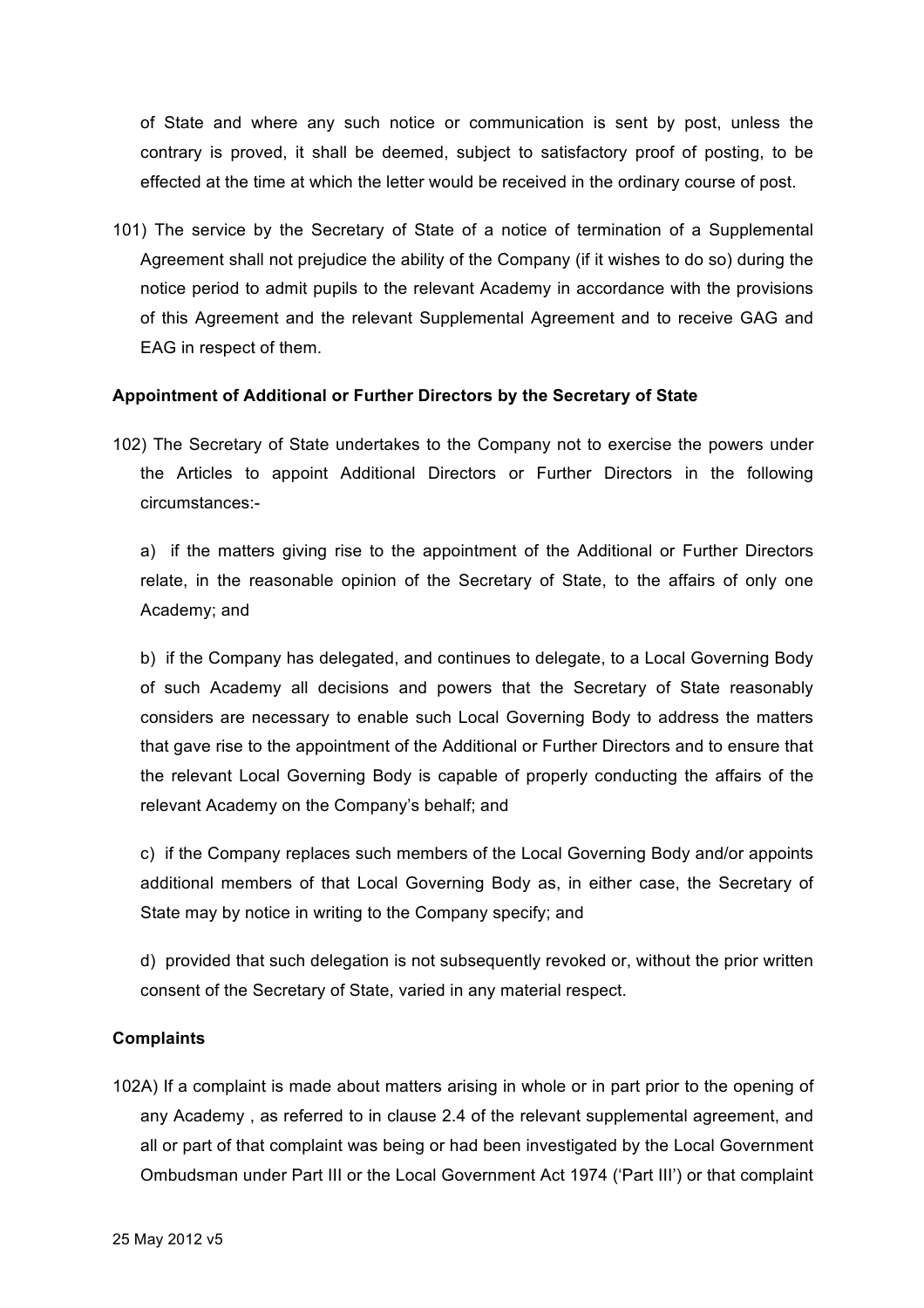in whole or in part could have been investigated under Part III had the school the Academy replaced remained a maintained school, the Company:

- a) will abide by the provisions of Part III as though the Academy were a maintained school;
- b) agrees that the Secretary of State shall have the power to investigate the matter complained of as if it had taken place after conversion;
- c) agrees to act in accordance with any recommendation from the Secretary of State as though that recommendation had been made under Part III and the Academy were a maintained school.

102B) If the Secretary of State could have given an order and/or a direction under section 496 and/or section 497 of the Education Act 1996 to the governing body of the school the Academy replaced (as referred to in clause 2.4 of the relevant supplemental agreement) and that order and/or direction related to matters occurring within the 12 months immediately prior to conversion, the Company agrees:

- a) the Secretary of State may give orders and/or directions to the Company as though the Academy were a maintained school and sections 496 and 497 applied to the governing body of that maintained school;
- b) to act in accordance with any such order and/or direction from the Secretary of State.

# **General**

103) This Agreement shall not be assignable by the Company.

104) The Secretary of State and the Company recognise the difficulties in catering in this Agreement and the Supplemental Agreements for all the circumstances which may arise in relation to the Academies and undertake in good faith to conduct such consultations as may from time to time be desirable in order to promote the interests of the Academies throughout the currency of this Agreement.